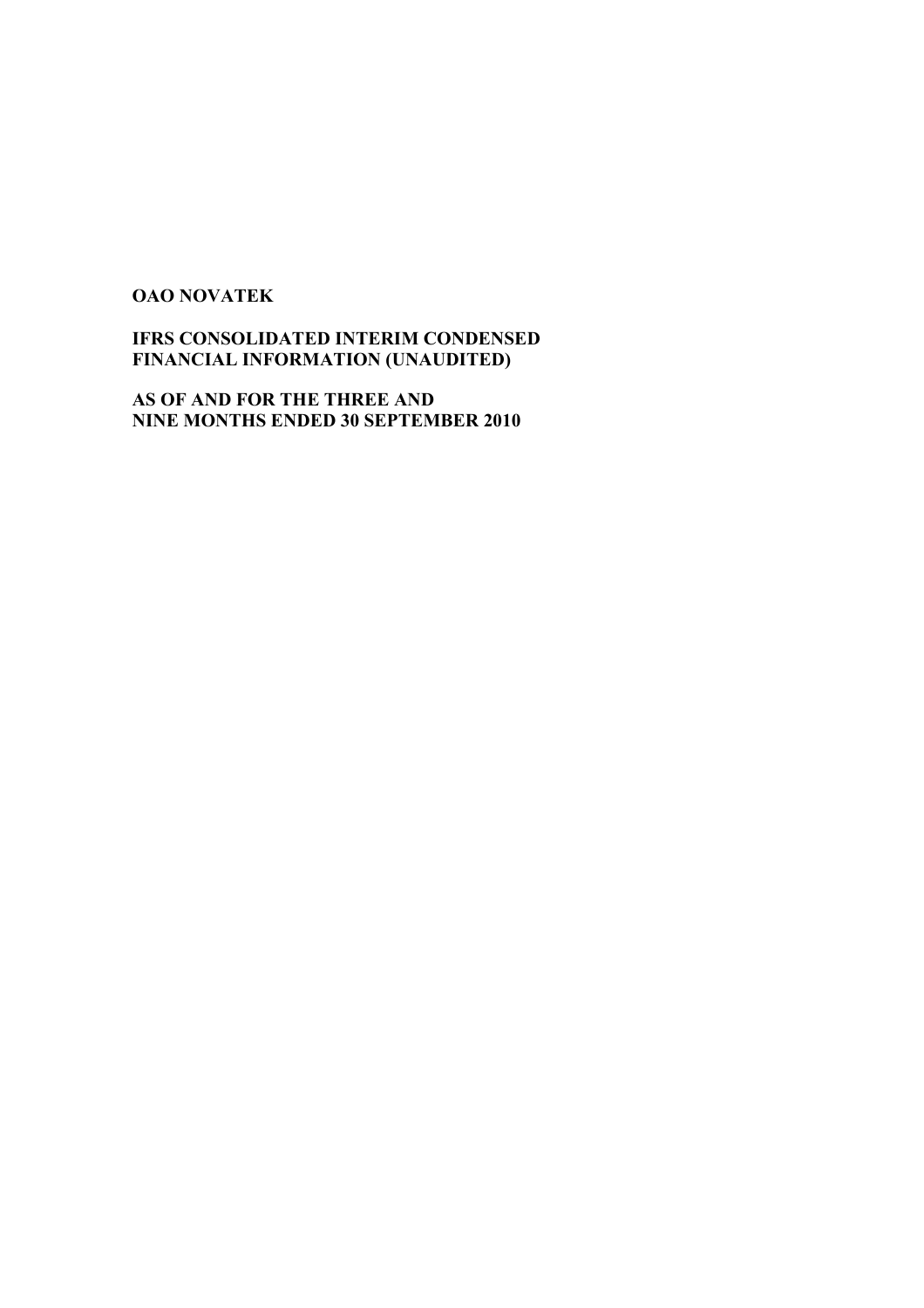| Review Report of Auditor                                                               | 3              |
|----------------------------------------------------------------------------------------|----------------|
| Consolidated Interim Condensed Statement of Financial Position (unaudited)             | $\overline{4}$ |
| Consolidated Interim Condensed Statement of Income (unaudited)                         | 5              |
| Consolidated Interim Condensed Statement of Cash Flows (unaudited)                     | 6              |
| Consolidated Interim Condensed Statement of Comprehensive Income (unaudited)           | 7              |
| Consolidated Interim Condensed Statement of Changes in Equity (unaudited)              | $8-9$          |
| Selected notes to the Consolidated Interim Condensed Financial Information (unaudited) | $10-43$        |
| Contact Information                                                                    | 44             |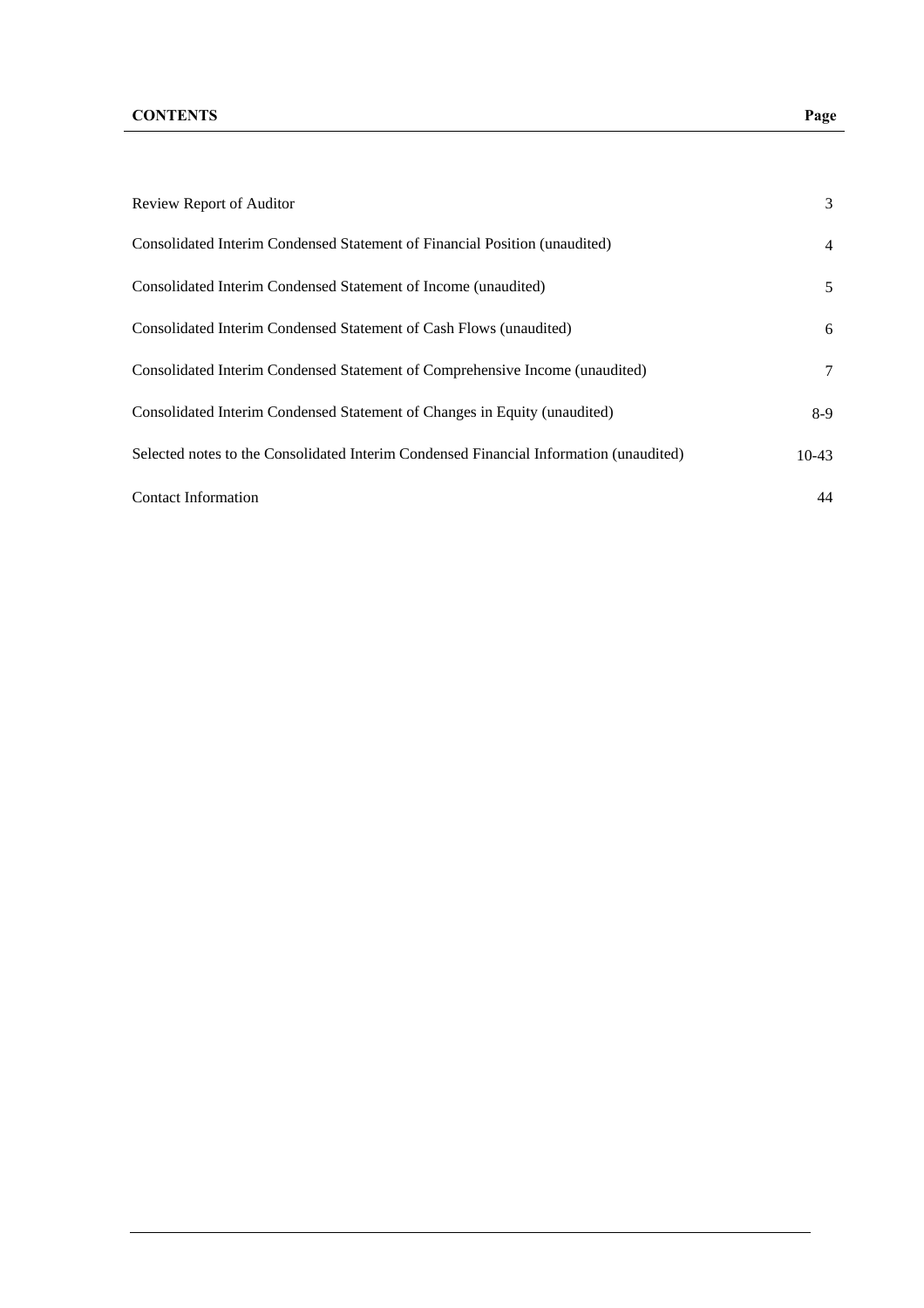

#### REPORT ON REVIEW OF CONSOLIDATED INTERIM CONDENSED **FINANCIAL INFORMATION**

To the shareholders and Board of Directors of OAO NOVATEK

#### Introduction

 $1<sup>1</sup>$ We have reviewed the accompanying consolidated interim condensed statement of financial position of OAO NOVATEK and its subsidiaries (the "Group") as of 30 September 2010, the related consolidated interim condensed statements of income and comprehensive income for the three and nine months then ended, and the related consolidated interim condensed statements of cash flows and changes in equity for the nine months then ended. Management is responsible for the preparation and presentation of this consolidated interim condensed financial information as set out on pages 4 to 43 in accordance with International Accounting Standard No. 34, Interim Financial Reporting. Our responsibility is to express a conclusion on this consolidated interim condensed financial information based on our review.

#### Scope of Review

2. We conducted our review in accordance with International Standard on Review Engagements No. 2410. Review of Interim Financial Information Performed by the Independent Auditor of the Entity. A review of consolidated interim condensed financial information consists of making inquiries, primarily of persons responsible for financial and accounting matters, and applying analytical and other review procedures. A review is substantially less in scope than an audit conducted in accordance with International Standards on Auditing and consequently does not enable us to obtain assurance that we would become aware of all significant matters that might be identified in an audit. Accordingly, we do not express an audit opinion.

#### Conclusion

3. Based on our review, nothing has come to our attention that causes us to believe that the accompanying consolidated interim condensed financial information is not prepared, in all material respects, in accordance with International Accounting Standard No. 34, Interim Financial Reporting.

200 Priensitationselsopes Andit

Moscow, Russian Federation 11 November 2010

ZAO PricewaterhouseCoopers Audit, White Square Office Center, 10 Butyrsky Val, Moscow, Russia, 125047  $[T+7(495)9676000, F+7(495)9676001, www.pwc.ru$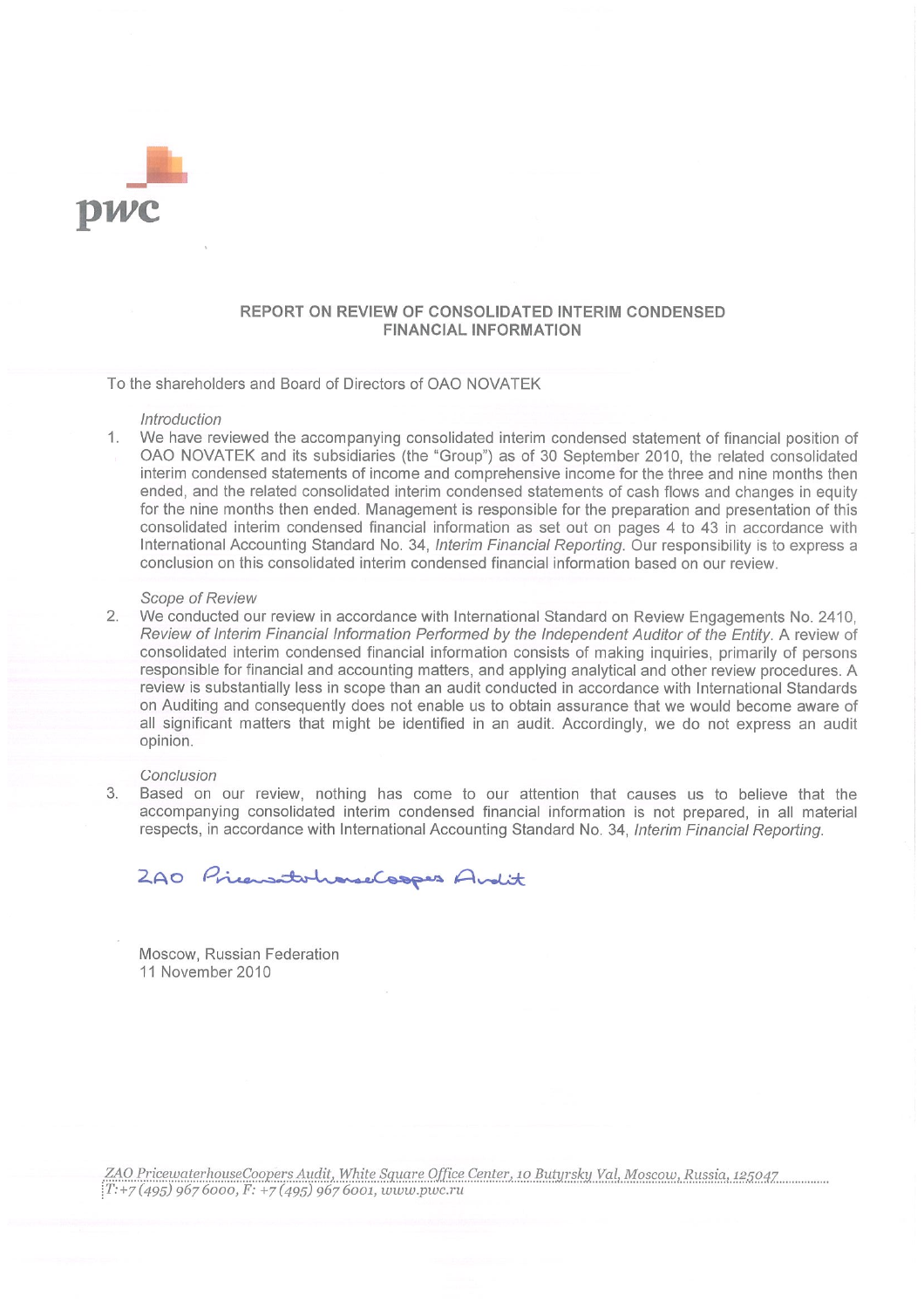#### **OAO NOVATEK**

Consolidated Interim Condensed Statement of Financial Position (unaudited)

(in millions of Russian roubles)

|                                                       | <b>Notes</b> | At 30 September 2010 | At 31 December 2009 |
|-------------------------------------------------------|--------------|----------------------|---------------------|
| <b>ASSETS</b>                                         |              |                      |                     |
| <b>Non-current assets</b>                             |              |                      |                     |
| Property, plant and equipment                         | 5            | 181,931              | 161,448             |
| Investments in associates and joint ventures          |              | 1,291                | 1,214               |
| Long-term loans and receivables                       |              | 2,459                | 933                 |
| Other non-current assets                              |              | 2,104                | 2,669               |
| <b>Total non-current assets</b>                       |              | 187,785              | 166,264             |
| <b>Current</b> assets                                 |              |                      |                     |
| Inventories                                           |              | 1,932                | 1,790               |
| Current income tax prepayments                        |              | 483                  | 241                 |
| Trade and other receivables                           |              | 6,476                | 8,504               |
| Prepayments and other current assets                  |              | 6,041                | 5,800               |
| Cash and cash equivalents                             |              | 12,463               | 10,532              |
| <b>Total current assets</b>                           |              | 27,395               | 26,867              |
| <b>Assets held for sale</b>                           |              |                      | 508                 |
| <b>Total assets</b>                                   |              | 215,180              | 193,639             |
| <b>LIABILITIES AND EQUITY</b>                         |              |                      |                     |
| <b>Non-current liabilities</b>                        |              |                      |                     |
| Long-term debt                                        | 6            | 23,614               | 23,876              |
| Deferred income tax liabilities                       |              | 8,977                | 7,460               |
| Other non-current liabilities                         |              | 3,386                | 3,034               |
| Asset retirement obligations                          |              | 2,670                | 2,232               |
| <b>Total non-current liabilities</b>                  |              | 38,647               | 36,602              |
| <b>Current liabilities</b>                            |              |                      |                     |
| Short-term debt and current portion of long-term debt |              | 10,396               | 13,827              |
| Trade payables and accrued liabilities                |              | 4,190                | 7,335               |
| Current income tax payable                            |              | 418                  | 386                 |
| Other taxes payable                                   |              | 1,599                | 2,045               |
| <b>Total current liabilities</b>                      |              | 16,603               | 23,593              |
| Liabilities associated with assets held for sale      |              |                      | 4                   |
| <b>Total liabilities</b>                              |              | 55,250               | 60,199              |
| Equity attributable to OAO NOVATEK shareholders       |              |                      |                     |
| Ordinary share capital                                |              | 393                  | 393                 |
| Treasury shares                                       |              | (599)                | (599)               |
| Additional paid-in capital                            |              | 30,677               | 30,609              |
| Asset revaluation surplus on acquisitions             |              | 5,617                | 5,617               |
| Currency translation differences                      |              | (108)                | (112)               |
| Retained earnings                                     |              | 103,252              | 78,393              |
| Total equity attributable to OAO NOVATEK shareholders |              | 139,232              | 114,301             |
| Non-controlling interest                              |              | 20,698               | 19,139              |
| <b>Total equity</b>                                   |              | 159,930              | 133,440             |
| Total liabilities and equity                          |              | 215,180              | 193,639             |

The accompanying notes are an integral part of this consolidated interim condensed financial information.

Approved for issue and signed on behalf of the Board of Directors on 11 November 2010:

L. Mikhelson

General Director

M. Gyetvay  $\epsilon$ t $\phi$ r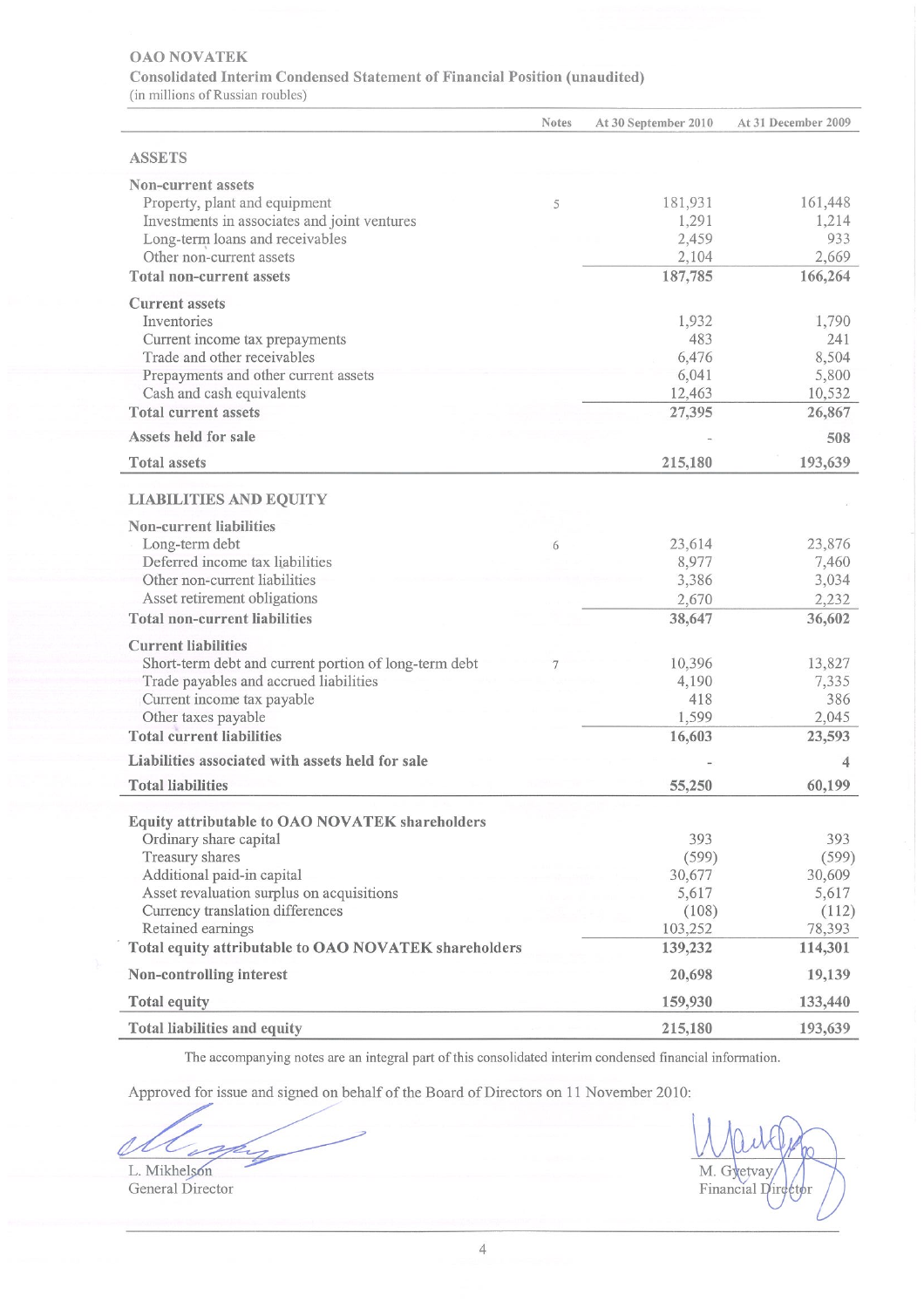# **OAO NOVATEK Consolidated Interim Condensed Statement of Income (unaudited)**

(in millions of Russian roubles, except for share and per share amounts)

|                                                              |              | Three months ended<br>30 September: |                |           | Nine months ended<br>30 September: |  |  |
|--------------------------------------------------------------|--------------|-------------------------------------|----------------|-----------|------------------------------------|--|--|
|                                                              | <b>Notes</b> | 2010                                | 2009           | 2010      | 2009                               |  |  |
|                                                              |              |                                     |                |           |                                    |  |  |
| <b>Revenues</b>                                              |              |                                     |                |           |                                    |  |  |
| Oil and gas sales                                            | 10           | 28,786                              | 21,217         | 81,074    | 59,909                             |  |  |
| Sales of polymer and insulation tape                         |              | 619                                 | 475            | 1,699     | 1,373                              |  |  |
| Other revenues                                               |              | 36                                  | 279            | 116       | 818                                |  |  |
| <b>Total revenues</b>                                        |              | 29,441                              | 21,971         | 82,889    | 62,100                             |  |  |
|                                                              |              |                                     |                |           |                                    |  |  |
| <b>Operating expenses</b>                                    |              |                                     |                |           |                                    |  |  |
| Transportation expenses                                      | 11           | (9,761)                             | (7,190)        | (27,260)  | (20,758)                           |  |  |
| Taxes other than income tax                                  | 12           | (2, 334)                            | (1,955)        | (7,018)   | (5,811)                            |  |  |
| Depreciation, depletion and amortization                     |              | (1,783)                             | (1, 467)       | (4,934)   | (3,923)                            |  |  |
| Materials, services and other                                |              | (1,641)                             | (1,594)        | (4,929)   | (4, 555)                           |  |  |
| General and administrative expenses                          |              | (1,656)                             | (1,308)        | (4,750)   | (3,689)                            |  |  |
| <b>Exploration expenses</b>                                  |              | (144)                               | (17)           | (610)     | (347)                              |  |  |
| Net impairment (expense) reversal                            |              | (154)                               | $\overline{4}$ | (189)     | (66)                               |  |  |
| Purchases of natural gas and liquid hydrocarbons             |              | (67)                                | (310)          | (126)     | (764)                              |  |  |
| Change in natural gas, liquid hydrocarbons,                  |              |                                     |                |           |                                    |  |  |
| polymer products and work-in-progress                        |              | (47)                                | 199            | 565       | (142)                              |  |  |
| <b>Total operating expenses</b>                              |              | (17,587)                            | (13, 638)      | (49, 251) | (40, 055)                          |  |  |
|                                                              |              |                                     |                |           |                                    |  |  |
| Net gain (loss) on disposal of interest in subsidiaries      |              | (254)                               |                | 1,329     | 52                                 |  |  |
| Other operating income (loss)                                |              | 408                                 | 25             | 432       | (128)                              |  |  |
| <b>Profit from operations</b>                                |              | 12,008                              | 8,358          | 35,399    | 21,969                             |  |  |
| Finance income (expense)                                     |              |                                     |                |           |                                    |  |  |
| Interest expense                                             |              | (97)                                | (454)          | (329)     | (703)                              |  |  |
| Interest income                                              |              | 8                                   | 132            | 246       | 422                                |  |  |
| Foreign exchange gain (loss)                                 |              | 571                                 | 1,225          | 99        | (621)                              |  |  |
| Total finance income (expense)                               |              | 482                                 | 903            |           |                                    |  |  |
|                                                              |              |                                     |                | 16        | (902)                              |  |  |
| Share of loss of associates, net of income tax               |              | (7)                                 | (23)           | (17)      | (28)                               |  |  |
| Profit before income tax                                     |              | 12,483                              | 9,238          | 35,398    | 21,039                             |  |  |
|                                                              |              |                                     |                |           |                                    |  |  |
| Income tax expense                                           |              |                                     |                |           |                                    |  |  |
| Current income tax expense                                   |              | (2, 333)                            | (1,759)        | (6,115)   | (3,493)                            |  |  |
| Net deferred income tax expense                              |              | (89)                                | (202)          | (1,080)   | (967)                              |  |  |
| Total income tax expense                                     |              | (2, 422)                            | (1,961)        | (7, 195)  | (4, 460)                           |  |  |
| Profit (loss)                                                |              | 10,061                              | 7,277          | 28,203    | 16,579                             |  |  |
| Profit (loss) attributable to:                               |              |                                     |                |           |                                    |  |  |
|                                                              |              |                                     |                |           |                                    |  |  |
| Non-controlling interest                                     |              | (44)                                | (76)           | (223)     | (86)                               |  |  |
| <b>Shareholders of OAO NOVATEK</b>                           |              | 10,105                              | 7,353          | 28,426    | 16,665                             |  |  |
| Basic and diluted earnings per share (in Russian roubles)    |              | 3.33                                | 2.43           | 9.37      | 5.50                               |  |  |
| Weighted average number of shares outstanding (in thousands) |              | 3,032,114                           | 3,032,114      | 3,032,114 | 3,032,114                          |  |  |
|                                                              |              |                                     |                |           |                                    |  |  |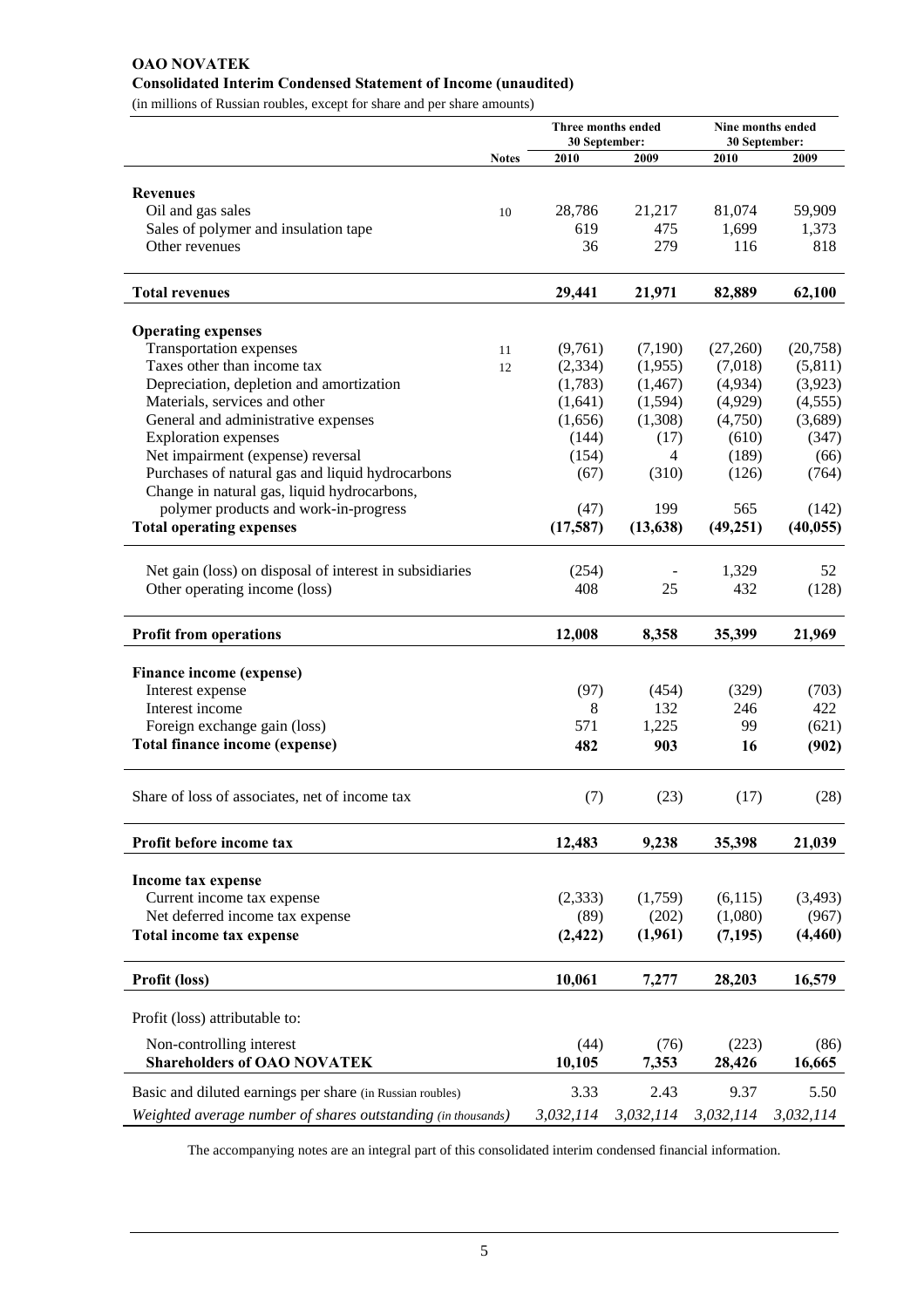# **OAO NOVATEK Consolidated Interim Condensed Statement of Cash Flows (unaudited)**

(in millions of Russian roubles)

|                                                                                                            |                | Nine months ended 30 September: |           |
|------------------------------------------------------------------------------------------------------------|----------------|---------------------------------|-----------|
|                                                                                                            | <b>Notes</b>   | 2010                            | 2009      |
| Profit before income tax                                                                                   |                | 35,398                          | 21,039    |
| Adjustments to profit before income tax:                                                                   |                |                                 |           |
| Depreciation, depletion and amortization                                                                   |                | 5,040                           | 4,034     |
| Net impairment expense                                                                                     |                | 189                             | 66        |
| Net foreign exchange loss (gain)                                                                           |                | (99)                            | 621       |
| Net loss (gain) on disposal of assets                                                                      |                | (1,315)                         | (21)      |
| Interest expense                                                                                           |                | 329                             | 703       |
| Interest income                                                                                            |                | (246)                           | (422)     |
| Share of loss (profit) in associates, net of income tax                                                    |                | 17                              | 28        |
| Net change in other non-current assets                                                                     |                | (78)                            | 242       |
| Share-based compensation                                                                                   | 16             | 68                              | 132       |
| Other adjustments                                                                                          |                | 102                             | (296)     |
| <b>Working capital changes</b>                                                                             |                |                                 |           |
| Decrease (increase) in trade and other receivables, prepayments                                            |                |                                 |           |
| and other current assets                                                                                   |                | 1,134                           | 1,829     |
| Decrease (increase) in inventories                                                                         |                | (544)                           | 353       |
| Increase (decrease) in trade payables and accrued liabilities,                                             |                |                                 |           |
| excluding interest and dividends                                                                           |                | (2,607)                         | (1,090)   |
| Increase (decrease) in other taxes payable                                                                 |                | (242)                           | (280)     |
| Total effect of working capital changes                                                                    |                | (2,259)                         | 812       |
| Income taxes paid                                                                                          |                | (6,267)                         | (2,535)   |
| Net cash provided by operating activities                                                                  |                | 30,879                          | 24,403    |
| <b>Cash flows from investing activities</b>                                                                |                |                                 |           |
| Purchases of property, plant and equipment                                                                 |                | (15, 406)                       | (11,730)  |
| Purchases of inventories intended for construction                                                         |                | (631)                           | (600)     |
| Acquisition of subsidiaries net of cash acquired                                                           | 4              | (1,717)                         | (16, 897) |
| Investments in joint ventures                                                                              | $\mathbf{1}$   | (10)                            |           |
| Proceeds from disposals of subsidiaries net of cash disposed                                               | $\overline{4}$ | 1,173                           | 46        |
| Interest paid and capitalized                                                                              |                | (1,402)                         | (779)     |
| Loans provided                                                                                             |                | (200)                           | (316)     |
| Repayments of loans provided                                                                               |                | 219                             | 1         |
| Interest received                                                                                          |                | 125                             | 264       |
| Net cash (used for) provided by investing activities                                                       |                | (17, 849)                       | (30, 011) |
| <b>Cash flows from financing activities</b>                                                                |                |                                 |           |
| Proceeds from long-term debt                                                                               |                | 11,437                          | 4,954     |
| Proceeds from short-term debt                                                                              |                | 1,613                           | 1,585     |
| Repayments of long-term debt                                                                               |                | (15, 199)                       | (532)     |
| Repayments of short-term debt                                                                              |                | (2,729)                         | (3,081)   |
| Interest paid                                                                                              |                | (115)                           | (308)     |
| Dividends paid                                                                                             | 8              | (5,319)                         | (4,609)   |
| Acquisition of non-controlling interest                                                                    | $\overline{4}$ | (629)                           |           |
| Additional capital contribution into subsidiaries                                                          |                | 51                              |           |
| Net cash (used for) provided by financing activities                                                       |                | (10, 890)                       | (1,991)   |
|                                                                                                            |                |                                 |           |
| Net effect of exchange rate changes on cash, cash equivalents<br>and bank overdrafts                       |                | (157)                           | (1,089)   |
| Net increase (decrease) in cash, cash equivalents and bank overdrafts                                      |                | 1,983                           | (8,688)   |
| Cash and cash equivalents at beginning of the period                                                       |                | 10,532                          | 10,991    |
| Net decrease (increase) in cash and cash equivalents reclassified to assets<br>classified as held for sale |                | (52)                            | 25        |
|                                                                                                            |                |                                 |           |
| Cash, cash equivalents and bank overdrafts at end of the period                                            |                | 12,463                          | 2,328     |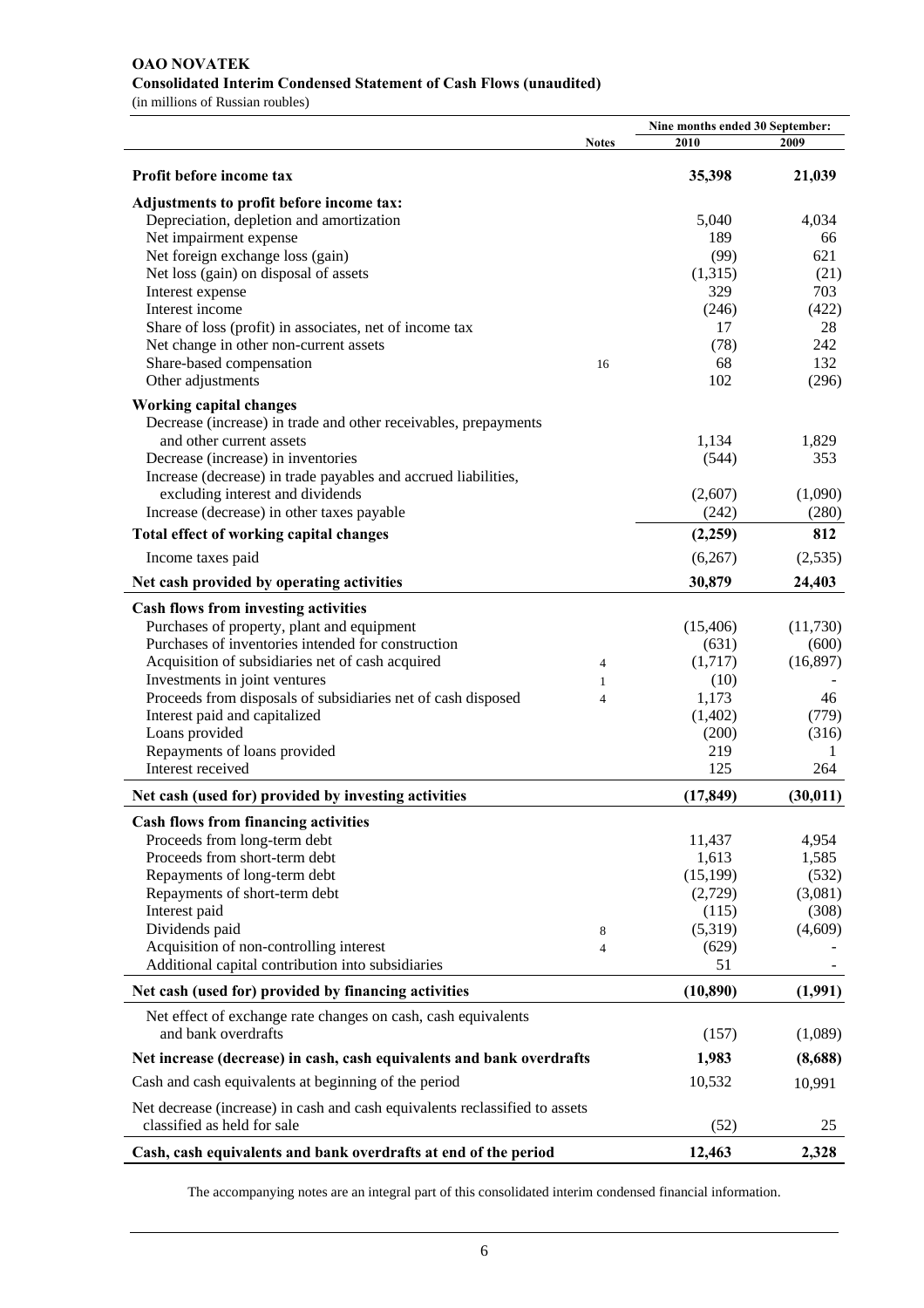# **OAO NOVATEK Consolidated Interim Condensed Statement of Comprehensive Income (unaudited)**

(in millions of Russian roubles)

|                                                     |              | Three months ended<br>30 September: |       | Nine months ended<br>30 September: |        |  |
|-----------------------------------------------------|--------------|-------------------------------------|-------|------------------------------------|--------|--|
|                                                     | <b>Notes</b> | 2010                                | 2009  | 2010                               | 2009   |  |
| Other comprehensive income (loss) after income tax: |              |                                     |       |                                    |        |  |
| Currency translation differences                    |              | (29)                                | (25)  | 4                                  | (36)   |  |
| Other comprehensive income (loss)                   |              | (29)                                | (25)  | 4                                  | (36)   |  |
| <b>Profit (loss)</b>                                |              | 10,061                              | 7,277 | 28,203                             | 16,579 |  |
| Total comprehensive income                          |              | 10,032                              | 7,252 | 28,207                             | 16,543 |  |
| Total comprehensive income (loss) attributable to:  |              |                                     |       |                                    |        |  |
| Non-controlling interest                            |              | (44)                                | (76)  | (223)                              | (86)   |  |
| <b>Shareholders of OAO NOVATEK</b>                  |              | 10.076                              | 7.328 | 28,430                             | 16.629 |  |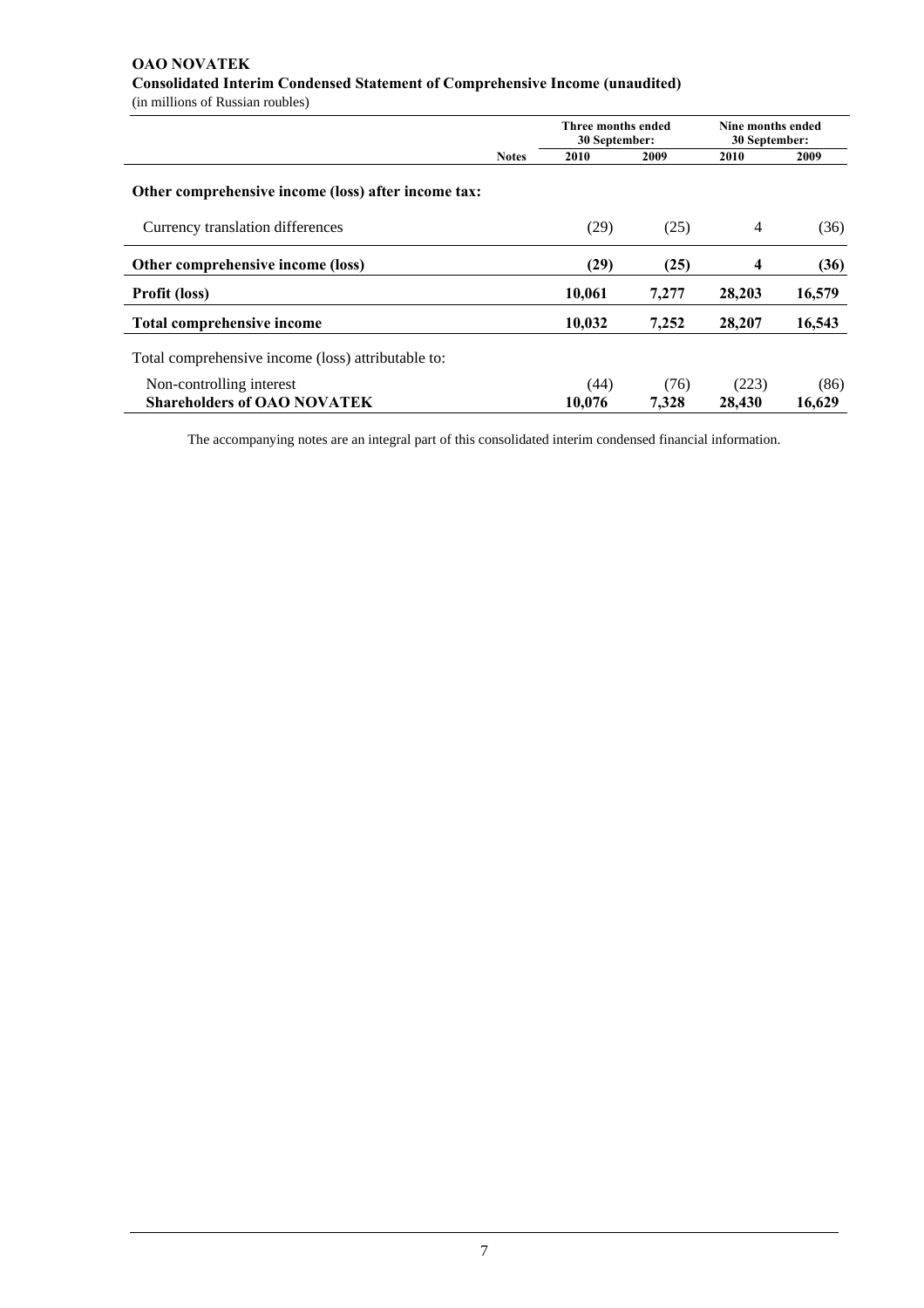#### **OAO NOVATEK Consolidated Interim Condensed Statement of Changes in Equity (unaudited)**

(in millions of Russian roubles, except for number of shares)

|                                                                                            | <b>Number</b><br>of ordinary<br><b>shares</b><br>(in thousands) | Ordinary<br>share<br>capital | <b>Treasury</b><br>shares | <b>Additional</b><br>paid-in<br>capital | Asset<br>revaluation<br>surplus on<br>acquisitions | Currency<br>translation<br>differences | Retained<br>earnings | Equity<br>attributable to<br><b>OAO</b><br><b>NOVATEK</b><br>shareholders | Non-<br>controlling<br>interest | <b>Total</b><br>equity |
|--------------------------------------------------------------------------------------------|-----------------------------------------------------------------|------------------------------|---------------------------|-----------------------------------------|----------------------------------------------------|----------------------------------------|----------------------|---------------------------------------------------------------------------|---------------------------------|------------------------|
| For the nine months ended 30 September 2009                                                |                                                                 |                              |                           |                                         |                                                    |                                        |                      |                                                                           |                                 |                        |
| 1 January 2009                                                                             | 3,032,114                                                       | 393                          | (599)                     | 30,433                                  | 5,617                                              | (91)                                   | 60,316               | 96,069                                                                    | 571                             | 96,640                 |
| Currency translation<br>differences<br>Profit (loss)                                       |                                                                 |                              |                           |                                         |                                                    | (36)<br>$\overline{\phantom{a}}$       | 16,665               | (36)<br>16,665                                                            | (86)                            | (36)<br>16,579         |
| Total comprehensive income                                                                 |                                                                 | $\overline{\phantom{0}}$     |                           |                                         | $\blacksquare$                                     | (36)                                   | 16,665               | 16,629                                                                    | (86)                            | 16,543                 |
| Dividends (Note 8)                                                                         |                                                                 |                              |                           |                                         |                                                    |                                        | (4,609)              | (4,609)                                                                   |                                 | (4,609)                |
| Impact of additional shares<br>subscription in subsidiaries<br>on non-controlling interest |                                                                 |                              |                           |                                         |                                                    |                                        |                      |                                                                           | 160                             | 160                    |
| Acquisition of subsidiaries<br>(Note 4)                                                    |                                                                 |                              |                           |                                         |                                                    |                                        |                      | $\blacksquare$                                                            | 18,729                          | 18,729                 |
| Equity call option<br>consideration (Note 4)                                               |                                                                 |                              |                           |                                         |                                                    |                                        | (325)                | (325)                                                                     |                                 | (325)                  |
| Share-based compensation<br>funded by shareholders                                         |                                                                 |                              |                           | 132                                     |                                                    |                                        |                      | 132                                                                       |                                 | 132                    |
| 30 September 2009                                                                          | 3,032,114                                                       | 393                          | (599)                     | 30,565                                  | 5,617                                              | (127)                                  | 72,047               | 107,896                                                                   | 19,374                          | 127,270                |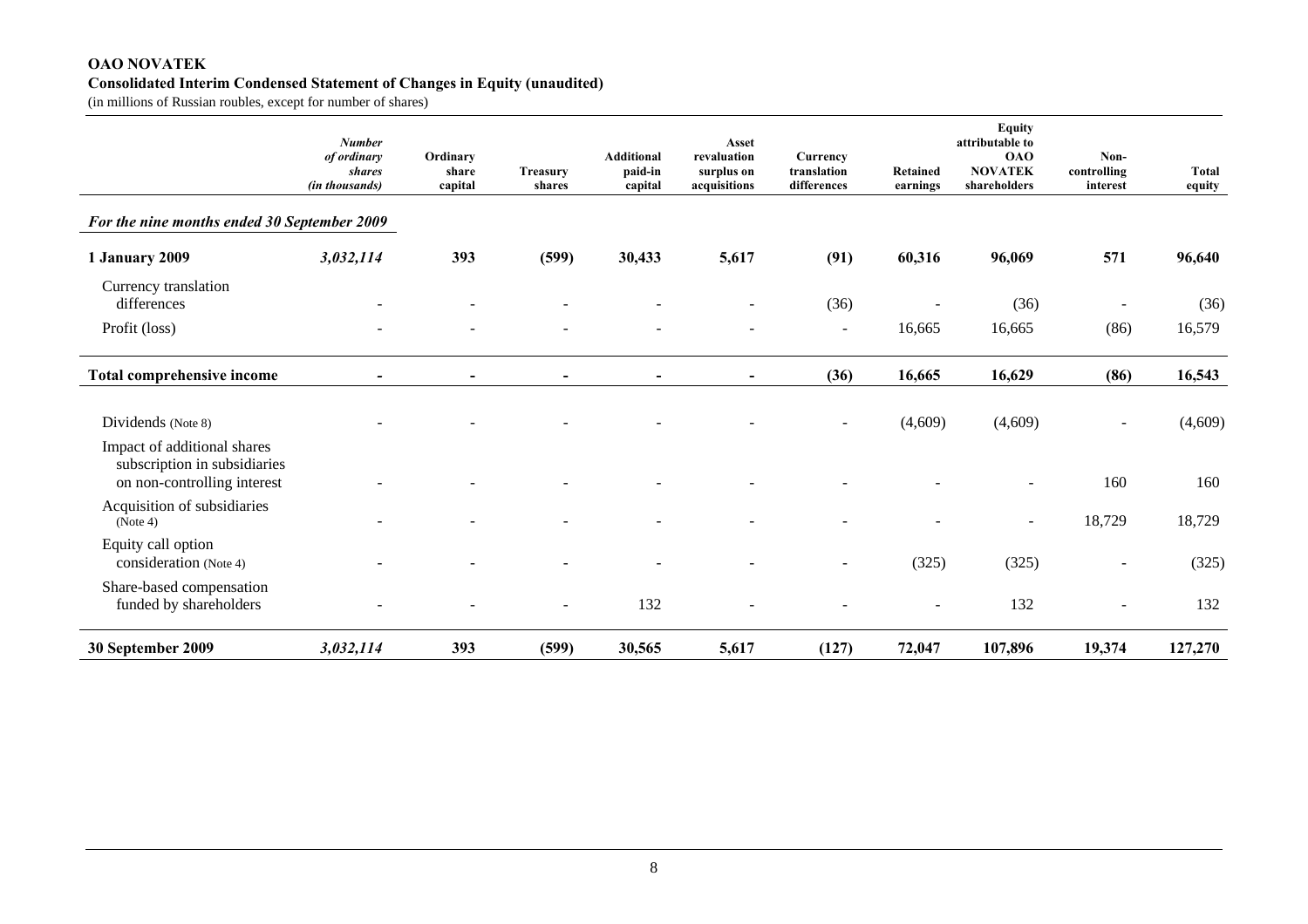#### **OAO NOVATEK Consolidated Interim Condensed Statement of Changes in Equity (unaudited)**

(in millions of Russian roubles, except for number of shares)

|                                                                                                        | <b>Number</b><br>of ordinary<br>shares<br>(in thousands) | Ordinary<br>share<br>capital | <b>Treasury</b><br>shares | <b>Additional</b><br>paid-in<br>capital | Asset<br>revaluation<br>surplus on<br>acquisitions | Currency<br>translation<br>differences | <b>Retained</b><br>earnings | <b>Equity</b><br>attributable to<br><b>OAO</b><br><b>NOVATEK</b><br>shareholders | Non-<br>controlling<br>interest | <b>Total</b><br>equity |
|--------------------------------------------------------------------------------------------------------|----------------------------------------------------------|------------------------------|---------------------------|-----------------------------------------|----------------------------------------------------|----------------------------------------|-----------------------------|----------------------------------------------------------------------------------|---------------------------------|------------------------|
| For the nine months ended 30 September 2010                                                            |                                                          |                              |                           |                                         |                                                    |                                        |                             |                                                                                  |                                 |                        |
| <b>1 January 2010</b>                                                                                  | 3,032,114                                                | 393                          | (599)                     | 30,609                                  | 5,617                                              | (112)                                  | 78,393                      | 114,301                                                                          | 19,139                          | 133,440                |
| Currency translation<br>differences                                                                    |                                                          |                              |                           |                                         |                                                    | $\overline{4}$                         |                             | $\overline{4}$                                                                   |                                 | $\overline{4}$         |
| Profit (loss)                                                                                          |                                                          |                              |                           |                                         |                                                    | $\overline{\phantom{a}}$               | 28,426                      | 28,426                                                                           | (223)                           | 28,203                 |
| <b>Total comprehensive income</b>                                                                      |                                                          |                              |                           |                                         |                                                    | $\overline{\mathbf{4}}$                | 28,426                      | 28,430                                                                           | (223)                           | 28,207                 |
| Dividends (Note 8)                                                                                     |                                                          |                              |                           |                                         |                                                    | $\sim$                                 | (5,306)                     | (5,306)                                                                          | $\overline{\phantom{a}}$        | (5,306)                |
| Acquisition of subsidiaries<br>(Note 4)                                                                |                                                          |                              |                           |                                         |                                                    |                                        |                             | $\blacksquare$                                                                   | 2,413                           | 2,413                  |
| Impact of additional shares<br>subscription in subsidiaries<br>on non-controlling interest<br>(Note 4) |                                                          |                              |                           |                                         |                                                    |                                        |                             |                                                                                  | 1,818                           | 1,818                  |
| Acquisition of<br>non-controlling interest<br>(Note 4)                                                 |                                                          |                              |                           |                                         |                                                    | $\overline{\phantom{a}}$               | 1,739                       | 1,739                                                                            | (2,368)                         | (629)                  |
| Disposal of subsidiaries<br>(Note 4)                                                                   |                                                          |                              |                           |                                         |                                                    |                                        |                             |                                                                                  | (81)                            | (81)                   |
| Share-based compensation<br>funded by shareholders                                                     |                                                          |                              |                           | 68                                      |                                                    |                                        |                             | 68                                                                               |                                 | 68                     |
| 30 September 2010                                                                                      | 3,032,114                                                | 393                          | (599)                     | 30,677                                  | 5,617                                              | (108)                                  | 103,252                     | 139,232                                                                          | 20,698                          | 159,930                |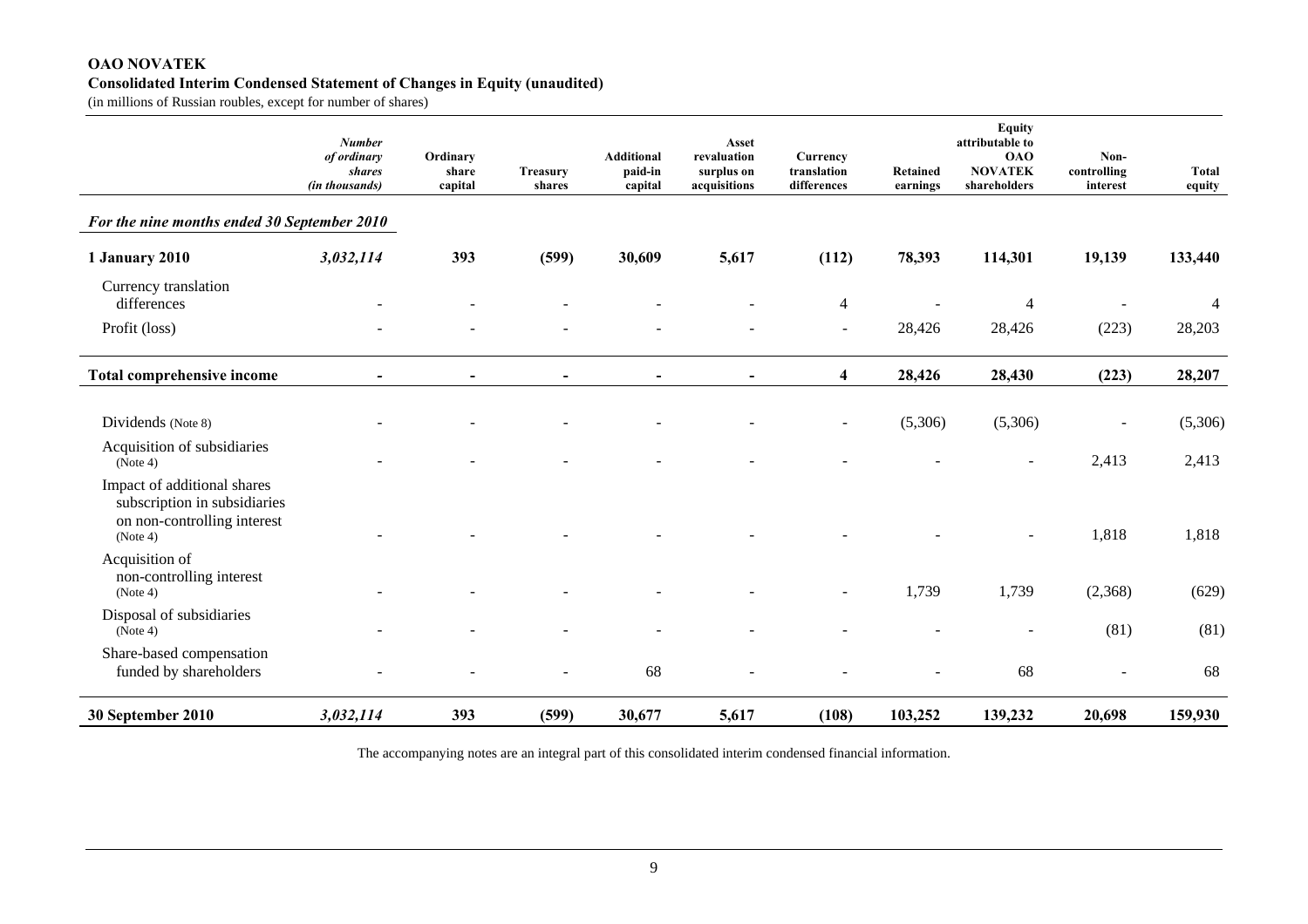## **1 ORGANIZATION AND PRINCIPAL ACTIVITIES**

OAO NOVATEK (hereinafter referred to as "NOVATEK") and its subsidiaries (hereinafter jointly referred to as the "Group") is an independent oil and gas company engaged in the acquisition, exploration, development, production and processing of hydrocarbons with its core oil and gas operations located and incorporated in the Yamal-Nenets Autonomous Region ("YNAO") of the Russian Federation.

The Group sells its natural gas on the Russian domestic market at both regulated and unregulated market prices; however, the majority of natural gas sold on the domestic market is sold at prices regulated by the Federal Tariff Service, a governmental agency. The Group's stable gas condensate and crude oil sales volumes are sold on both the Russian domestic and international markets, and are subject to fluctuations in benchmark crude oil prices. Additionally, the Group's natural gas sales fluctuate on a seasonal basis due mostly to Russian weather conditions, with sales peaking in the winter months of December and January and troughing in the summer months of July and August. The Group's liquids sales volumes comprising stable gas condensate, crude oil and oil products remain relatively stable from period to period.

In August 2010, the Group acquired 100 percent ownership in Intergaz-System Sp.z o.o., domiciled in Poland, for RR 159 million (USD 5 million). Intergaz-System holds the discharging and transhipment facility and was purchased to support and extend the wholesale and retail trading of liquefied petroleum gas in Polish market. The financial and operational activities of Intergaz-System were not material to the Group's revenues and results of operations for the nine months ended 30 September 2010.

In July 2010, the Group and OAO Gazprom Neft, a subsidiary of OAO Gazprom, established a joint venture OOO "Yamal Development" for the purpose of developing potential hydrocarbon assets in the YNAO. The Group owns a 50 percent participation interest in the new entity and accounts for its share of the joint venture using the equity method.

In May 2010, the Group established OOO NOVATEK Perm, a wholly-owned subsidiary, to support the Group's current natural gas deliveries to the Perm region, one of the largest industrial centers in the Russian Federation, as well as to expand potential sales opportunities in the territory.

## **2 BASIS OF PRESENTATION**

The consolidated interim condensed financial information has been prepared in accordance with International Accounting Standard No. 34, *Interim Financial Reporting*. This consolidated interim condensed financial information should be read in conjunction with the Group's consolidated financial statements for the year ended 31 December 2009 prepared in accordance with International Financial Reporting Standards ("IFRS"). The 31 December 2009 consolidated interim condensed statement of financial position data has been derived from the audited consolidated financial statements.

*Use of estimates and judgments.* The critical accounting estimates and judgments followed by the Group in the preparation of consolidated interim condensed financial information are consistent with those disclosed in the audited consolidated financial statements for the year ended 31 December 2009. Estimates have principally been made in respect to useful lives of property, plant and equipment, fair values of assets and liabilities, deferred income taxes, estimation of oil and gas reserves, impairment provisions, pension obligations and assets retirement obligations.

Management reviews these estimates and judgments on a continuous basis, by reference to past experiences and other factors considered as reasonable which form the basis for assessing the book values of assets and liabilities. Adjustments to accounting estimates are recognized in the period in which the estimate is revised if the change affects only that period or in the period of the revision and subsequent periods, if both periods are affected. Actual results may differ from such estimates if different assumptions or circumstances apply; however, management considers that the effect of any changes in these estimates would not be significant.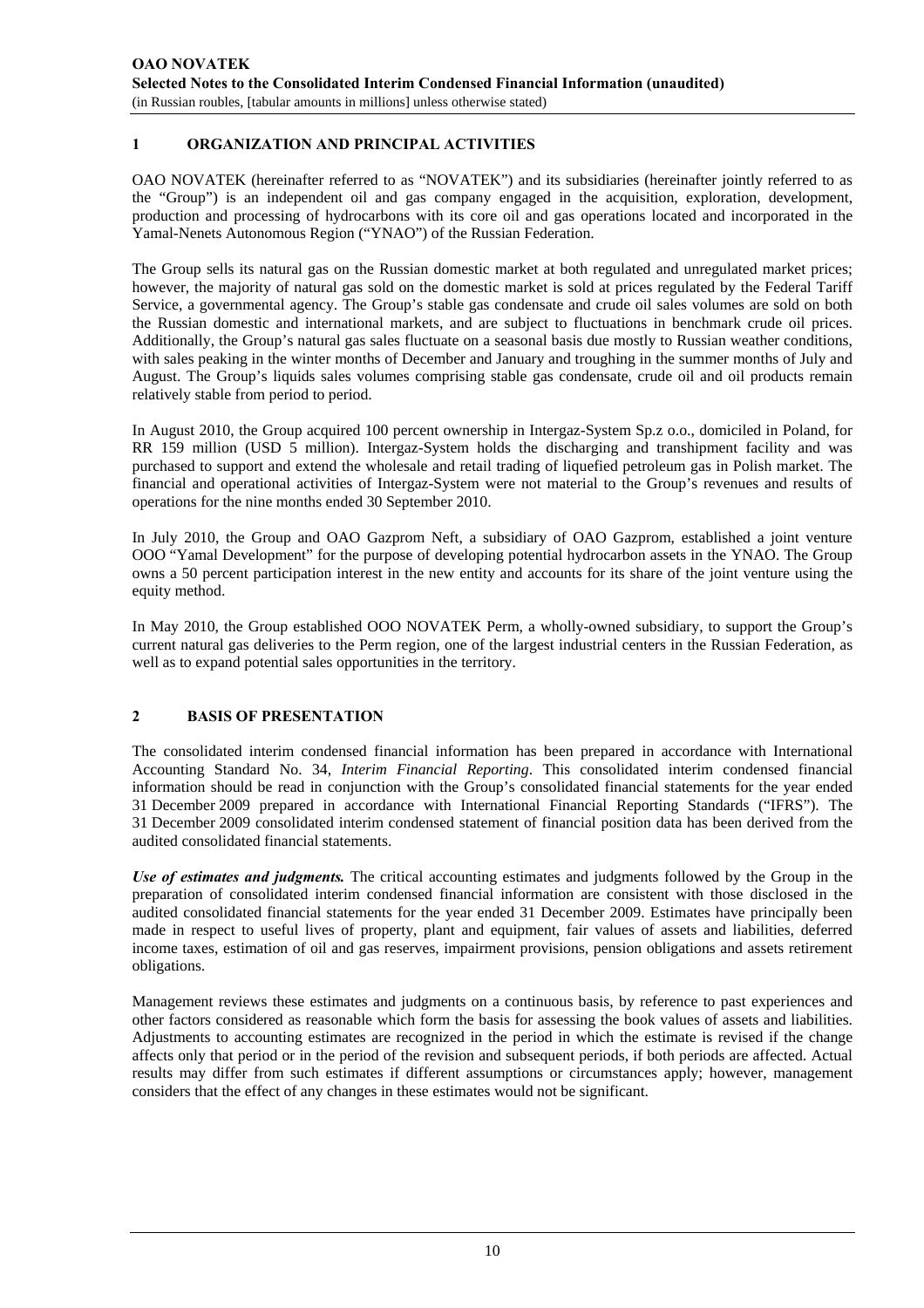#### **2 BASIS OF PRESENTATION (CONTINUED)**

*Functional and presentation currency.* Exchange rates used in preparation of these consolidated interim condensed financial information statements for the entities whose functional currency is not the Russian rouble were as follows:

| For one currency unit to                  |                      |                     | Average rate for the nine months<br>ended 30 September |       |
|-------------------------------------------|----------------------|---------------------|--------------------------------------------------------|-------|
| one Russian rouble                        | At 30 September 2010 | At 31 December 2009 | 2010                                                   | 2009  |
| US dollar ("USD")<br>Polish Zloty ("PLN") | 30.40<br>10.46       | 30.24<br>10.32      | 30.25<br>9.94                                          | 32.48 |

Any re-measurement of Russian rouble amounts to US dollars or any other currency should not be construed as a representation that such Russian rouble amounts have been, could be, or will in the future be converted into other currencies at these exchange rates.

#### **3 SUMMARY OF SIGNIFICANT ACCOUNTING POLICIES**

The principal accounting policies and methods of computation followed by the Group are consistent with those disclosed in the audited consolidated financial statements for the year ended 31 December 2009 with the exception of IFRS 3 *"Business Combinations"* (revised in January 2008) and IAS 27 *"Consolidated and Separate Financial Statements"* (revised January 2008). These exceptions are disclosed further in Note 19. In addition, the Group adopted the equity method of accounting for its investments in joint ventures.

#### **4 ACQUISITIONS AND DISPOSALS**

#### *Disposal of participation interest in OOO NOVATEK-Polymer*

In September 2010, the Group disposed of its 100 percent participation interest in OOO NOVATEK-Polymer, its non-core subsidiary, to JSC SIBUR Holding for RR 2,400 million (undiscounted) payable throughout September 2013, recognizing a loss on the sale of RR 279 million, net of associated income tax of RR 25 million. The Group will hold 100 percent participation interest in OOO NOVATEK-Polymer as collateral for the receivable until full settlement.

Below is a breakdown of major classes of assets and liabilities disposed:

| <b>OOO NOVATEK-Polymer</b>    | <b>RR</b> million |
|-------------------------------|-------------------|
|                               |                   |
| Property, plant and equipment | 1,617             |
| Deferred tax assets           | 189               |
| Inventories                   | 440               |
| Financial assets              | 340               |
| Other non-financial assets    | 160               |
| Deferred tax liability        | (294)             |
| Short-term debt               | (113)             |
| Other financial liabilities   | (66)              |
| <b>Total net assets</b>       | 2.273             |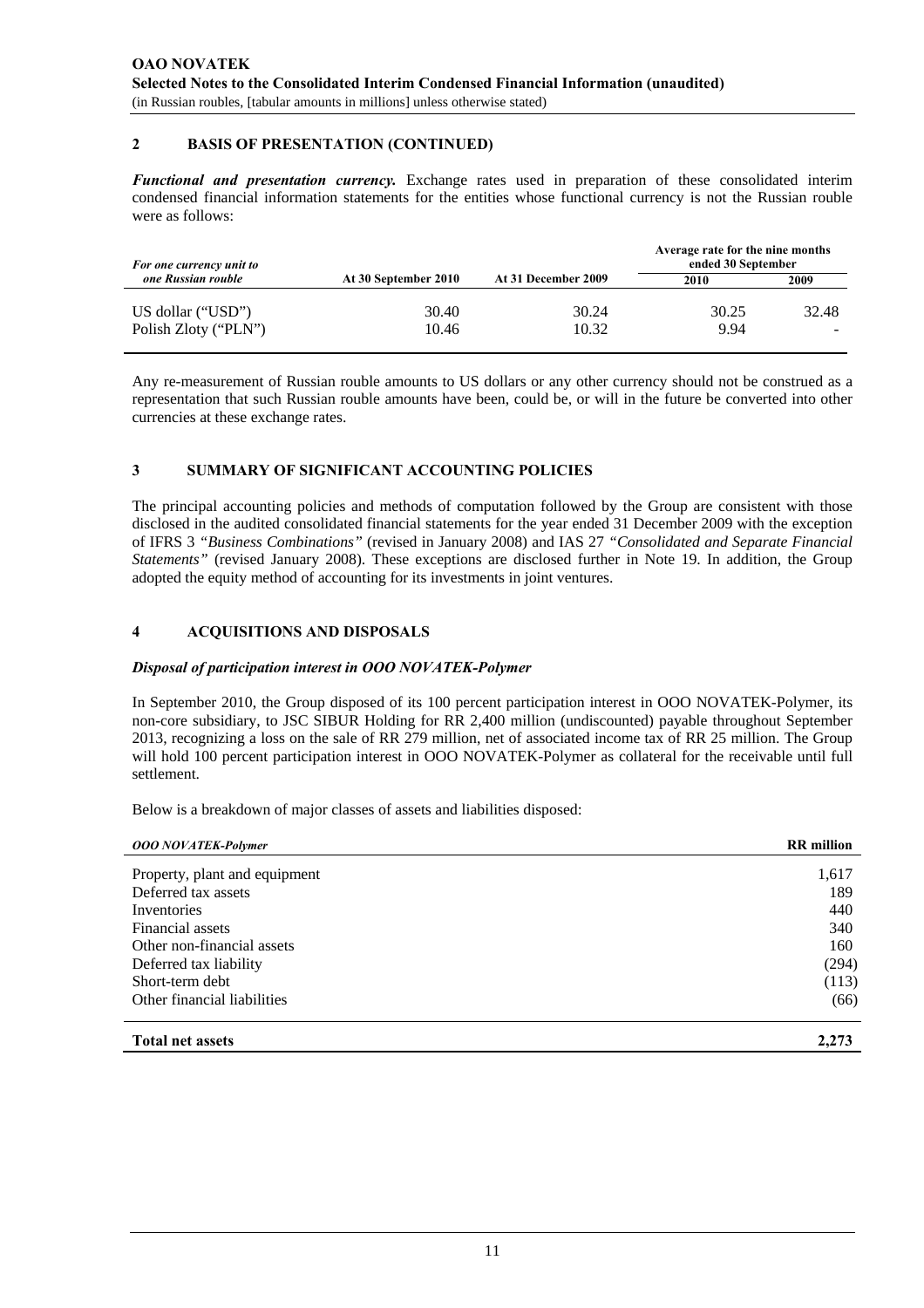The following table summarizes the consideration details from the sale of OOO NOVATEK-Polymer:

|                                                                                                         | <b>RR</b> million |
|---------------------------------------------------------------------------------------------------------|-------------------|
| Cash                                                                                                    | 287               |
| Receivable in respect of the deferred payments (RR 2,113 million)<br>discounted at 8 percent per annum) | 1,732             |
| Total consideration<br>Less: carrying amount of net assets                                              | 2,019<br>(2,273)  |
| Loss on disposal                                                                                        | (254)             |

OOO Novatek-Polymer constituted the Group's "polymer products production and marketing" segment – see Note 17.

#### *Acquisition of OAO Tambeyneftegas*

On 1 July 2010, the Group acquired 100 percent of the outstanding ordinary shares of OAO Tambeyneftegas, an exploration stage oil and gas company located in the southern portion of the Yamal peninsula (YNAO) for total cash consideration of RR 312 million (USD 10 million), of which 75 percent was acquired from related parties for RR 234 million (USD 7 million) (see Note 16). Tambeyneftegas holds the license for exploration and development of the Malo-Yamalskoye field (expires in 2019) with estimated natural gas and gas condensate reserves in accordance with the Russian reserve classification (categories  $C1 + C2$ ) amounting to 161 bcm and 14.4 mmt, respectively.

OAO Tambeyneftegas has no notable operating activities up to and as at the purchase date, and is considered an entity in the early exploration stage; consequently, this acquisition is outside the definition of business as defined in IFRS 3, *"Business Combinations".* The cost of the acquisition has been allocated based on the relative fair values of the assets (largely comprised of the mineral license), and liabilities of the company acquired.

Recognized amounts of identifiable assets acquired and liabilities assumed are presented below:

| <b>OAO</b> Tambeyneftegas          | <b>RR</b> million |
|------------------------------------|-------------------|
|                                    |                   |
| Property, plant and equipment      | 303               |
| Deferred tax assets                | 176               |
| Other non-financial assets         | 23                |
| Financial assets                   | 12                |
| Short-term debt                    | (641)             |
| Interest on short-term debt        | (229)             |
| Assets retirement obligations      | (165)             |
| Other non-financial liabilities    | (4)               |
| Total identifiable net liabilities | (525)             |

The following table shows the total cost of the acquired mineral rights:

|                                                                   | <b>RR</b> million |
|-------------------------------------------------------------------|-------------------|
| Total purchase consideration<br>Add: identifiable net liabilities | 312<br>525        |
| Cost of the acquired mineral rights                               | 837               |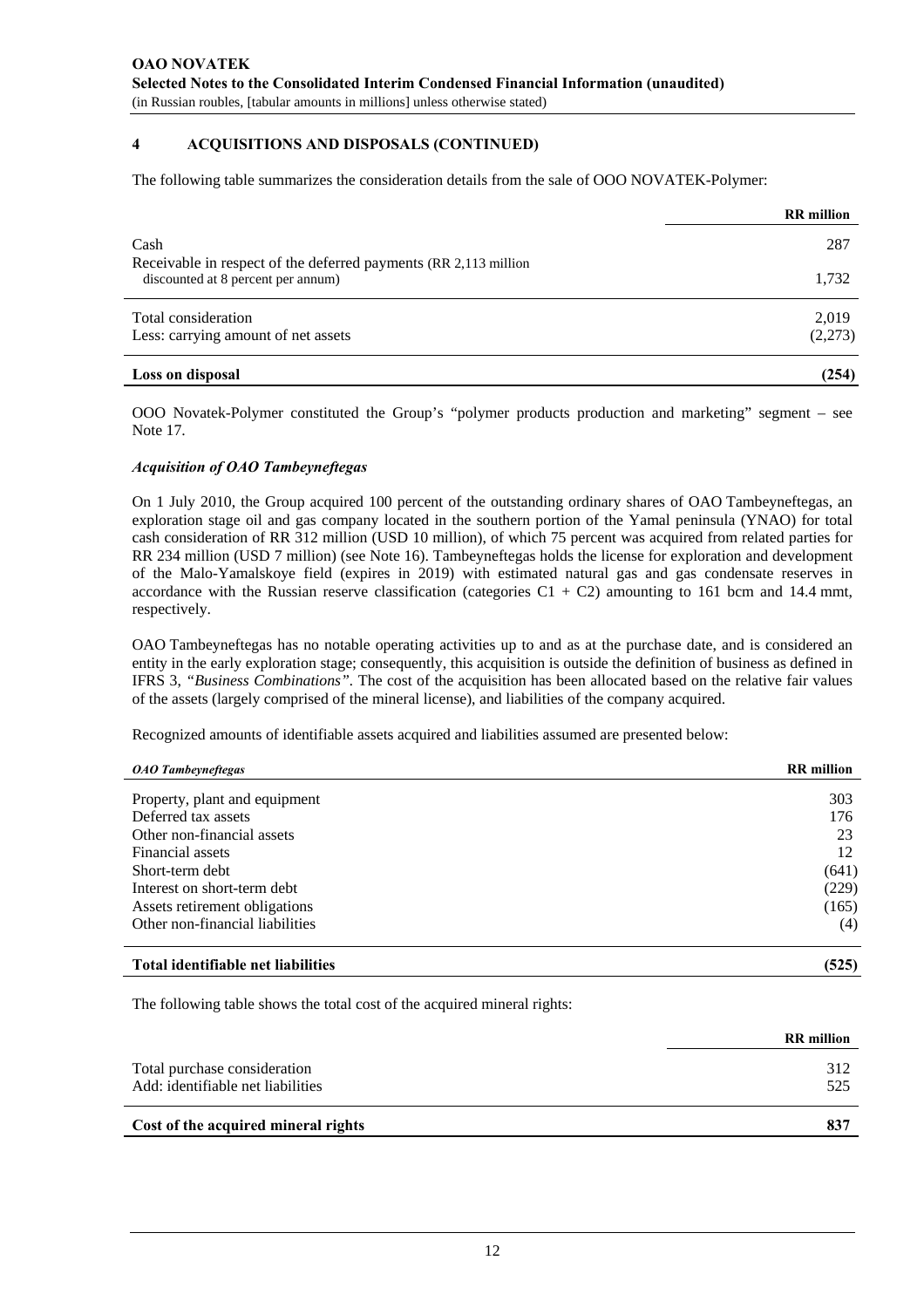The property, plant and equipment in the amount of RR 303 million combined with the cost of the mineral rights in the amount of RR 837 million are included in the line "acquisition of subsidiaries" as disclosed in Note 5. Shortterm debt in the amount of RR 641 million and interest on short-term debt in the amount of RR 229 million represent balances with the Group companies, which are to be settled in the normal course of business.

The amounts of revenues and results of operations of OAO Tambeyneftegas were not material for the Group's consolidated interim condensed statement of comprehensive income for the nine months ended 30 September 2010.

# *Disposal of ownership interest in ZAO Terneftegas*

On 24 June 2009, NOVATEK and TOTAL E&P ACTIVITIES PETROLIERES ("TOTAL") signed a Heads of Agreement (the "Agreement") establishing the framework for joint cooperation in exploring and developing the Group's Termokarstovoye gas condensate field located in the YNAO.

The Agreement provides for the establishment of a joint venture through the acquisition, by TOTAL of a 49 percent ownership interest in ZAO Terneftegas (formerly a limited liability company, OOO Terneftegas), a wholly-owned subsidiary of the Group and holder of the license for exploration and production of natural gas and gas condensate at the Termokarstovoye field. Under the terms and conditions of the Agreement, the joint venture has two years to complete exploration works and prepare a field development plan, with a final investment decision to proceed further to be taken in 2011.

In December 2009, the Group signed a Sales and Purchase contract with Total Termokarstovoye B.V., an affiliate of TOTAL, for:

- the sale of a 28 percent interest in ZAO Terneftegas for total consideration of USD 24.1 million, of which USD 16 million to be paid at the date of title transfer and the remaining USD 8.1 million (deferred payment) to be paid upon approval by TOTAL of the final investment decision; and
- a further increase of TOTAL's equity share in ZAO Terneftegas to 49 percent through a subscription to the entity's additional shares emission for total consideration of USD 18 million.

The Group transferred legal ownership of a 28 percent interest in ZAO Terneftegas to Total Termokarstovoye B.V. in February 2010 upon the execution of the first arrangement. In January 2010, ZAO Terneftegas registered with the Federal Service for Financial Markets (FSFM) for an additional shares emission, the acquisition of which was completed by TOTAL in June 2010. In September 2010, the legal implementation of the second arrangement of the transaction was finished and the subscription for the additional shares issued was registered by Total Termokarstovoye B.V. with the FSFM.

Based on the Agreement and the provisions of the Sales and Purchase contract, these two arrangements were accounted as a single transaction and, in February 2010, the Group recorded a disposal of a 49 percent ownership interest in ZAO Terneftegas for total consideration of RR 982 million realizing a gain of RR 1,466 million, net of associated income tax of RR 117 million.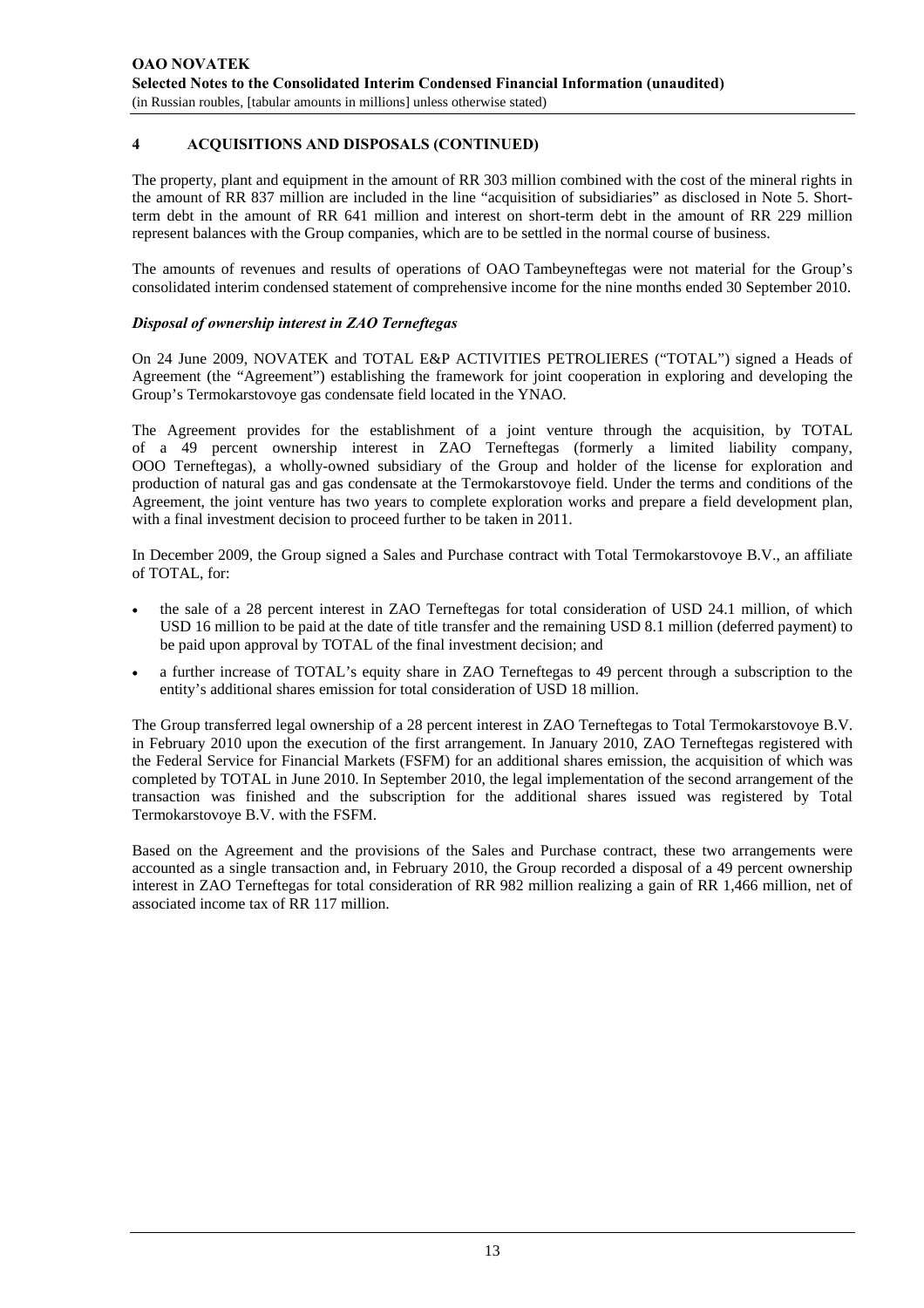The following table summarizes the consideration details and shows the components of the gain from the sale of the ownership interest in ZAO Terneftegas:

|                                                                                                                                             | <b>RR</b> million |
|---------------------------------------------------------------------------------------------------------------------------------------------|-------------------|
| Cash                                                                                                                                        | 483               |
| Receivable in respect of the deferred payment (USD 8.1 million at<br>exchange rate of RR 30.11 to USD 1.00 discounted at 5.1 percent per    |                   |
| annum)                                                                                                                                      | 222               |
| The Group's proportion in an additional shares emission proceeds<br>(51 percent of USD 18 million at exchange rate of RR 30.11 to USD 1.00) | 277               |
| Total consideration                                                                                                                         | 982               |
| Less: carrying amount of the Group's interest in net assets                                                                                 | (206)             |
| Revaluation of the retained investment in joint venture                                                                                     | 807               |
| Gain on the sale of ownership interest                                                                                                      | 1,583             |

As described above, the Group retained a 51 percent interest in ZAO Terneftegas; however, the Agreement stipulates that key financial and operational decisions regarding its business shall be subject to unanimous approval by both shareholders and none of the participants have a preferential voting right. In February 2010, all operating bodies of the joint venture were established and the Group's effective control over ZAO Terneftegas ceased. As a result of these changes, the Group's interest in ZAO Terneftegas is accounted for using the equity method.

In accordance with IAS 27 *"Consolidated and Separate Financial Statements"*, the Group remeasured its retained investment in ZAO Terneftegas at fair value at the date of ceasing control, with the change in value of RR 807 million recognized as a part of the gain from disposal.

The following table reconciles the carrying value of ZAO Terneftegas prior to disposal and the carrying value of the retained investment in the entity recorded under the equity method of accounting in this financial information:

| <b>ZAO</b> Terneftegas                                           | <b>RR</b> million |
|------------------------------------------------------------------|-------------------|
| Carrying value of the net assets at disposal                     | 421               |
| The Group's proportion in an additional shares emission proceeds | 277               |
| Less: carrying amount of the Group's interest in net assets      | (206)             |
| Revaluation of the retained investment                           | 807               |
| The carrying value of investment in joint venture                | 1.299             |

Prior to the disposal, the Group included balances and results of the operations of the disposed subsidiary within "exploration, production and marketing" in the Group's segment information.

#### *Acquisition of controlling interests in the associates*

On 15 February 2010, the Group increased its participation interests in OOO Oiltechproduct-Invest, OOO Petra Invest-M and OOO Tailiksneftegas, entities recorded as associates to 51 percent through the acquisition of an additional 26 percent participation interests in each company for the total cash consideration of RR 1,297 million. These entities are all exploration stage oil and gas companies and hold exploration licenses for the Sredne-Chaselskiy, Severo-Russkiy, Zapadno-Tazovskiy, Anomalniy and Severo-Yamsoveskiy license areas. These licenses expire in 2010 and 2013. The Group intends to receive production licenses for these fields based on the exploration activities performed to date. Following the acquisition, in February 2010, OOO Oiltechproduct-Invest obtained the production license for Zapadno-Chaselskoe (expires in 2030) field.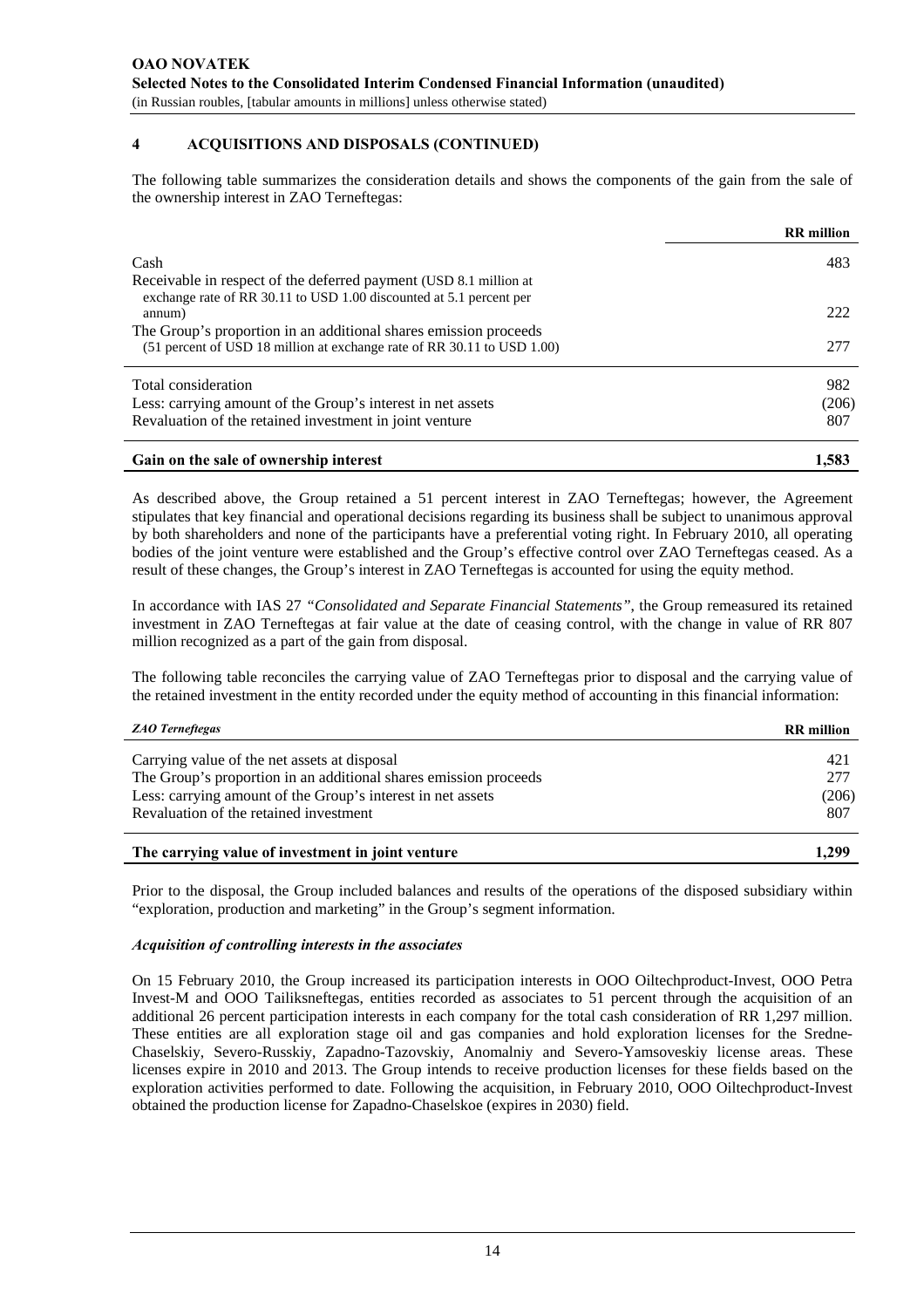All three entities have no notable operating activities up to and as at the purchase date and are all considered to be in their early exploration stage; consequently, this acquisition is outside the definition of "business" as defined in IFRS 3, *"Business Combinations".* The acquisition cost has been allocated based on the relative fair values of the assets acquired (largely comprised of their respective mineral licenses), and liabilities assumed.

Recognized amounts of identifiable assets acquired and liabilities assumed are presented below:

|                               | 000<br>Oiltechproduct- | OOO Petra       | 000                    |         |
|-------------------------------|------------------------|-----------------|------------------------|---------|
| <b>RR</b> million             | Invest                 | <b>Invest-M</b> | <b>Tailiksneftegas</b> | Total   |
| Property, plant and equipment | 547                    | 370             | 959                    | 1,876   |
| Other non-financial assets    | 531                    | 199             | 314                    | 1,044   |
| Financial assets              | 190                    | 9               | 18                     | 217     |
| Short-term debt               | (769)                  | (519)           | (862)                  | (2,150) |
| Other financial liabilities   | (149)                  | (108)           | (203)                  | (460)   |
| Non-financial liabilities     | (146)                  | (41)            | (102)                  | (289)   |
| Total identifiable net assets |                        |                 |                        |         |
| (liabilities)                 | 204                    | (90)            | 124                    | 238     |

The following table shows the total cost of the acquired mineral rights:

| <b>RR</b> million                                                   | 000<br>Oiltechproduct-<br>Invest | <b>OOO</b> Petra<br><b>Invest-M</b> | 000<br>Tailiksneftegas | <b>Total</b> |
|---------------------------------------------------------------------|----------------------------------|-------------------------------------|------------------------|--------------|
| Carrying value of the 25 percent<br>participation interest          | 438                              | 368                                 | 407                    | 1,213        |
| Purchase consideration for the<br>26 percent participation interest | 502                              | 380                                 | 415                    | 1,297        |
| Gross up for total value of the assets<br>acquired                  | 903                              | 719                                 | 791                    | 2,413        |
| Less: identifiable net assets<br>(liabilities)                      | (204)                            | 90                                  | (124)                  | (238)        |
| Cost of the acquired mineral rights                                 | 1.639                            | 1.557                               | 1.489                  | 4,685        |

The aforementioned property, plant and equipment in the amount of RR 1,876 million combined with the cost of mineral rights in the amount of RR 4,685 million are included in the line "acquisition of subsidiaries" as disclosed in Note 5.

The amounts of revenues and results of operations of OOO Oiltechproduct-Invest, OOO Petra Invest-M and OOO Tailiksneftegas were not material for the Group's consolidated interim condensed statement of comprehensive income for the nine months ended 30 September 2010.

## *Acquisition of additional participation interest in subsidiaries*

In April 2010, the Group increased its participation interests in OOO Oiltechproduct-Invest, OOO Petra Invest-M and OOO Tailiksneftegas to 82.4 percent, 92.6 percent and 94.2 percent, respectively, through an additional capital contribution to the ordinary share capital of these entities. Furthermore, in May 2010, the Group brought its participation interest in the share capital of each of the above mentioned companies to 100 percent through the acquisition of the remaining ordinary share capital from non-controlling interests. As a consequence of these two transactions the Group paid cash of RR 629 million, reduced non-controlling interests by RR 2,368 million and recorded a difference of RR 1,739 million directly to retained earnings.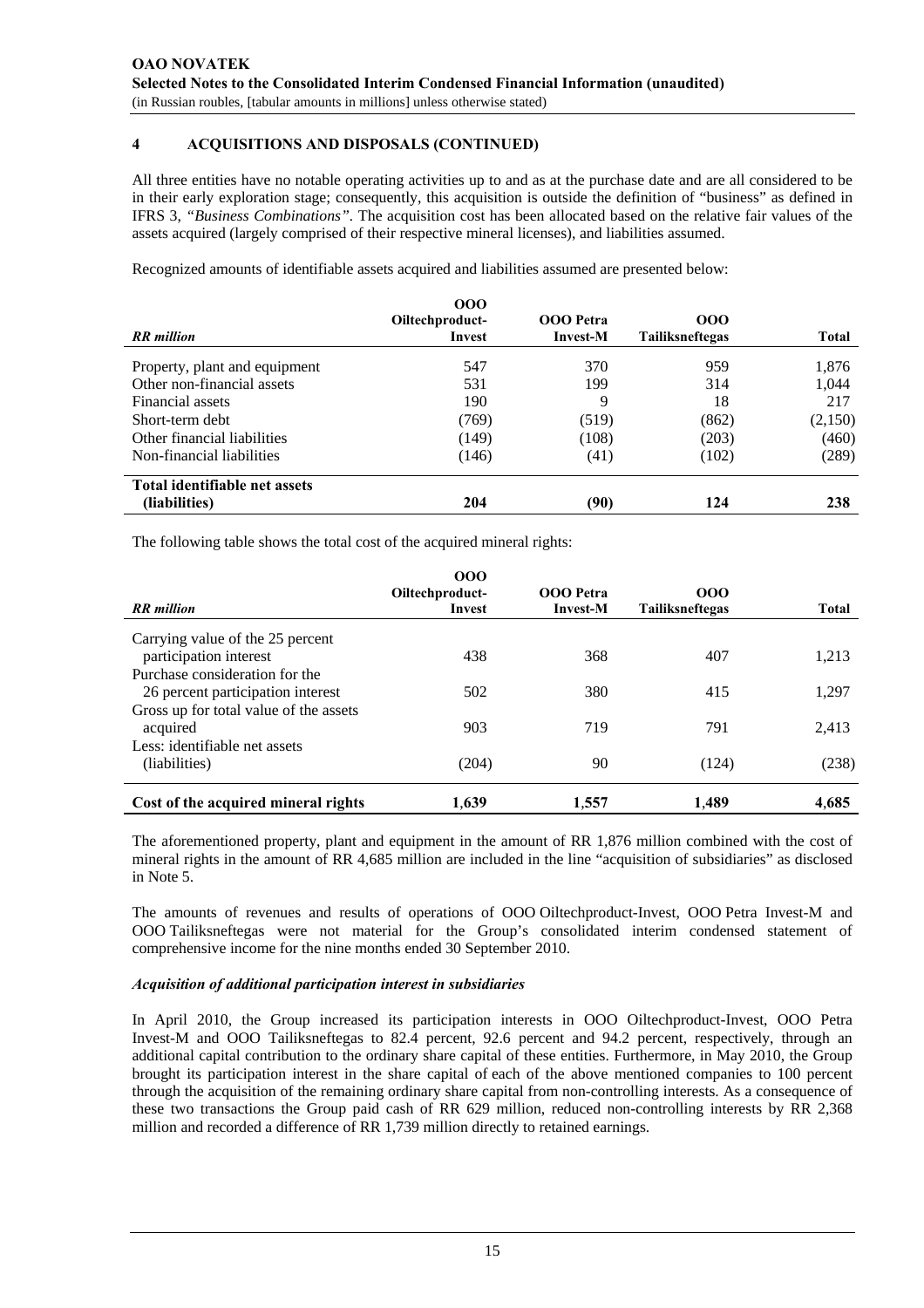#### *Acquisition of OAO Yamal LNG*

On 26 May 2009, the Group entered into the contract to acquire 51 percent of the outstanding ordinary shares of OAO Yamal LNG, an exploration stage oil and gas company located in the north-east of the Yamal peninsula, YNAO. This company holds the license for exploration and development of the South-Tambeyskoye field (initial license term expired in 2020 but was extended to 2045 in December 2009) with estimated natural gas and gas condensate reserves in accordance with the Russian reserve classification (categories  $C1 + C2$ ) amounting to 1.26 tcm and 51.6 mmt, respectively. The acquisition of the South-Tambeyskoye field significantly increases the Group's resource base ensuring future natural gas and gas condensate production growth.

OAO Yamal LNG had no notable operating activities up to and as at the purchase date, and is considered an entity in the early exploration stage; consequently, this acquisition is outside the definition of "business" as defined in IFRS 3, *"Business Combinations".* The cost of the acquisition has been allocated based on the relative fair values of the assets (largely comprised of the mineral license), and liabilities of the company acquired.

The following table summarizes the total purchase consideration for the acquisition of OAO Yamal LNG.

|                                     | <b>USD</b> million | <b>Exchange rate</b> | <b>RR</b> million      |
|-------------------------------------|--------------------|----------------------|------------------------|
| Cash                                | 250                | 30.51                | 7,628                  |
| Promissory notes of NOVATEK         | 300                | 30.73                | 9,219                  |
| Deferred cash payment               | 100                | 30.51                | $2,546$ <sup>(*)</sup> |
| <b>Total purchase consideration</b> | 650                |                      | 19,393                 |

 $(2)$  – discounted at 7.5 percent per annum.

The contingent consideration arrangement (referred to as the deferred cash payment) requires the Group to pay the former owners of OAO Yamal LNG USD 100 million (undiscounted) upon the conclusion of an agreement between OAO Yamal LNG and OAO Gazprom, defining the main sales terms of the LNG produced from the South-Tambeyskoye field. On 18 September 2010, such Cooperation Agreement, setting out the key parameters for cooperation between Gazprom and NOVATEK in implementing the pilot LNG project including the development and subsequent utilization of related infrastructure facilities on the Yamal peninsula, was signed.

Acquisition-related costs (legal and evaluation services) directly associated with the transaction in the amount of RR 100 million were included in the cost of the asset acquired.

Recognized amounts of identifiable assets acquired and liabilities assumed are presented below.

| <b>OAO</b> Yamal LNG            | <b>RR</b> million |
|---------------------------------|-------------------|
| Financial assets                | 886               |
|                                 |                   |
| Property, plant and equipment   | 818               |
| Other non-financial assets      | 807               |
| Long-term debt                  | (2,833)           |
| Other financial liabilities     | (271)             |
| Asset retirement obligations    | (587)             |
| Other non-financial liabilities | (150)             |
|                                 |                   |

#### **Total identifiable net liabilities (1,330)**

In November 2009, the Group fully repaid the outstanding long-term debt of OAO Yamal LNG ahead of its maturity schedule.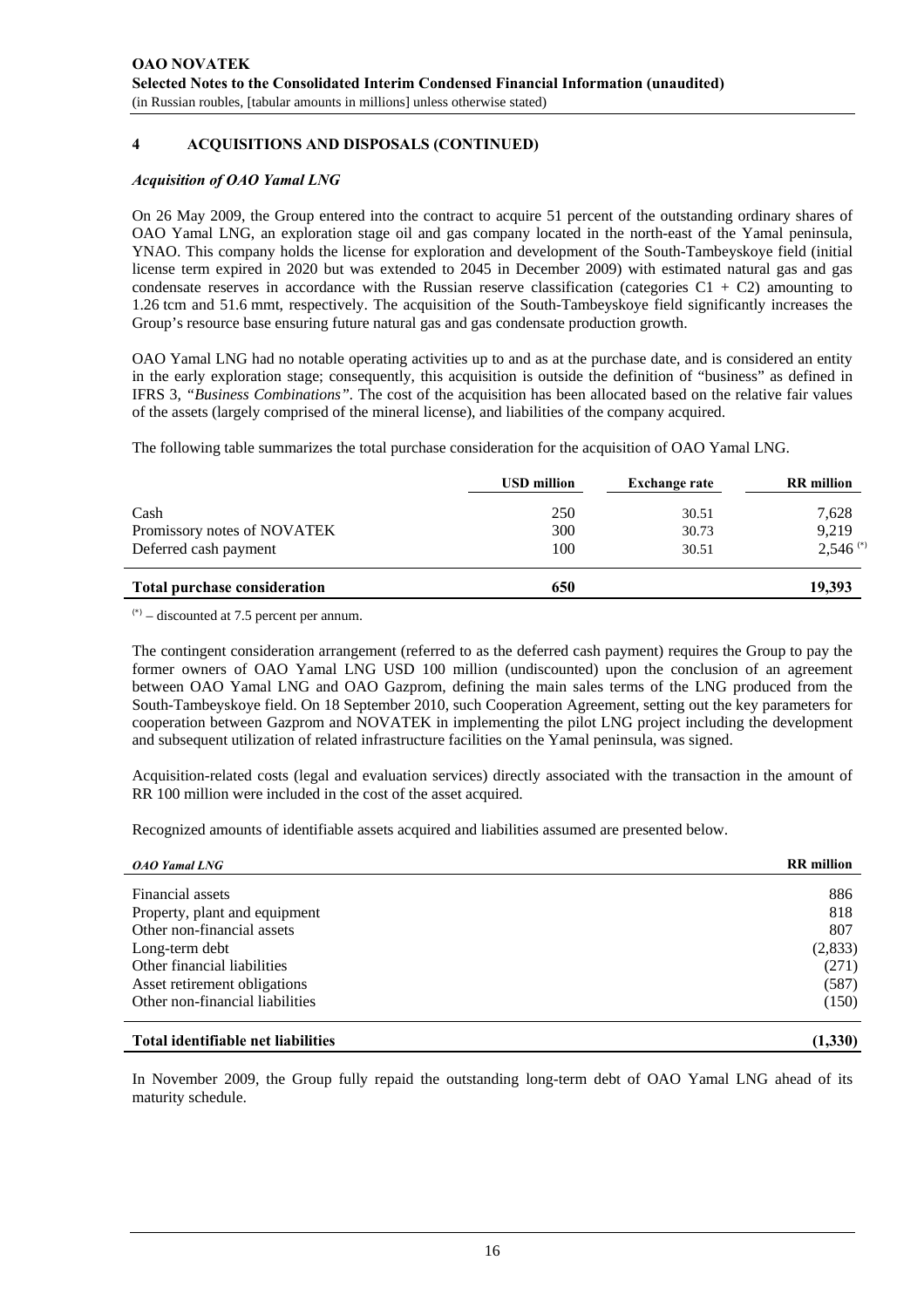The following table shows the total cost of the acquired mineral rights:

|                                                | <b>RR</b> million |
|------------------------------------------------|-------------------|
| Total purchase consideration                   | 19.393            |
| Gross up for total value of the asset acquired | 18,704            |
| Legal and evaluation services                  | 100               |
| Add: identifiable net liabilities              | 1,330             |
| Cost of the acquired mineral rights            | 39,527            |

In May 2009, the Group signed a call option agreement with one of the sellers, which provides the Group with the right, but not the obligation, to purchase an additional 23.9 percent of OAO Yamal LNG for USD 450 million within three years following the controlling acquisition. To enter into this call option agreement, the Group paid RR 325 million (USD 10 million) in July 2009, which was recorded as a decrease in retained earnings in the consolidated statement of changes in equity.

In accordance with the Russian legislation, in November 2009, the Group issued (via AKB "Bank of Moscow") a bank guarantee for RR 19.4 billion in favor of the minority holders of the ordinary shares of OAO Yamal LNG. The guarantee was provided as financial support in the case the minority shareholders tender to sell their stakes to the Group at the fixed price. Management does not believe that any of the minority shareholders will tender their shares as a result of this offer and therefore no obligation has been recognized on the consolidated interim condensed statement of financial position at 31 December 2009. The guarantee expired in August 2010.

The amounts of revenues and results of operations of OAO Yamal LNG were not material for the Group's consolidated interim condensed statement of comprehensive income for the nine months ended 30 September 2009.

In March 2010, the existing shareholders of OAO Yamal LNG made cash contributions to the company's ordinary share capital proportionally to their respective ownership interests in the total amount of RR 3,607 million. The resulting increase of RR 1,767 million in non-controlling interest was recorded within consolidated interim condensed statement of equity.

## *Acquisition of OOO EkropromStroy*

On 19 June 2009, the Group acquired 100 percent of the participation interest in OOO EkropromStroy from several members of key management personnel of the Group for total cash consideration of RR 1,999 million, all paid in 2009. The Group obtained an independent appraisal supporting the purchase price and considers that the amount paid is substantially consistent with the terms that would be agreed in an arm's length transaction. The company manages the construction of the Group's new office building located in Moscow and has no activities other than the management of construction activities and ownership of the constructed building. Accordingly, the purchase is outside the definition of business as defined in IFRS 3, *"Business Combinations".* The cost of the acquisition has been allocated based on the relative fair values of the assets (largely comprised of the office building), and liabilities of the company acquired.

The amounts of revenues and results of operations of OOO EkropromStroy were not material for the Group's consolidated interim condensed statement of comprehensive income for the nine months ended 30 September 2009.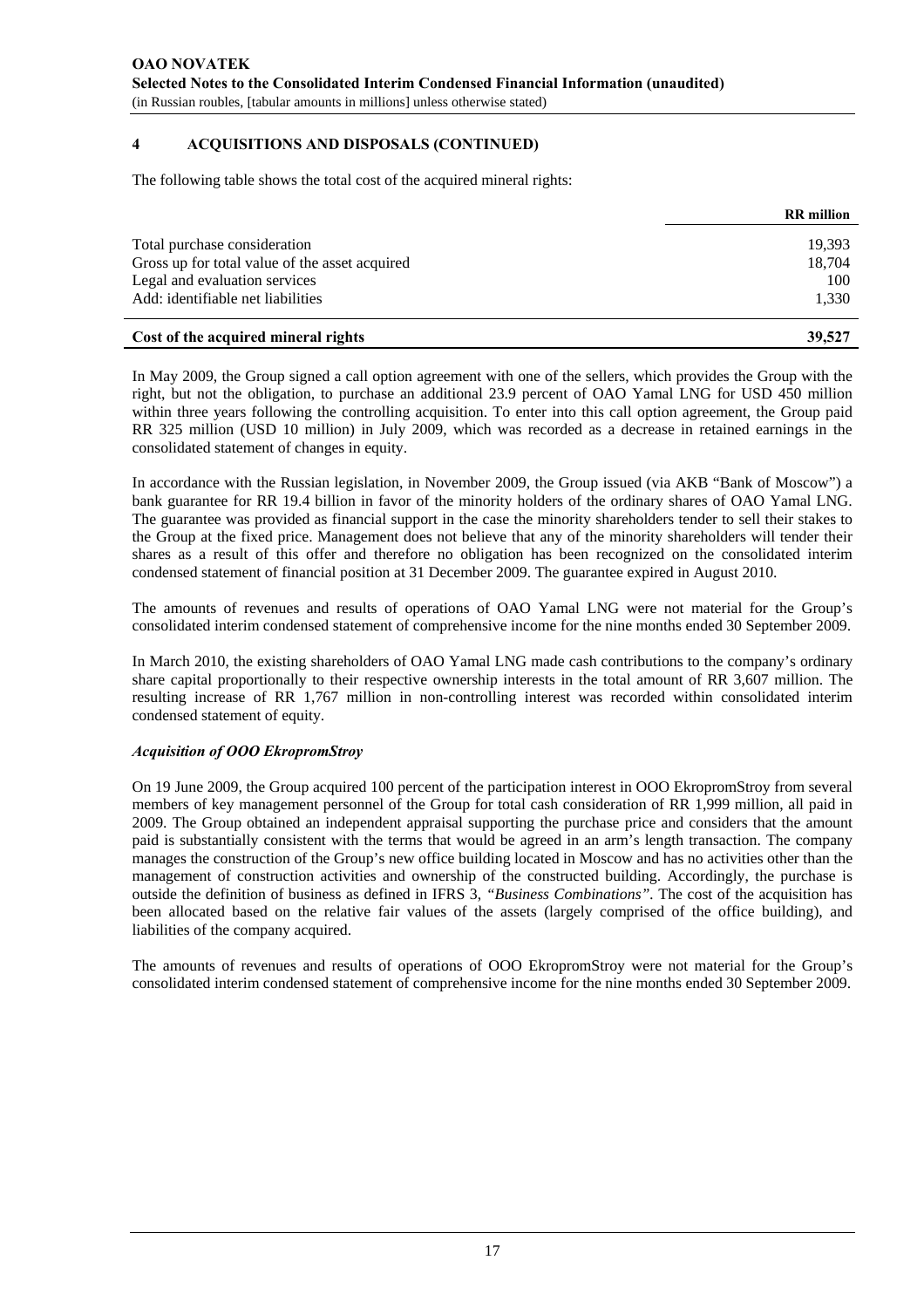## **5 PROPERTY, PLANT AND EQUIPMENT**

Movements in property, plant and equipment, for the nine months ended 30 September 2010 and 2009 are as follows:

|                                                      | Operating | <b>Assets under</b><br>construction and |           |
|------------------------------------------------------|-----------|-----------------------------------------|-----------|
| For the nine months ended 30 September 2009          | assets    | advances for<br>construction            | Total     |
| Cost                                                 | 100,029   | 24,771                                  | 124,800   |
| Accumulated depreciation, depletion and amortization | (16,086)  |                                         | (16,086)  |
| Net book value at 1 January 2009                     | 83,943    | 24,771                                  | 108,714   |
| Acquisition of subsidiaries                          | 40,152    | 2,463                                   | 42,615    |
| Additions                                            | 650       | 11.948                                  | 12,598    |
| <b>Transfers</b>                                     | 12,242    | (12, 242)                               |           |
| Depreciation, depletion and amortization             | (4,070)   |                                         | (4,070)   |
| Disposals, net                                       | (51)      | (17)                                    | (68)      |
| Cost                                                 | 153,041   | 26,923                                  | 179,964   |
| Accumulated depreciation, depletion and amortization | (20, 175) |                                         | (20, 175) |
| Net book value at 30 September 2009                  | 132,866   | 26,923                                  | 159,789   |

| For the nine months ended 30 September 2010          | Operating<br>assets | <b>Assets under</b><br>construction and<br>advances for<br>construction | Total    |
|------------------------------------------------------|---------------------|-------------------------------------------------------------------------|----------|
| Cost                                                 | 163,274             | 19,885                                                                  | 183,159  |
| Accumulated depreciation, depletion and amortization | (21,711)            |                                                                         | (21,711) |
| Net book value at 1 January 2010                     | 141,563             | 19,885                                                                  | 161,448  |
| Acquisition of subsidiaries                          | 5,992               | 1,881                                                                   | 7,873    |
| Additions                                            | 2,250               | 17,228                                                                  | 19,478   |
| <b>Transfers</b>                                     | 18,299              | (18,299)                                                                |          |
| Depreciation, depletion and amortization             | (5,089)             |                                                                         | (5,089)  |
| Disposal of subsidiaries, net                        | (1,297)             | (319)                                                                   | (1,616)  |
| Disposals, net                                       | (132)               | (31)                                                                    | (163)    |
| Cost                                                 | 187,976             | 20,345                                                                  | 208,321  |
| Accumulated depreciation, depletion and amortization | (26,390)            |                                                                         | (26,390) |
| Net book value at 30 September 2010                  | 161,586             | 20,345                                                                  | 181,931  |

Included in additions to property, plant and equipment for the nine months ended 30 September 2010 and 2009 is capitalized interest of RR 1,659 million and RR 779 million, respectively.

Included within the operating assets balance at 30 September 2010 and 31 December 2009 are proved properties of RR 57,650 million and RR 58,289 million, net of accumulated depreciation, depletion and amortization of RR 6,368 million and RR 5,729 million, respectively.

Operating assets balance at 30 September 2010 and 31 December 2009 include costs to acquire unproved properties in the amount of RR 5,599 million and RR 99 million, respectively. The Group's management believes these costs are recoverable and has plans to explore and develop the respective properties.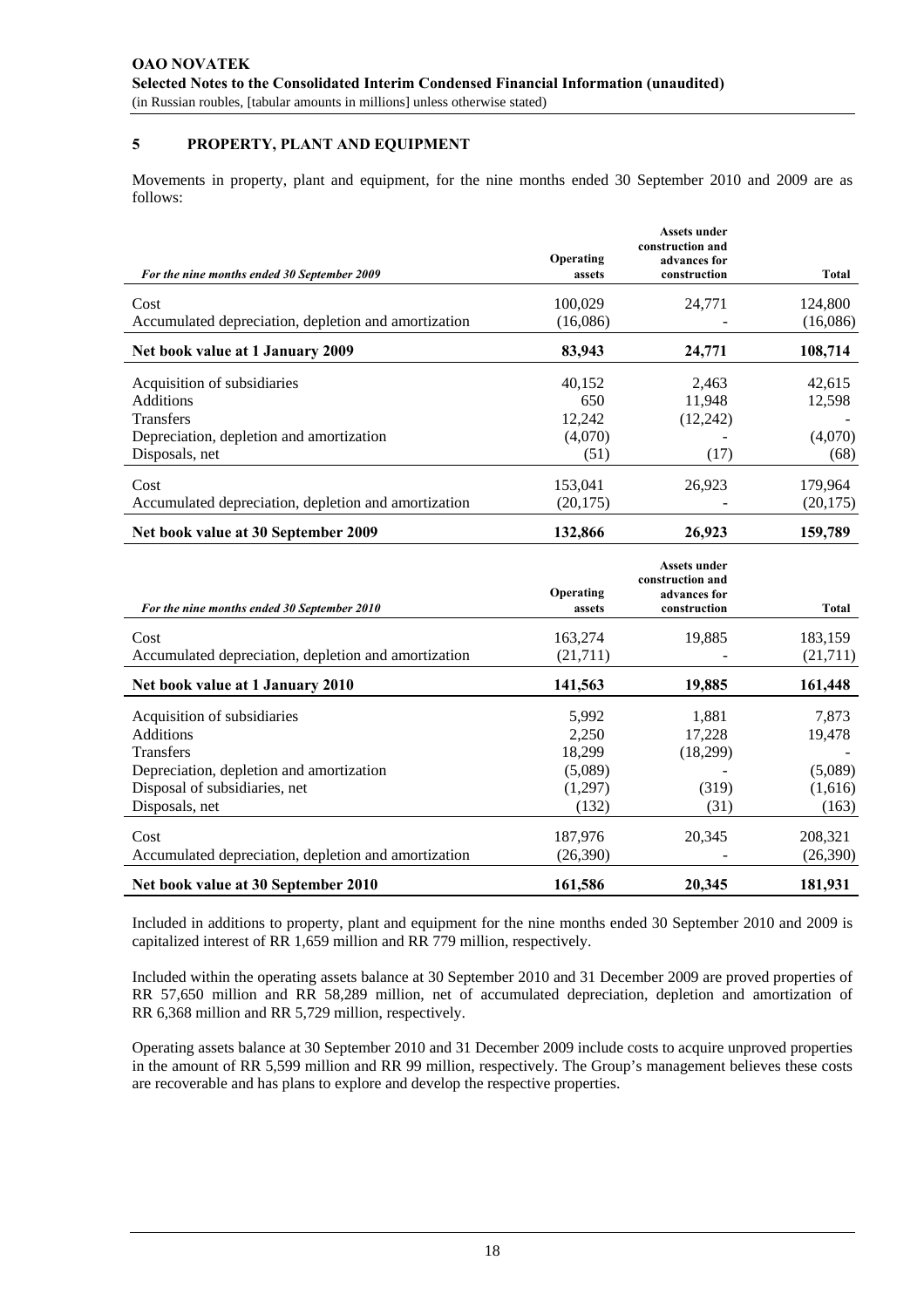# **6 LONG-TERM DEBT**

|                                                                                                     | At 30 September 2010     | At 31 December 2009 |
|-----------------------------------------------------------------------------------------------------|--------------------------|---------------------|
| US dollar denominated loans<br>Russian rouble denominated loans<br>Russian rouble denominated bonds | 16,461<br>7,606<br>9.943 | 26,673<br>11,030    |
| Total<br>Less: current portion of long-term debt                                                    | 34,010<br>(10, 396)      | 37.703<br>(13,827)  |
| Total long-term debt                                                                                | 23,614                   | 23,876              |

At 30 September 2010 and 31 December 2009, the Group's long-term debt by facility was as follows:

|                                  | At 30 September 2010 | At 31 December 2009 |
|----------------------------------|----------------------|---------------------|
| Syndicated term loan facility    | 10,396               | 20,646              |
| Russian rouble denominated bonds | 9,943                |                     |
| Gazprombank                      | 7,606                | 6,106               |
| UniCredit Bank                   | 6,065                | 6,027               |
| Sberbank                         |                      | 4.924               |
| <b>Total</b>                     | 34,010               | 37,703              |

*Syndicated term loan facility.* On 21 April 2008, the Group obtained a USD 800 million unsecured syndicated term loan facility for general corporate purposes including funding capital expenditure programs. The facility has a three-year tenure with payments to begin 18 months after 21 April 2008 and is to be repaid in quarterly installments thereafter. The facility paid an initial interest of LIBOR plus 1.25 percent per annum for the first 18 months and subsequently increased to LIBOR plus 1.5 percent per annum thereafter (2.02 percent and 1.78 percent at 30 September 2010 and 31 December 2009, respectively). The loan facility includes the maintenance of certain restrictive financial covenants. At 30 September 2010, the remaining amount of the loan facility was RR 10,396 million (USD 343 million), net of unamortized part of the transaction costs of RR 29 million.

*Russian rouble denominated bonds.* In June 2010, the Group issued ten million three-year non-convertible Russian rouble denominated bonds, each with a nominal value RR 1,000 and an annual coupon rate of 7.5 percent, payable semi-annually. At 30 September 2010, the outstanding amount was RR 9,943 million, net of unamortized part of the transaction costs of RR 57 million.

*Gazprombank.* On 3 November 2009, the Group signed a loan agreement with OAO Gazprombank, which provided the Group with a loan facility of RR 10 billion until November 2012. At 30 September 2010, RR 7,606 million had been drawn down under this loan agreement. Throughout 2010, the Group gradually reduced the stated interest rate from the initial 13 percent to nine percent per annum. In October 2010, the Group withdrew an additional RR 2,394 million under this loan agreement and, further reduced the stated interest rate to 8.5 percent per annum.

*UniCredit Bank.* On 5 October 2009, the Group obtained a USD 200 million loan until October 2012 under credit line facilities with UniCredit Bank at an initial interest rate of LIBOR plus 6.5 percent, which was subsequently reduced to LIBOR plus 4.65 percent from 25 February 2010 (4.91 percent and 6.73 percent at 30 September 2010 and 31 December 2009, respectively). The loan includes the maintenance of certain restrictive financial covenants. At 30 September 2010, the outstanding loan amount was RR 6,065 million (USD 200 million), net of unamortized part of the transaction costs of RR 15 million.

*Sberbank.* On 28 August 2009, the Group obtained a RR 5 billion loan from OAO Sberbank repayable in January and February 2011. Throughout 2010, the Group gradually reduced the stated interest rate from the initial 12.37 percent to 8.5 percent per annum. In July 2010, the loan was fully repaid ahead of its maturity schedule.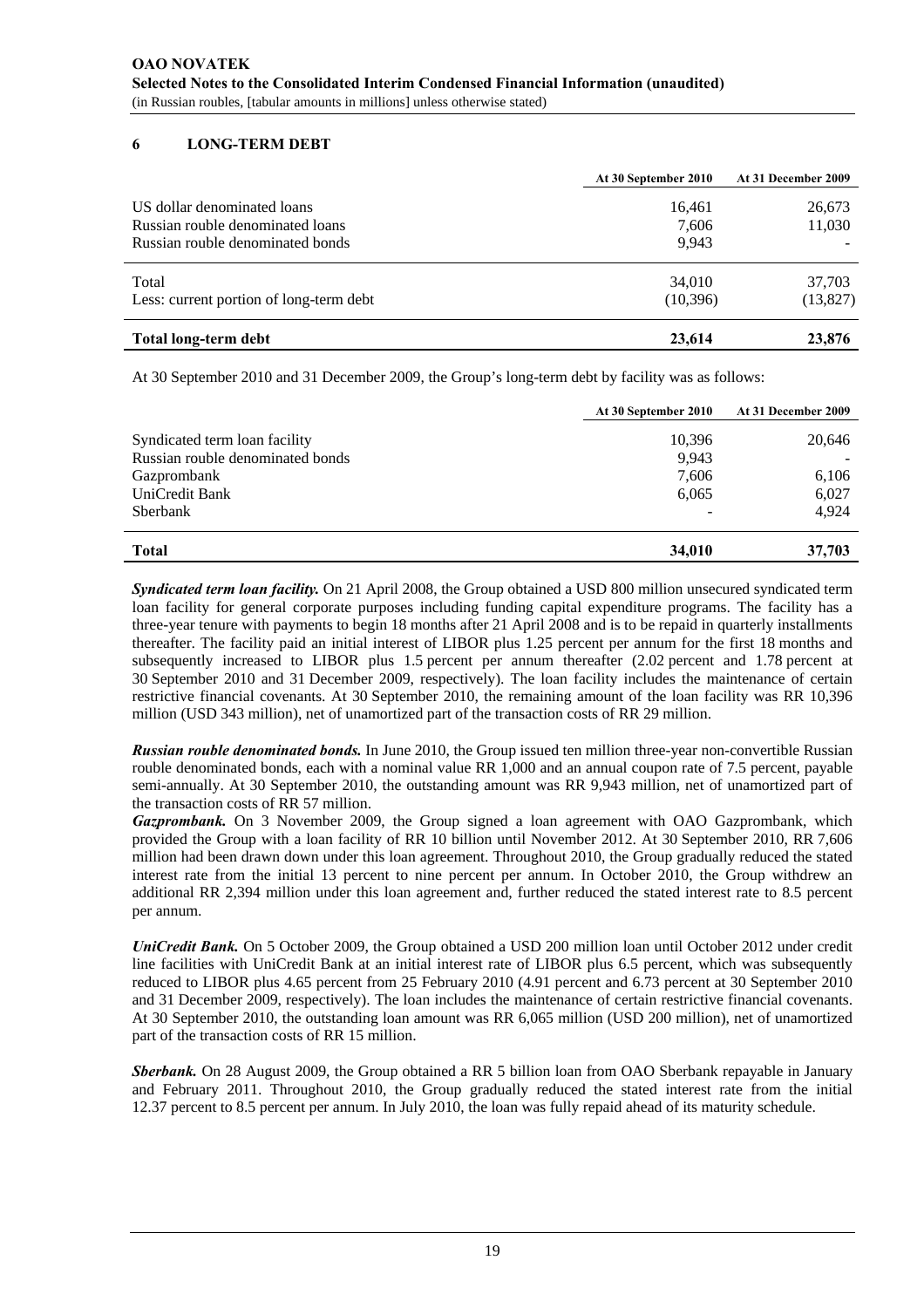# **6 LONG-TERM DEBT (CONTINUED)**

The fair values of the Group's long-term facilities at 30 September 2010 and 31 December 2009 were as follows:

|                                  | At 30 September 2010 | At 31 December 2009 |
|----------------------------------|----------------------|---------------------|
| Syndicated term loan facility    | 10,311               | 20,092              |
| Russian rouble denominated bonds | 9.929                |                     |
| Gazprombank                      | 7.737                | 7,003               |
| UniCredit Bank                   | 6,232                | 6,222               |
| Sberbank                         |                      | 5,268               |
| <b>Total</b>                     | 34,209               | 38,585              |

Scheduled maturities of long-term debt at 30 September 2010 were as follows:

| Maturity period:                                                           | <b>RR</b> million |
|----------------------------------------------------------------------------|-------------------|
| 1 October 2011 to 30 September 2012<br>1 October 2012 to 30 September 2013 | 11,163<br>12.451  |
| Total long-term debt                                                       | 23,614            |

# **7 SHORT-TERM DEBT AND CURRENT PORTION OF LONG-TERM DEBT**

*Short-term debt and current portion of long-term debt.* At 30 September 2010 and 31 December 2009, short-term debt and current portion of long-term debt consisted only of the current portion of long-term debt in the amount of RR 10,396 million and RR 13,827 million, respectively.

*Available credit facilities.* The Group maintained available funds under short-term credit lines in the form of bank overdrafts with various international banks for RR 5,169 million (USD 170 million) at 30 September 2010 and RR 6,048 million (USD 200 million) at 31 December 2009, respectively, on either fixed or variable interest rates subject to the specific type of credit facility.

The Group also has available funds under agreements with ZAO BNP PARIBAS Bank in the amount of USD 100 million until May 2012, Credit Agricole Corporate and Investment Bank in the amount of USD 100 million until June 2011, ZAO UniCredit Bank in the amount of USD 100 million until August 2012 (interest rates negotiated at time of each withdrawal), and Gazprombank in the amount of RR 2,394 million until November 2012 with annual interest rate of 8.5 percent (Note 6, 18).

## **8 SHAREHOLDERS' EQUITY**

*Treasury shares.* In accordance with the *Share Buyback Program* authorized by the Board of Directors on 11 February 2008, the Group has periodically purchased ordinary shares of OAO NOVATEK in the form of Global Depository Receipts (GDRs) on the London Stock Exchange (the "LSE") through the use of independent brokers (one GDR consists of ten ordinary shares of OAO NOVATEK).

At 30 September 2010, one of the Group's wholly-owned subsidiaries, Novatek Equity (Cyprus) Limited, held 419,233 GDRs (4,192 thousand ordinary shares) at total cost of RR 599 million. The Group has decided that treasury shares are not entitled to vote.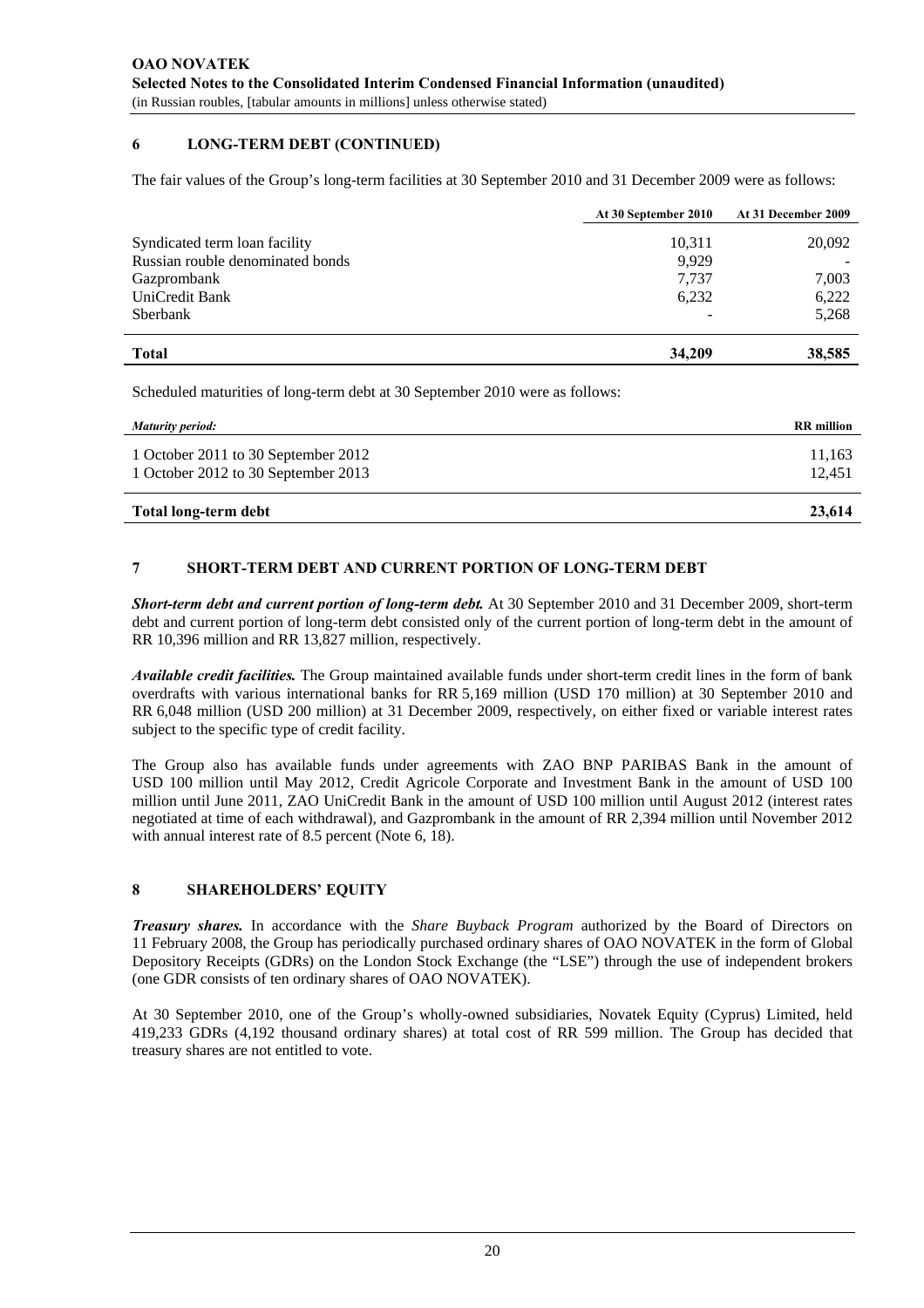# **8 SHAREHOLDERS' EQUITY (CONTINUED)**

*Dividends.* Dividends (including tax on dividends withheld by the OAO NOVATEK upon payment) declared and paid were as follows:

|                                                                     | Nine months ended 30 September: |         |  |
|---------------------------------------------------------------------|---------------------------------|---------|--|
|                                                                     | 2010                            | 2009    |  |
| Dividends payable at beginning of the period                        | 13                              |         |  |
| Dividends declared <sup>(*)</sup>                                   | 5,306                           | 4.609   |  |
| Dividends paid                                                      | (5,319)                         | (4,609) |  |
| Dividends payable at end of the period                              |                                 |         |  |
| Dividends per share declared during the period (in Russian roubles) | 1.75                            | 1.52    |  |
| Dividends per GDR declared during the period (in Russian roubles)   | 17.5                            | 15.2    |  |

(\*) – excluding treasury shares.

On 28 April 2010, the Annual General Meeting of Shareholders of OAO NOVATEK approved the final 2009 dividend totaling RR 5,314 million (including treasury shares), which is to be paid within 60 days to the shareholders of record at the close of business on 22 March 2010. The dividends were paid in July 2010.

# **9 SHARE-BASED COMPENSATION PROGRAM**

On 12 February 2010, NOVATEK's Management Committee approved a share-based compensation program (the "Program") for a limited number of the Group's senior and key management, as well as high-potential managers, but excluding the members of the Management Committee, which aims to encourage participants to take an active interest in the future development of the Group and to provide material incentive to create shareholders value in OAO NOVATEK. The Program was established in accordance with the *Concept of the Long-Term Incentive of Senior Employees* approved by the Board of Directors ("Board") on 25 September 2006 and the *Share Buyback Program*.

The Program is established as a cash-settled payment program and references the Group's GDRs, which are publicly traded on the London Stock Exchange under the ticker symbol "NVTK". At 30 September 2010, the Program covered 169 employees amongst which 391,728 GDRs were allocated. Each participant is assigned a predetermined number of GDRs in accordance with their respective job classification grade and the entitlement for the cash-settled share-based payment cannot be transferred to another person. The cash-settled payments will only be awarded if the participant is employed with the Group at the date of payment.

The Program has three one-year vesting periods ending 31 January 2011, 2012, and 2013. Each participant is granted share appreciation rights, as part of their remuneration package, and may elect to get paid in cash at the end of each vesting period or to defer payment to the subsequent vesting periods during the Program life. Each payment is based on the sale of the allocated GDRs and is calculated as the difference between the GDRs market price at time of sale and the Program's pre-defined price set at USD 48.62 relating to the one-third of the total number of GDRs assigned to each participant during the vesting period, including any deferrals from prior vesting periods. The grant date is defined as 31 March 2010 and represents the date when all participants agreed to a share-based payment arrangement. The closing price per GDR on the LSE at 30 September 2010 was USD 85.90.

In accordance with IFRS 2 *"Share-based payment"*, the Group re-measures the employees' services rendered and the liability incurred at the fair value of the liability. Until the liability is settled, the Group re-measures the fair value of the liability at the end of each reporting period and at the date of settlement, with any changes in fair value recognized in profit or loss for the period. The liability is measured, initially and at the end of each reporting period until settled, at the fair value of the share appreciation rights, by applying an option pricing model based on Monte-Carlo simulations, and to the extent to which the employees have rendered service to date.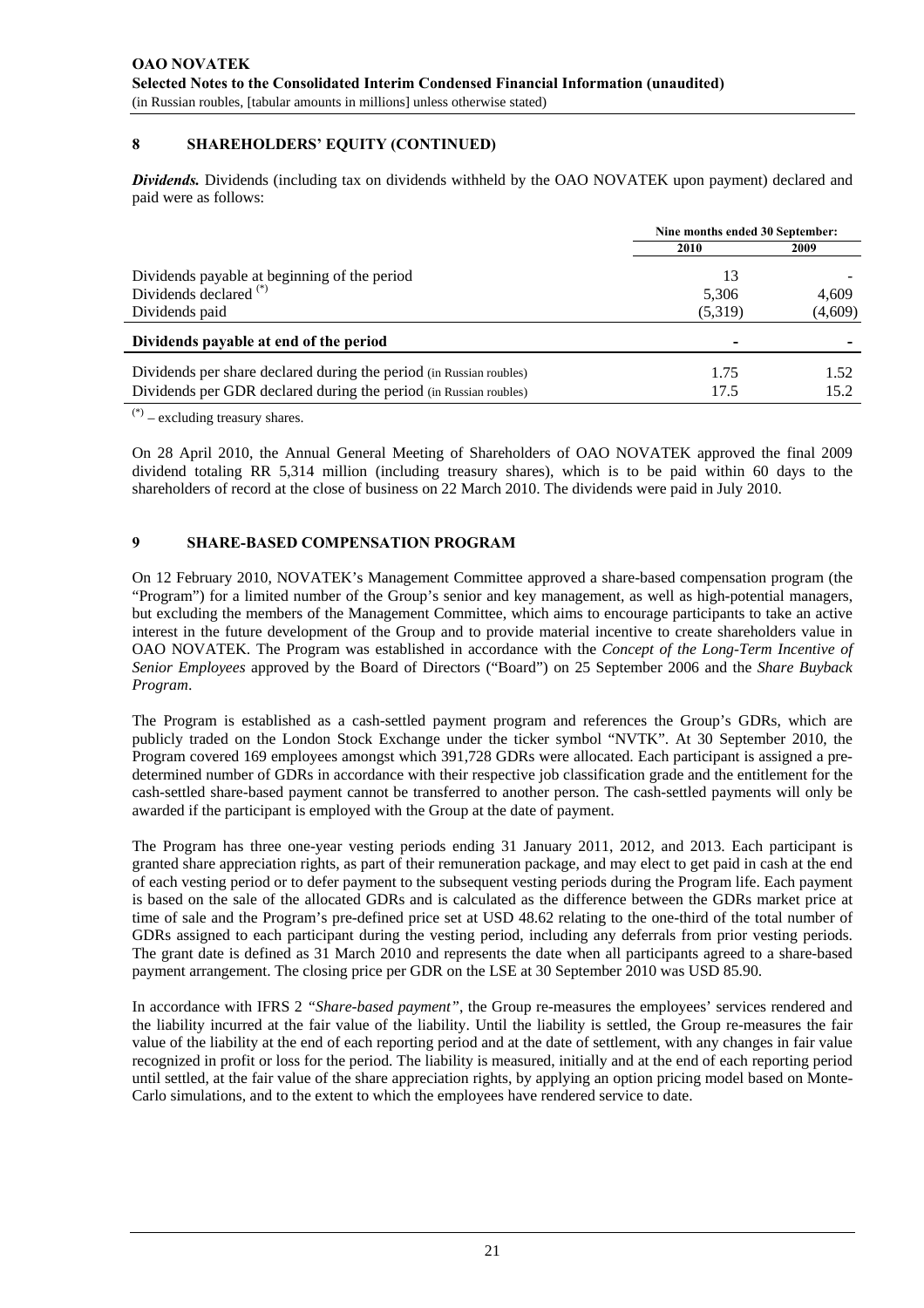# **9 SHARE-BASED COMPENSATION PROGRAM (CONTINUED)**

The fair value of the Program is determined based on the following assumptions:

|                              | 2010  | 2011  | 2012  |
|------------------------------|-------|-------|-------|
| Expected volatility          | 80.2% | 80.2% | 80.2% |
| Risk-free interest rate      | 0.36% | 0.53% | 0.65% |
| Expected option life (years) | 0.21  | 1.21  | 2.21  |
| Exercise price per GDR (USD) | 48.62 | 48.62 | 48.62 |
|                              |       |       |       |

Expected volatility is calculated based on the historical volatility of the price per GDR for the historical period equal to the expected life of the Program (2.4 years). Risk-free interest rate is based on a benchmark USD curve including DEPO, FRA and IRS rates.

The fair value of the share-based payments is recognized as a payable to the employees over the vesting period and any changes in the fair value of the liability recognized in the consolidated statement of income. During the three and nine months ended 30 September 2010, the Group recorded RR 99 million and RR 185 million, respectively, as expenses under this Program, which is included in general and administrative expenses, and RR 75 million and RR 110 million was recognized as trade payables and accrued liabilities and other non-current liabilities at 30 September 2010, respectively.

## **10 OIL AND GAS SALES**

|                         | <b>Three months ended</b><br>30 September: |        | Nine months ended<br>30 September: |        |
|-------------------------|--------------------------------------------|--------|------------------------------------|--------|
|                         | 2010                                       | 2009   | 2010                               | 2009   |
| Natural gas             | 16,539                                     | 13,177 | 50,662                             | 38,216 |
| Stable gas condensate   | 8,848                                      | 5,247  | 20,205                             | 15,388 |
| Liquefied petroleum gas | 3,034                                      | 2,385  | 9,090                              | 5,272  |
| Crude oil               | 327                                        | 381    | 1,006                              | 965    |
| Oil products            | 38                                         | 27     | 111                                | 68     |
| Total oil and gas sales | 28,786                                     | 21,217 | 81,074                             | 59,909 |

## **11 TRANSPORTATION EXPENSES**

|                                                                                              | Three months ended<br>30 September: |       | Nine months ended<br>30 September: |        |
|----------------------------------------------------------------------------------------------|-------------------------------------|-------|------------------------------------|--------|
|                                                                                              | 2010                                | 2009  | 2010                               | 2009   |
| Natural gas transportation to customers<br>Stable gas condensate and liquefied petroleum gas | 6,832                               | 5,288 | 19.214                             | 14,239 |
| transportation by rail                                                                       | 1.971                               | 1.264 | 5.410                              | 4,242  |
| Stable gas condensate transportation by tankers                                              | 845                                 | 511   | 2,181                              | 1,911  |
| Unstable gas condensate transportation from the fields to                                    |                                     |       |                                    |        |
| the processing facilities through third party pipelines                                      | 64                                  | 82    | 307                                | 241    |
| Crude oil transportation to customers                                                        | 43                                  | 39    | 136                                | 116    |
| Other                                                                                        | 6                                   | 6     | 12                                 | 9      |
| <b>Total transportation expenses</b>                                                         | 9,761                               | 7.190 | 27,260                             | 20,758 |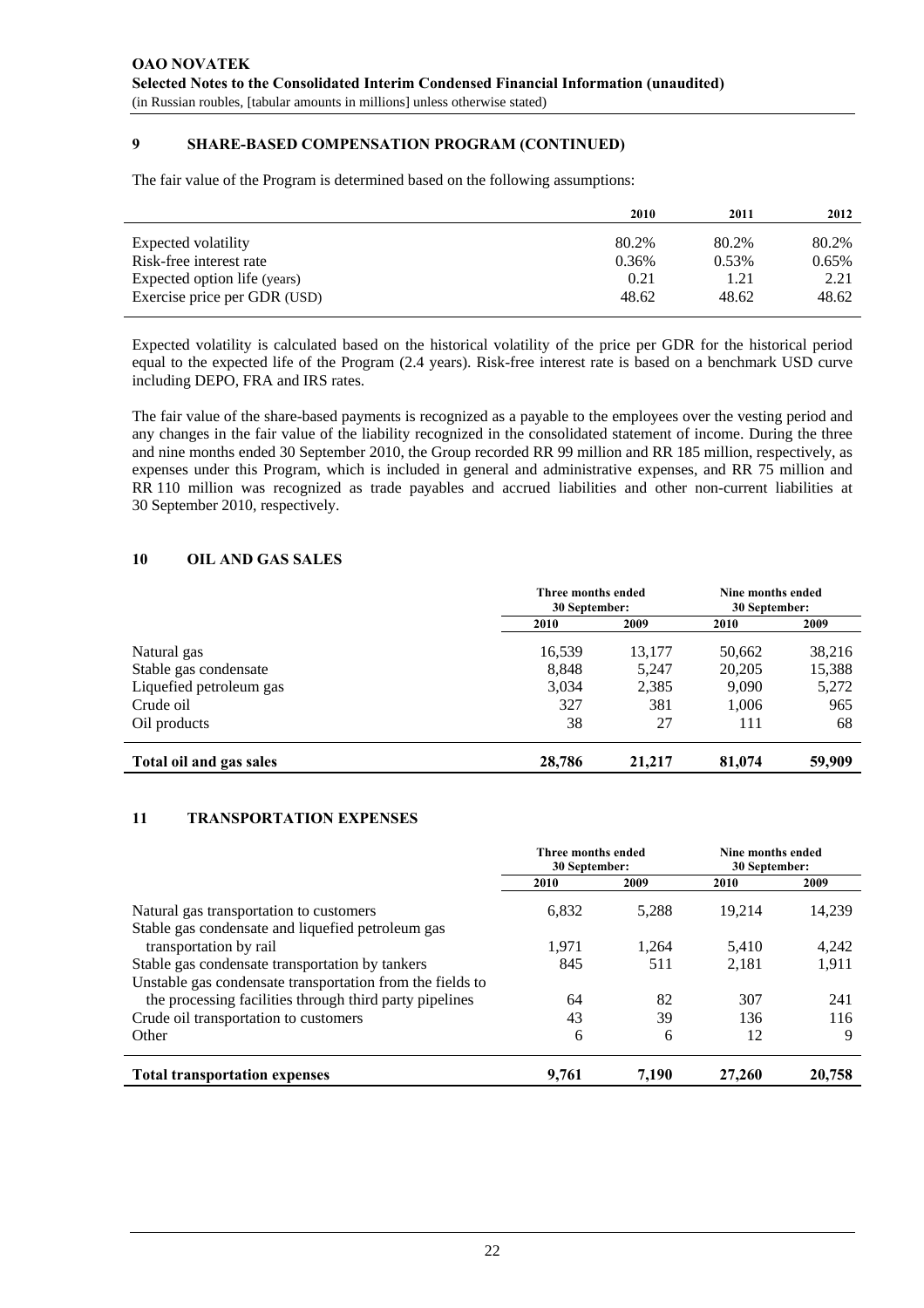## **12 TAXES OTHER THAN INCOME TAX**

The Group is subject to a number of taxes other than income tax, which are detailed as follows:

|                                                          | Three months ended<br>30 September: |              | Nine months ended<br>30 September: |              |
|----------------------------------------------------------|-------------------------------------|--------------|------------------------------------|--------------|
|                                                          | 2010                                | 2009         | 2010                               | 2009         |
| Unified natural resources production tax<br>Property tax | 1,798<br>350                        | 1,633<br>266 | 5,621<br>1,034                     | 4,856<br>836 |
|                                                          |                                     |              |                                    |              |
| Total taxes other than income tax                        | 2.334                               | 1.955        | 7.018                              | 5,811        |

## **13 INCOME TAX**

*Effective income tax rate.* The Group's Russian statutory income tax rate for 2010 and 2009 was 20 percent. For the nine months ended 30 September 2010 and 2009, the consolidated Group's effective income tax rate was 20.3 percent and 21.2 percent, respectively. For the three months ended 30 September 2010 and 2009, the consolidated Group's effective income tax rate was 19.4 percent and 21.2 percent, respectively.

#### **14 FINANCIAL INSTRUMENTS AND FINANCIAL RISK FACTORS**

The accounting policies for financial instruments have been applied to the line items below:

|                              | <b>Loans and receivables</b> |                     |  |
|------------------------------|------------------------------|---------------------|--|
| <b>Financial assets</b>      | At 30 September 2010         | At 31 December 2009 |  |
| Non-current                  |                              |                     |  |
| Long-term loans receivable   | 60                           |                     |  |
| Trade and other receivables  | 2,399                        | 933                 |  |
| Long-term deposits           |                              | 20                  |  |
| Current                      |                              |                     |  |
| Short-term loans receivable  | 2                            | 1,477               |  |
| Trade and other receivables  | 6,476                        | 8,504               |  |
| Short-term bank deposits     |                              | 111                 |  |
| Cash and cash equivalents    | 12,463                       | 10,532              |  |
| <b>Total carrying amount</b> | 21,400                       | 21,577              |  |

|                                                               | <b>Measured at amortized cost</b> |                     |  |
|---------------------------------------------------------------|-----------------------------------|---------------------|--|
| <b>Financial liabilities</b><br>Non-current<br>Long-term debt | At 30 September 2010              | At 31 December 2009 |  |
|                                                               |                                   |                     |  |
|                                                               | 23,614                            | 23,876              |  |
| Other non-current liabilities                                 | 2,889                             | 2,636               |  |
| Current                                                       |                                   |                     |  |
| Current portion of long-term debt                             | 10,396                            | 13,827              |  |
| Trade and other payables                                      | 3,244                             | 4,562               |  |
| <b>Total carrying amount</b>                                  | 40,143                            | 44,901              |  |

*Financial risk management objectives and policies***.** In the ordinary course of business, the Group is exposed to market risks from fluctuating prices on commodities purchased and sold, prices of other raw materials, currency exchange rates and interest rates. Depending on the degree of price volatility, such fluctuations in market prices may create volatility in the Group's financial results. To effectively manage the variety of exposures that may impact financial results, the Group's overriding strategy is to maintain a strong financial position.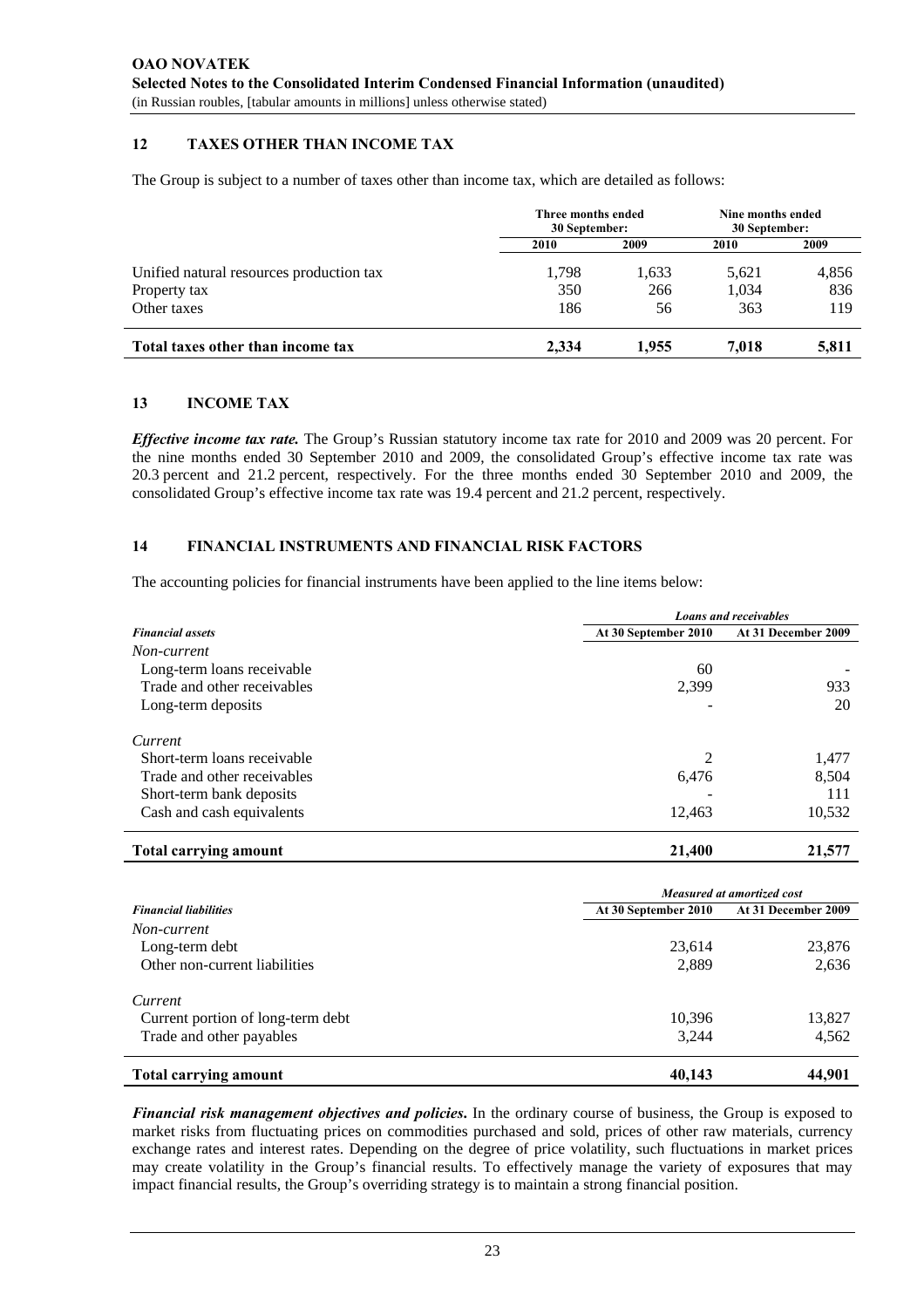The Group's principal risk management policies are established to identify and analyze the risks faced by the Group, to set appropriate risk limits and controls, and to monitor risks and adherence to these limits. Risk management policies and systems are reviewed regularly to reflect changes in market conditions and the Group's activities.

*Market risk.* Market risk is the risk that changes in market prices, such as foreign exchange rates, interest rates, commodity prices and equity prices, will affect the Group's financial results or the value of its holdings of financial instruments. The primary objective of mitigating these market risks is to manage and control market risk exposures, while optimizing the return on risk.

The Group is exposed to market price movements relating to changes in commodity prices such as crude oil, gas condensate, liquefied petroleum products and natural gas (commodity price risk), foreign currency exchange rates, interest rates, equity prices and other indices that could adversely affect the value of the Group's financial assets, liabilities or expected future cash flows.

*(a) Foreign exchange risk* 

The Group is exposed to foreign exchange risk arising from various exposures in the normal course of business, primarily with respect to the US dollar. Foreign exchange risk arises primarily from future commercial transactions, recognized assets and liabilities when assets and liabilities are denominated in a currency other than the functional currency.

The Group's overall strategy is to have no significant net exposure in currencies other than the Russian rouble or the US dollar. Foreign currency derivative instruments may be utilized to manage the risk exposures associated with fluctuations on certain firm commitments for sales and purchases, debt instruments and other transactions that are denominated in currencies other than the Russian rouble, and certain non-Russian rouble assets and liabilities.

The carrying amounts of the Group's financial instruments are denominated in the following currencies:

| At 30 September 2010              | <b>Russian rouble</b> | <b>US</b> dollar | Other | <b>Total</b> |
|-----------------------------------|-----------------------|------------------|-------|--------------|
| <b>Financial assets</b>           |                       |                  |       |              |
| Non-current                       |                       |                  |       |              |
| Long-term loans receivable        |                       | 60               |       | 60           |
| Trade and other receivables       | 2,146                 | 253              |       | 2,399        |
| Current                           |                       |                  |       |              |
| Short-term loans receivable       | 2                     |                  |       | 2            |
| Trade and other receivables       | 3,524                 | 2,697            | 255   | 6,476        |
| Cash and cash equivalents         | 6,797                 | 5,139            | 527   | 12,463       |
| <b>Financial liabilities</b>      |                       |                  |       |              |
| Non-current                       |                       |                  |       |              |
| Long-term debt                    | (17,549)              | (6,065)          |       | (23,614)     |
| Other non-current liabilities     | (109)                 | (2,780)          |       | (2,889)      |
| Current                           |                       |                  |       |              |
| Current portion of long-term debt |                       | (10, 396)        |       | (10, 396)    |
| Trade and other payables          | (2,897)               | (285)            | (62)  | (3,244)      |
| Net exposure at 30 September 2010 | (8,086)               | (11, 377)        | 720   | (18, 743)    |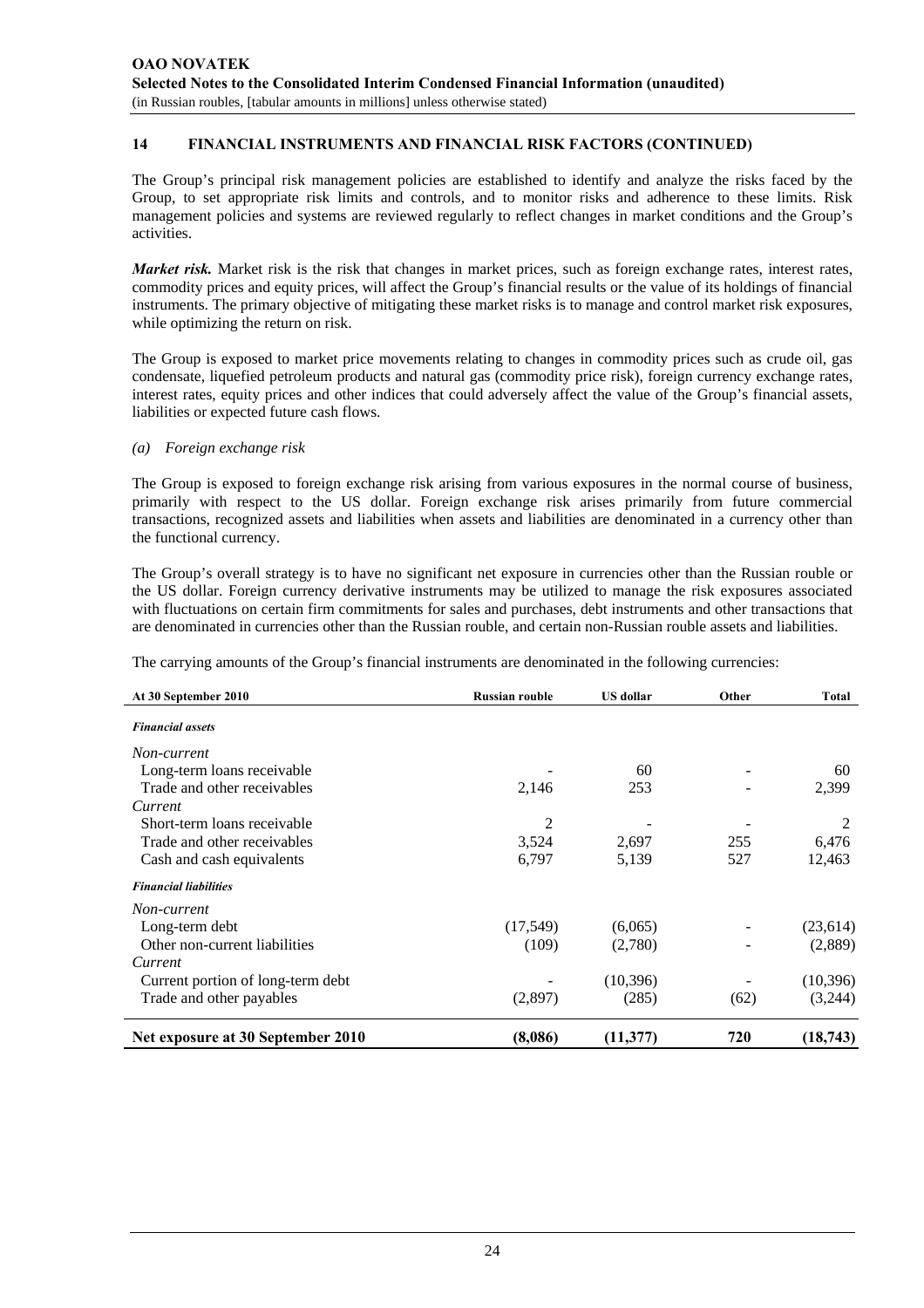| At 31 December 2009               | <b>Russian rouble</b> | <b>US</b> dollar | Other | <b>Total</b> |
|-----------------------------------|-----------------------|------------------|-------|--------------|
| <b>Financial assets</b>           |                       |                  |       |              |
| Non-current                       |                       |                  |       |              |
| Trade and other receivables       | 933                   |                  |       | 933          |
| Long-term deposits                | 20                    |                  |       | 20           |
| Current                           |                       |                  |       |              |
| Short-term loans receivable       | 1,477                 |                  |       | 1,477        |
| Trade and other receivables       | 4,461                 | 4,021            | 22    | 8,504        |
| Short-term bank deposits          | 43                    |                  | 68    | 111          |
| Cash and cash equivalents         | 7,390                 | 3,128            | 14    | 10,532       |
| <b>Financial liabilities</b>      |                       |                  |       |              |
| Non-current                       |                       |                  |       |              |
| Long-term debt                    | (11,030)              | (12, 846)        |       | (23, 876)    |
| Other non-current liabilities     |                       | (2,636)          |       | (2,636)      |
| Current                           |                       |                  |       |              |
| Current portion of long-term debt |                       | (13,827)         |       | (13,827)     |
| Trade and other payables          | (4,312)               | (222)            | (28)  | (4, 562)     |
| Net exposure at 31 December 2009  | (1,018)               | (22, 382)        | 76    | (23, 324)    |

#### *(b) Commodity price risk*

The Group's overall commercial trading strategy in natural gas, stable gas condensate and crude oil and related products is centrally managed. Changes in commodity prices could negatively or positively affect the Group's results of operations. The Group manages the exposure to commodity price risk by optimizing its core activities to achieve stable price margins.

*Natural gas.* As an independent natural gas producer, the Group is not subject to the government's regulation of natural gas prices. Nevertheless, the Group's prices for natural gas sold are strongly influenced by the prices regulated by the Federal Tariffs Service (FTS), a governmental agency. In November 2006, the FTS approved and published a plan to liberalize the price of natural gas sold on the Russian domestic market by the year 2011. As of the date of the financial information, no new announcements regarding price liberalization have been made by the Russian government or the FTS.

The FTS increased the regulated price by 5 percent, 7 percent, 7 percent and 6.2 percent effective 1 January 2009, 1 April 2009, 1 July 2009 and 1 October 2009, respectively. In December 2009, the FTS also approved a further increase of 15 percent in the regulated price effective 1 January 2010 for the year 2010. Management believes it has limited downside commodity price risk for natural gas and does not use commodity derivative instruments for trading purposes. However, to effectively manage the margins achieved through its natural gas trading activities, management has established targets for volumes sold to wholesale traders, end-customers and the natural gas exchange.

*Liquid hydrocarbons.* The Group sells all its crude oil and related products and gas condensate under spot contracts. Gas condensate volumes sold to the US, European and Asian-Pacific Region (hereinafter referred to as "APR") markets are based on benchmark reference crude oil prices of WTI, Brent IPE and Dubai or Naphtha Japan, respectively, plus a margin or discount, depending on current market situation. Crude oil sold internationally is based on benchmark reference crude oil prices of Brent dated, plus a discount and on a transaction-by-transaction basis for volumes sold domestically. As a result, the Group's revenues from the sales of liquid hydrocarbons are subject to commodity price volatility based on fluctuations or changes in the crude oil benchmark reference prices. Presently, the Group utilizes limited commodity derivative instruments to mitigated risk of crude oil and gas condensate price volatility.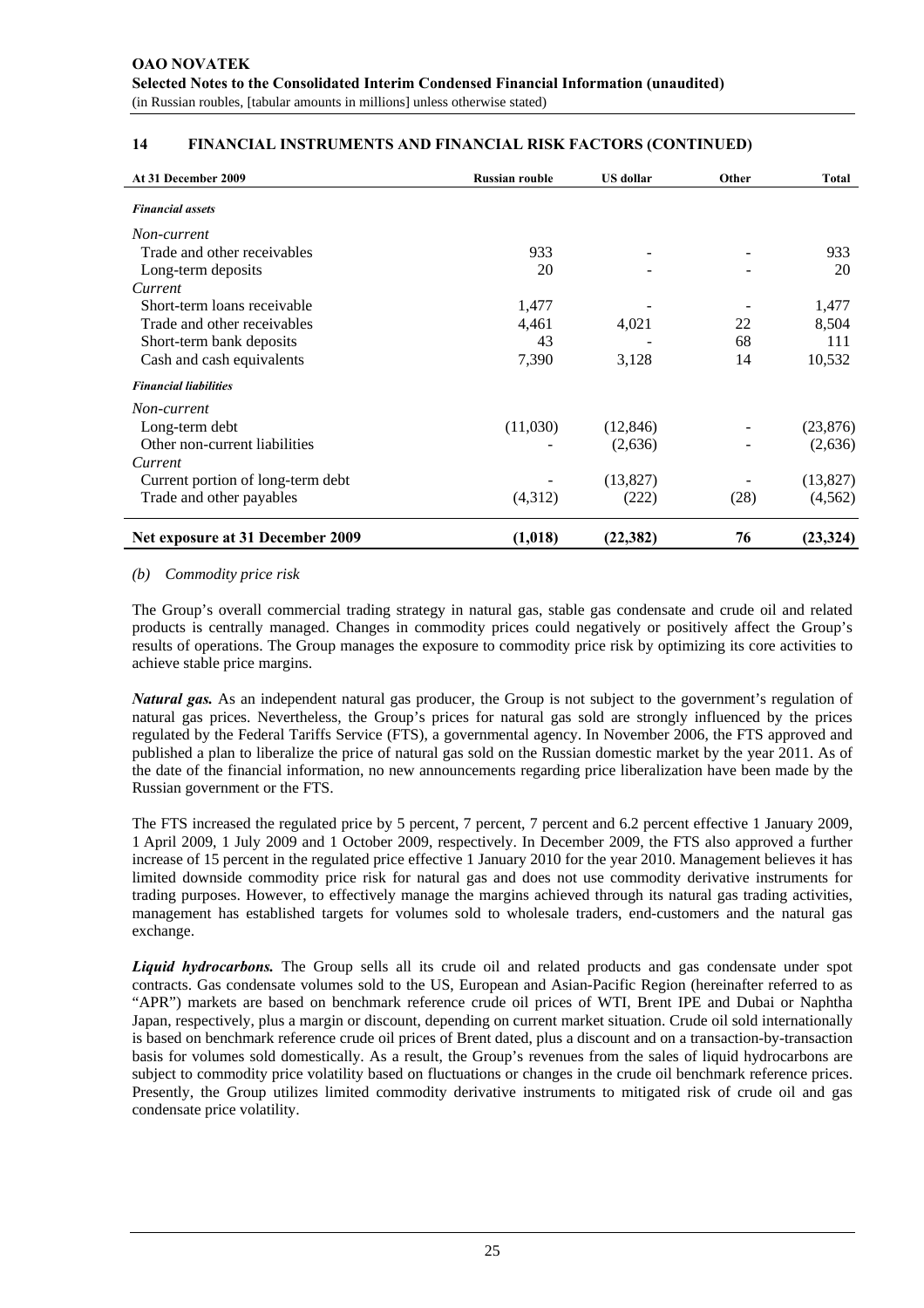#### *(c) Cash flow and fair value interest rate risk*

The Group is subject to interest rate risk on financial liabilities with variable interest rates. To mitigate this risk, the Group's treasury function performs periodic analysis of the current interest rate environment and depending on that analysis management makes decisions whether it would be more beneficial to obtain financing on a fixed-rate or variable-rate basis. In cases where the change in the current market fixed or variable interest rates is considered significant management may consider refinancing a particular debt on more favorable interest rate terms.

Changes in interest rates impact primarily debt by changing either their fair value (fixed rate debt) or their future cash flows (variable rate debt). Management does not have a formal policy of determining how much of the Group's exposure should be to fixed or variable rates. However, at the time of raising new debts management uses its judgment to decide whether it believes that a fixed or variable rate would be more favorable over the expected period until maturity.

The interest rate profiles of the Group's interest-bearing financial instruments at the reporting dates were as follows:

|                                   | At 30 September 2010 | At 31 December 2009 |
|-----------------------------------|----------------------|---------------------|
| At variable rate<br>At fixed rate | 16,461<br>17.549     | 26,673<br>11,030    |
| <b>Total debt</b>                 | 34,010               | 37,703              |

The Group centralizes the cash requirements and surpluses of controlled subsidiaries and the majority of their external financing requirements, and applies, on its consolidated net debt position, a funding policy to optimize its financing costs and manage the impact of interest rate changes on its financial results in line with market conditions. In this way, the Group is able to ensure that the balance between the floating rate portion of its debt and its cash surpluses has a low level of exposure to any change in interest rates over the short term. This policy makes it possible to significantly limit the Group's sensitivity to interest rate volatility.

*Credit risk.* Credit risk refers to the risk exposure that a potential financial loss to the Group may occur if a counterparty defaults on its contractual obligations.

Credit risk is managed on a Group level and arises from cash and cash equivalents, including short-term deposits with banks, as well as credit exposures to customers, including outstanding trade receivables and committed transactions. Cash and cash equivalents are deposited only with banks that are considered by the Group at the time of deposit to minimal risk of default.

The Group's trade and other receivables consist of a large number of customers, spread across diverse industries and geographical areas. Most of the Group's international liquid sales are made to customers with independent external ratings; however, if the customer has a credit rating below BBB, the Group requires the collateral for the trade receivable to be in the form of letters of credit from banks with an investment grade rating. All domestic sales of liquid hydrocarbons are made on a 100 percent prepayment basis. The Group also requires 100 percent prepayments from small customers for natural gas deliveries and partial advances from others. Although the Group generally does not require collateral in respect of trade and other receivables, it has developed standard credit payment terms and constantly monitors the status of trade receivables and the creditworthiness of the customers.

The maximum exposure to credit risk is represented by the carrying amount of each financial asset in the consolidated interim condensed statement of financial position.

*Liquidity risk.* Liquidity risk is the risk that the Group will not be able to meet its financial obligations as they fall due. The Group's approach to managing liquidity is to ensure that it will always have sufficient liquidity to meet its liabilities when due, under both normal and stressed conditions, without incurring unacceptable losses or risking damage to the Group's reputation. In managing its liquidity risk, the Group maintains adequate cash reserves and debt facilities, continuously monitors forecast and actual cash flows and matches the maturity profiles of financial assets and liabilities.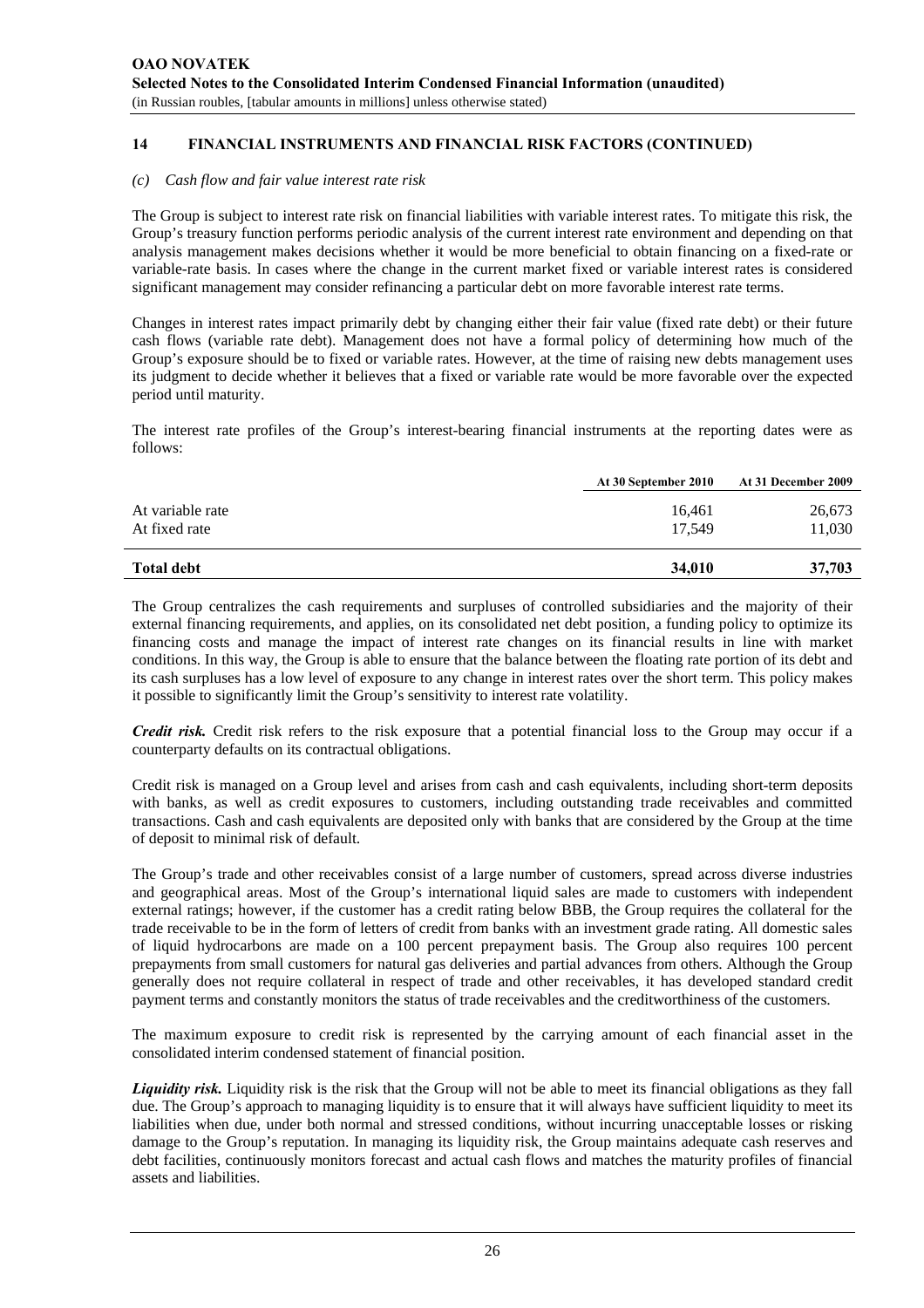The Group prepares various financial plans (monthly, quarterly and annually) which ensures that the Group has sufficient cash on demand to meet expected operational expenses, financial obligations and investing activities for a period of 30 days or more. The Group has entered into a number of short-term credit facilities. Such credit lines and overdraft facilities can be drawn down to meet short-term financing needs. To fund cash requirements of a more permanent nature, the Group will normally raise long-term debt in available international and domestic markets.

All of the Group's financial liabilities represent non-derivative financial instruments. The following tables summarize the maturity profile of the Group's financial liabilities based on contractual undiscounted payments, including interest payments:

|                                        | Less than | <b>Between</b> | <b>Between</b> |               |
|----------------------------------------|-----------|----------------|----------------|---------------|
| At 30 September 2010                   | 1 year    | 1 and 2 years  | 2 and 5 years  | <b>Total</b>  |
| Debt at fixed rate                     |           |                |                |               |
| Principal <sup>(*)</sup>               |           | 5,705          | 11,901         | 17,606        |
| <i>Interest</i>                        | 750       | 750            | 563            | 2,063         |
| Debt at variable rate                  |           |                |                |               |
| Principal <sup>(*)</sup>               | 10,424    | 5,473          | 608            | 16,505        |
| Interest                               | 475       | 356            |                | 831           |
| Trade and other payables               | 3,244     | 2,889          |                | 6,133         |
| <b>Total financial liabilities</b>     | 14,893    | 15,173         | 13,072         | 43,138        |
|                                        | Less than | <b>Between</b> | <b>Between</b> |               |
| At 31 December 2009                    | 1 year    | 1 and 2 years  | 2 and 5 years  | <b>Total</b>  |
| Debt at fixed rate                     |           |                |                |               |
|                                        |           |                |                |               |
|                                        |           |                |                |               |
| $Principal$ <sup>(*)</sup><br>Interest | 619       | 5,000<br>77    | 6,106          | 11,106<br>696 |
| Debt at variable rate                  |           |                |                |               |
| $Principal$ <sup>(*)</sup>             | 13,827    | 6,912          | 6,049          | 26,788        |
| <i>Interest</i>                        | 570       | 385            | 209            | 1,164         |
| Trade and other payables               | 4,562     | 2,636          |                | 7,198         |

 $(*)$  – differs from long-term debt for transaction costs.

*Capital management.* The primary objectives of the Group's capital management policy is to ensure a strong capital base to fund and sustain its business operations through prudent investment decisions and to maintain investor, market and creditor confidence to support its business activities.

At the reporting date, the Group had investment grade credit ratings of Baa3 (stable outlook) by Moody's Investor Services, BBB- (stable outlook) by Fitch Ratings, and BBB- (stable outlook) by Standard & Poor's. Subsequent to the reporting date, Standard & Poor's and Fitch Ratings revised their respective outlooks from stable to negative based on the announced acquisitions and additional borrowing; however, the investments grade credit ratings remained unchanged. To maintain its credit ratings, the Group has established certain financial targets and coverage ratios that it monitors on a quarterly and annual basis.

The Group manages its liquidity on a corporate-wide basis to ensure adequate funding to sufficiently meet Group operational requirements. The majority of the Group's external debts (except for trade facilities at Runitek GmbH) are centralized at the Parent level, and all financing to Group entities is facilitated through inter-company loan arrangements or additional contributions to share capital.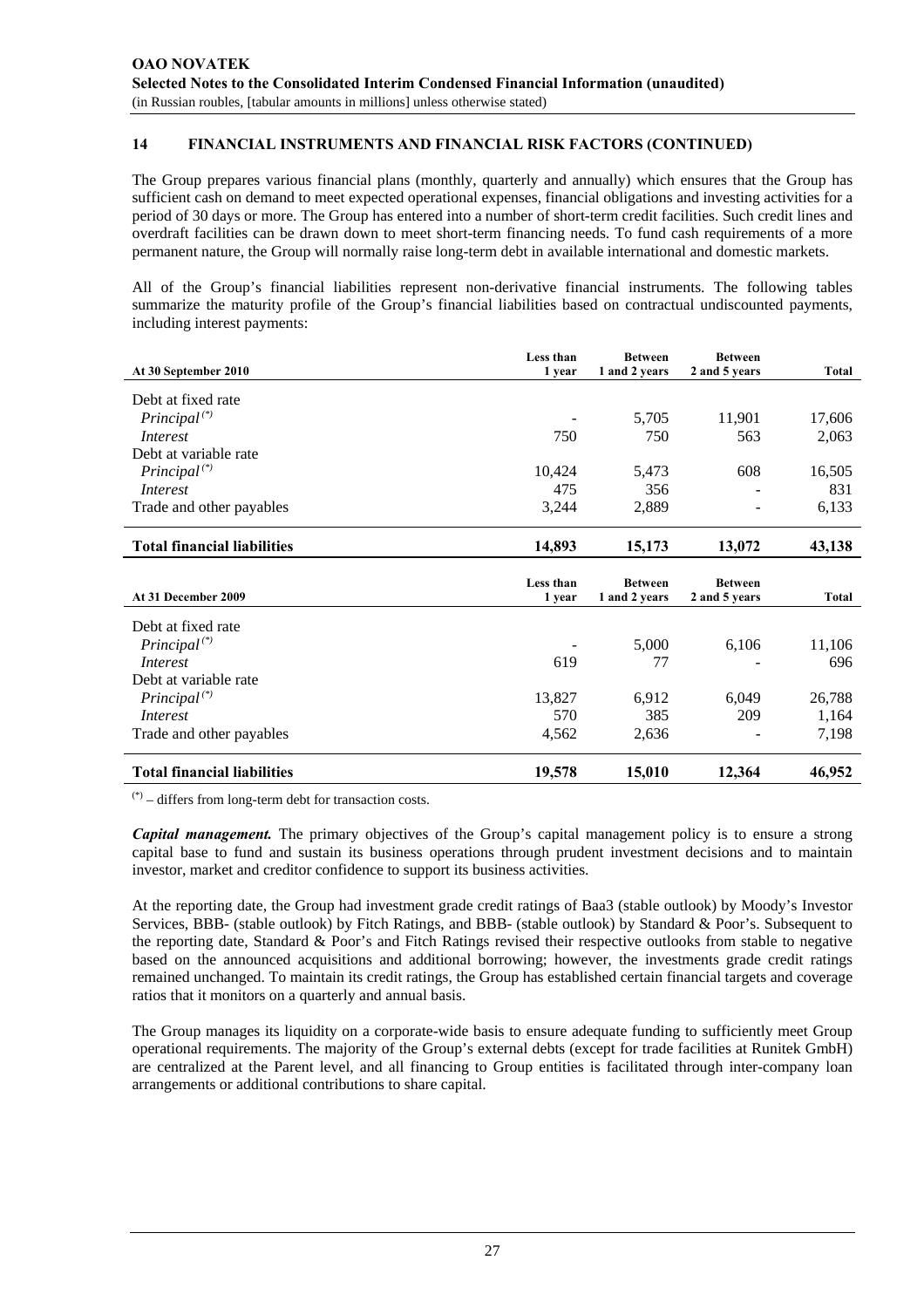The Group has a stated dividend policy that aims to distribute at least 30 percent of its Parent company's nonconsolidated statutory net profit determined according to Russian accounting standards. However, the dividend for a specific year is determined after taking into consideration future earnings, capital expenditure requirements, future business opportunities and the Group current financial position. Dividends are recommended by the Board of Directors and approved by NOVATEK's shareholders.

The Group defines the term "capital" as equity attributable to OAO NOVATEK shareholders minus net debt (total debt less cash and cash equivalents). There were no changes to the Group's approach to capital management during the period.

## **15 CONTINGENCIES AND COMMITMENTS**

*Operating environment.* The Russian Federation continues to display some characteristics of an emerging market. These characteristics include, but are not limited to, the existence of a currency that is in practice not convertible in most countries outside of the Russian Federation, and relatively high inflation. The tax, currency and customs legislation is subject to varying interpretations, frequent changes and other legal and fiscal impediments contribute to the challenges faced by entities currently operating in the Russian Federation. The future economic direction of the Russian Federation is largely dependent upon the effectiveness of economic, financial and monetary measures undertaken by the Government, together with tax, legal, regulatory, and political developments.

The Group's business operations are primarily located in the Russian Federation and are thus exposed to the economic and financial markets of the country.

*Recent volatility in global and Russian financial markets.* The global liquidity crisis which commenced in the middle of 2007 has resulted in numerous stresses to the capital market system, which among other things, has resulted in a lower level of capital market raising activities, a lower level of liquidity across the international and Russian banking sector, and higher interbank lending rates. The uncertainties over the past two years in the global financial market have led to a series of bank failures and bank rescue measures in the United States, Western Europe and in the Russian Federation amongst other countries. Moreover, the US Federal Reserve and Treasury as well as primary Central Banks around the world, including the Central Bank of the Russian Federation have initiated efforts to stimulate the global financial markets and will continue to closely monitor the global markets until signs of sustainable economic recovery is observable. The impact of the ongoing or sustained financial and economic crisis is difficult to predict or anticipate at this stage of the economic business cycle.

Under the present market situation, the Group's ability to obtain new borrowings and/or re-finance its existing borrowings at terms and conditions similar to those applied to earlier transactions may be affected. Moreover, the amount of financing available on the market has been reduced since the onset of the economic and financial crisis (often referred to as the "credit crunch"). The Group's debtors may also be affected by the lower liquidity situation, which could negatively impact their ability to repay their amounts owed. Deteriorating operating and financial conditions of debtors may also have an impact on management's cash flow forecasts and assessment of the impairment of financial and non-financial assets. To the extent that information is available, management has reflected revised estimates of expected future cash flows in its impairment assessments.

Management believes it is taking all the necessary measures to support the sustainability and growth of the Group's business in the current market environment, and are significantly enabled by the effectiveness of the financial policies and treasury management practices that the Group has employed in recent years. Specifically, the Group has maintained an adequate cash and cash equivalent balance, used diversified funding sources, limited bank concentration of liquid funds, required prepayments for hydrocarbon sales and has adhered to strict liquidity and financial leverage ratios.

Despite these efforts, management acknowledges that there are signs of continued market uncertainties over the direction and duration of the current market volatility and, consequently, is unable to predict the impact of any further deterioration in the global and Russian financial markets.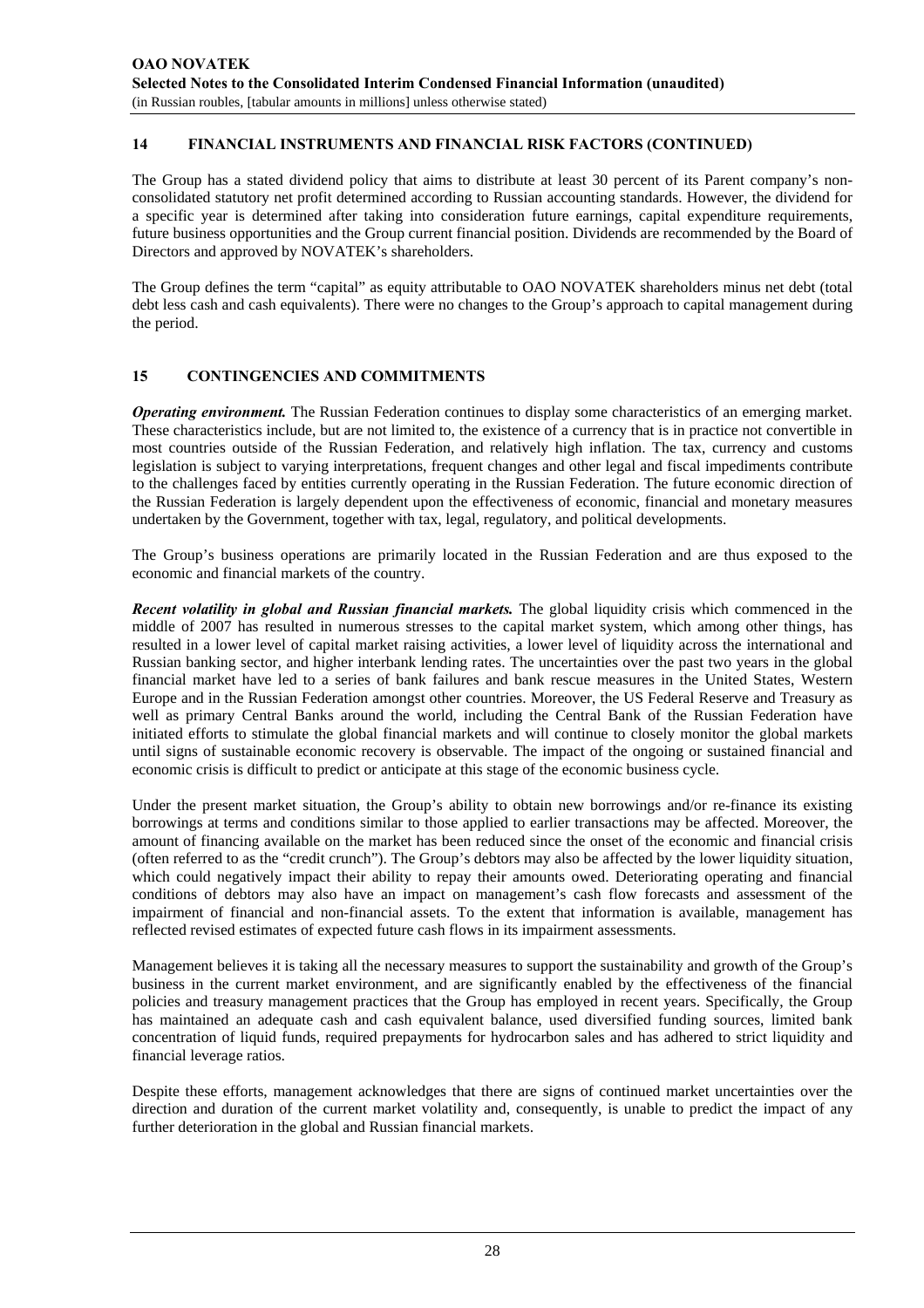# **15 CONTINGENCIES AND COMMITMENTS (CONTINUED)**

*Commitments.* At 30 September 2010, the Group had contractual capital expenditures commitments aggregating approximately RR 12,118 million (at 31 December 2009: RR 10,974 million) mainly for phase two development of the Yurkharovskoye field (through 2012), development of the East-Tarkosalinskoye and Khancheyskoye fields (through 2010), for continuation of phase two construction of the Purovsky Gas Condensate Plant (through 2011) and development of the South-Tambeyskoye field (through 2011) all in accordance with duly signed agreements. In addition, at 30 September 2010, the Group has capital commitments for exploration activities under the El Arish Concession Agreement aggregating approximately USD 9 million (at 31 December 2009: USD 13 million).

*Taxation.* Russian tax, currency and customs legislation is subject to varying interpretations, and changes, which can occur frequently. Management's interpretation of such taxation legislation as applied to the Group's transactions and activities may be periodically challenged by the relevant regional and federal authorities. Furthermore, events within the Russian Federation suggest that the tax authorities may be taking a more assertive position in its interpretation of the legislation and assessments, and it is possible that transactions and activities that have not been challenged in the past may be challenged. As a result, significant additional taxes, penalties and interest may be assessed. Fiscal periods remain open to review by the authorities in respect of taxes for three calendar years preceding the year of review. Under certain circumstances reviews may cover longer periods.

As at 30 September 2010, management believes that its interpretation of the relevant legislation is appropriate and that it is probable that the Group's tax, currency and customs positions will be sustained. Where management believes it is probable that a position cannot be sustained, an appropriate amount has been accrued in the consolidated interim condensed financial information.

*Mineral licenses*. The Group is subject to periodic reviews of its activities by governmental authorities with respect to the requirements of its mineral licenses. Management cooperates with governmental authorities to agree on remedial actions necessary to resolve any findings resulting from these reviews. Failure to comply with the terms of a license could result in fines, penalties or license limitation, suspension or revocation. The Group's management believes any issues of non-compliance will be resolved through negotiations or corrective actions without any material adverse effect on the Group's financial position, results of operations or cash flows.

The Group's oil and gas fields and license areas are situated on land located in the Yamal-Nenets Autonomous Region. Licenses are issued by the Federal Agency for the Use of Natural Resources under the Ministry of Natural Resources and the Group pays unified natural resources production tax to produce crude oil, natural gas and unstable condensate from these fields and contributions for exploration of license areas.

*Environmental liabilities.* The Group and its predecessor entities have operated in the oil and gas industry in the Russian Federation for many years. The enforcement of environmental regulation in the Russian Federation is evolving and the enforcement posture of government authorities is continually being reconsidered. The Group periodically evaluates its obligations under environmental regulations and, as obligations are determined, they are recognized as an expense immediately if no future benefit is discernible. Potential liabilities arising as a result of a change in interpretation of existing regulations, civil litigation or changes in legislation cannot be estimated. Under existing legislation, management believes that there are no probable liabilities, which will have a material adverse effect on the Group's financial position, results of operations or cash flows.

*Legal contingencies.* The Group is subject of, or party to a number of court proceedings (both as a plaintiff and a defendant) arising in the ordinary course of business. In the opinion of management, there are no current legal proceedings or other claims outstanding, which could have a material effect on the result of operations or financial position of the Group and which have not been accrued or disclosed in the consolidated interim condensed financial information.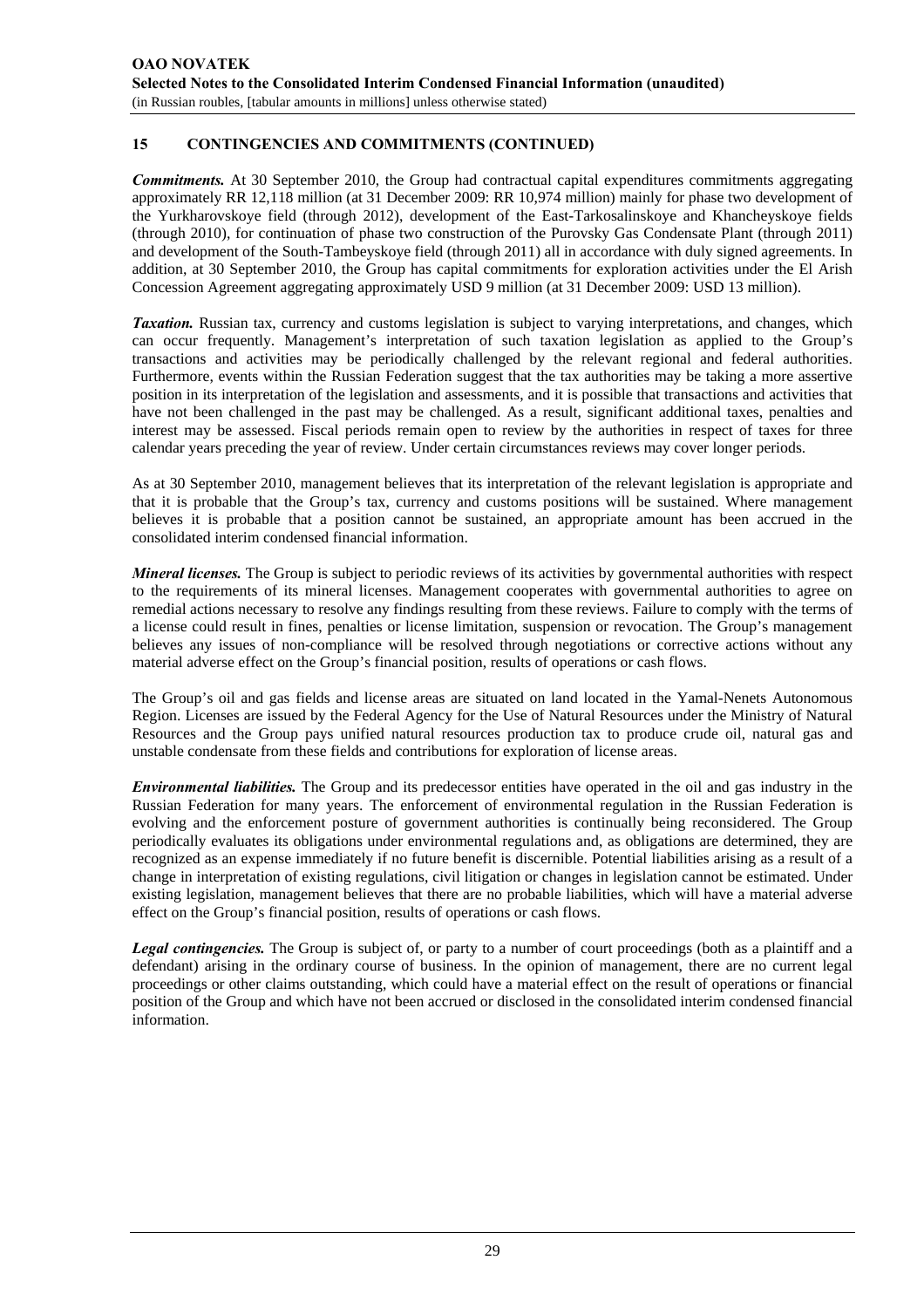### **16 RELATED PARTY TRANSACTIONS**

Transactions between NOVATEK and its subsidiaries, which are related parties of NOVATEK, have been eliminated on consolidation and are not disclosed in this Note.

For the purposes of this consolidated interim condensed financial information, parties are generally considered to be related if one party has the ability to control the other party, is under common control, or can exercise significant influence over the other party in making financial and operational decisions. Management has used reasonable judgments in considering each possible related party relationship with attention directed to the substance of the relationship, not merely the legal form. Related parties may enter into transactions, which unrelated parties might not, and transactions between related parties may not be affected on the same terms, conditions and amounts as transactions between unrelated parties. The Group enters into transactions with related parties based on market or regulated prices.

All natural gas producers and wholesalers operating in Russia transport their natural gas volumes through the Unified Gas Supply System (UGSS), which is owned and operated by OAO Gazprom, a State monopoly. As an independent natural gas producer, the Group utilizes the UGSS to transport natural gas to end-consumers at the tariff established by the Federal Tariff Service.

Transactions with OAO Gazprom, a shareholder of significant influence, from October 2006, and its subsidiaries are presented below.

|                                                                   | Three months ended<br>30 September: |                      | Nine months ended<br>30 September: |                     |  |
|-------------------------------------------------------------------|-------------------------------------|----------------------|------------------------------------|---------------------|--|
| Related parties $-$ OAO Gazprom and its subsidiaries              | 2010                                | 2009                 | 2010                               | 2009                |  |
| <b>Transactions</b>                                               |                                     |                      |                                    |                     |  |
| <b>OAO</b> Gazprom:                                               |                                     |                      |                                    |                     |  |
| Natural gas sales                                                 | 2,317                               |                      | 8,976                              |                     |  |
| Natural gas transportation to customers                           | (6,100)                             | (5,246)              | (18,944)                           | (14, 168)           |  |
| Other expenses                                                    | (5)                                 | (1)                  | (21)                               | (2)                 |  |
| <b>OOO Gazprom mezhregiongaz (formerly</b><br>000 Mezhregiongaz): |                                     |                      |                                    |                     |  |
| Natural gas sales                                                 |                                     | 4,706                |                                    | 11,491              |  |
| <b>Other Gazprom subsidiaries:</b>                                |                                     |                      |                                    |                     |  |
| Sales of polymer and insulation tape                              | $\overline{4}$                      | 4                    | 22                                 | 8                   |  |
| Unstable gas condensate transportation                            | (64)                                | (82)                 | (307)                              | (241)               |  |
| Processing fees                                                   | (95)                                | (129)                | (458)                              | (378)               |  |
| Other expenses                                                    | (6)                                 | (6)                  | (26)                               | (18)                |  |
| Related parties $-$ OAO Gazprom and its subsidiaries              |                                     | At 30 September 2010 |                                    | At 31 December 2009 |  |
| <b>Balances</b>                                                   |                                     |                      |                                    |                     |  |
| OAO Gazprom:                                                      |                                     |                      |                                    |                     |  |
| Trade and other receivables                                       |                                     | 1,090                |                                    |                     |  |
| Trade payables and accrued liabilities                            |                                     | 624                  |                                    | 530                 |  |
| <b>OOO Gazprom mezhregiongaz (formerly</b><br>000 Mezhregiongaz): |                                     |                      |                                    |                     |  |
| Trade and other receivables                                       |                                     |                      |                                    | 784                 |  |
| <b>Other Gazprom subsidiaries:</b>                                |                                     |                      |                                    |                     |  |
| Trade and other receivables                                       |                                     |                      |                                    | 16                  |  |
| Prepayments and other current assets                              |                                     | 5                    |                                    | $\overline{2}$      |  |
| Trade payables and accrued liabilities                            |                                     | 7                    |                                    | 157                 |  |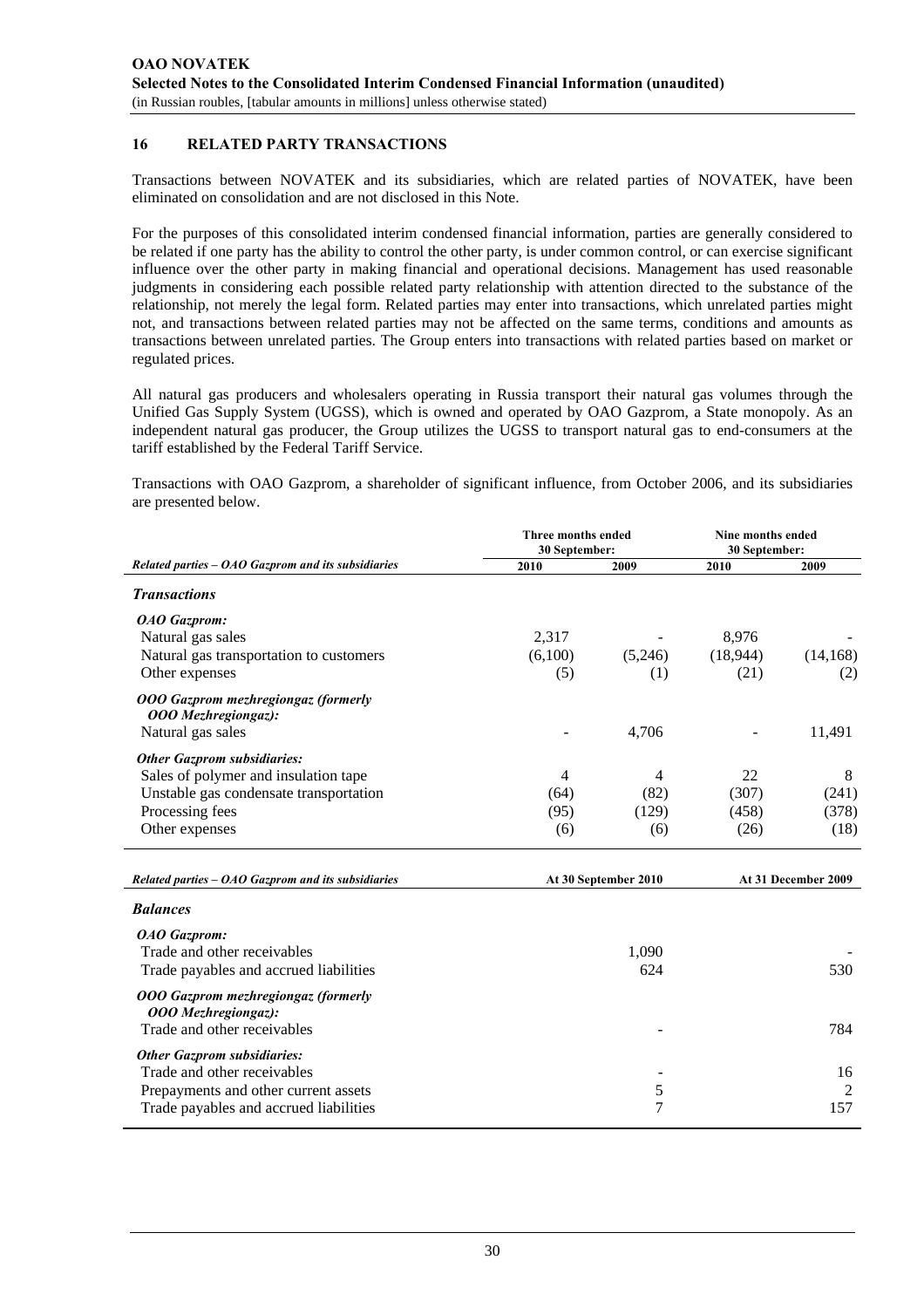# **16 RELATED PARTY TRANSACTIONS (CONTINUED)**

|                                                 | Three months ended<br>30 September: | Nine months ended<br>30 September: |      |                     |
|-------------------------------------------------|-------------------------------------|------------------------------------|------|---------------------|
| Related parties – associates and joint ventures | 2010                                | 2009                               | 2010 | 2009                |
| <b>Transactions</b>                             |                                     |                                    |      |                     |
| Other revenues                                  | 3                                   | 150                                | 5    | 556                 |
| Interest income                                 |                                     | 23                                 |      | 50                  |
| Related parties – associates and joint ventures |                                     | At 30 September 2010               |      | At 31 December 2009 |
| <b>Balances</b>                                 |                                     |                                    |      |                     |
| Long-term loans receivable                      |                                     | 60                                 |      |                     |
| Interest on long-term loans receivable          |                                     | 3                                  |      | 108                 |
| Trade and other receivables                     |                                     | -                                  |      | 80                  |
| Short-term loans receivable                     |                                     |                                    |      | 837                 |
| Trade payables and accrued liabilities          |                                     | ۰                                  |      | 8                   |

As discussed in Note 4, in February 2010, the Group's effective control over ZAO Terneftegas ceased; therefore, subsequent to that event, the Group's balances and transactions with this entity are disclosed as related parties – joint ventures.

As discussed in Note 4, in February 2010, the Group increased its participation interests in OOO Oiltechproduct-Invest, OOO Petra Invest-M and OOO Tailiksneftegas to 51 percent. These companies ceased to be associates of the Group subsequent to the date that the Group effectively acquired a controlling stake in these companies; and from that date forwards are fully consolidated and are no longer accounted for as related parties.

| Related parties – parties under significant influence  | Three months ended<br>30 September: |      | Nine months ended<br>30 September: |                |  |
|--------------------------------------------------------|-------------------------------------|------|------------------------------------|----------------|--|
| of key management personnel                            | 2010                                | 2009 | 2010                               | 2009           |  |
| <b>Transactions</b>                                    |                                     |      |                                    |                |  |
| <b>OOO</b> Nova (formerly SNP NOVA):                   |                                     |      |                                    |                |  |
| Purchases of construction services (capitalized within |                                     |      |                                    |                |  |
| property, plant and equipment)                         | 210                                 | 338  | 3,109                              | 1,415          |  |
| Oil products sales                                     |                                     | 8    | 17                                 | 20             |  |
| Sales of polymer and insulation tape                   |                                     |      | 3                                  |                |  |
| Other revenues                                         | 5                                   | 4    | 10                                 | $\overline{4}$ |  |
| Other expenses                                         | (5)                                 |      | (5)                                |                |  |
| <b>OAO</b> Tambeyneftegas:                             |                                     |      |                                    |                |  |
| Natural gas sales                                      |                                     | 3    |                                    | 3              |  |
| Other operating income (loss)                          | (1)                                 |      | (11)                               |                |  |
| Other expenses                                         |                                     | (12) | (10)                               | (12)           |  |
| Finance income (expense)                               |                                     | 34   | 44                                 | 45             |  |
| Aldi trading Limited, Orsel consultant Limited,        |                                     |      |                                    |                |  |
| <b>Innecto ventures Limited:</b>                       |                                     |      |                                    |                |  |
| Finance income (expense)                               | 32                                  |      | (163)                              |                |  |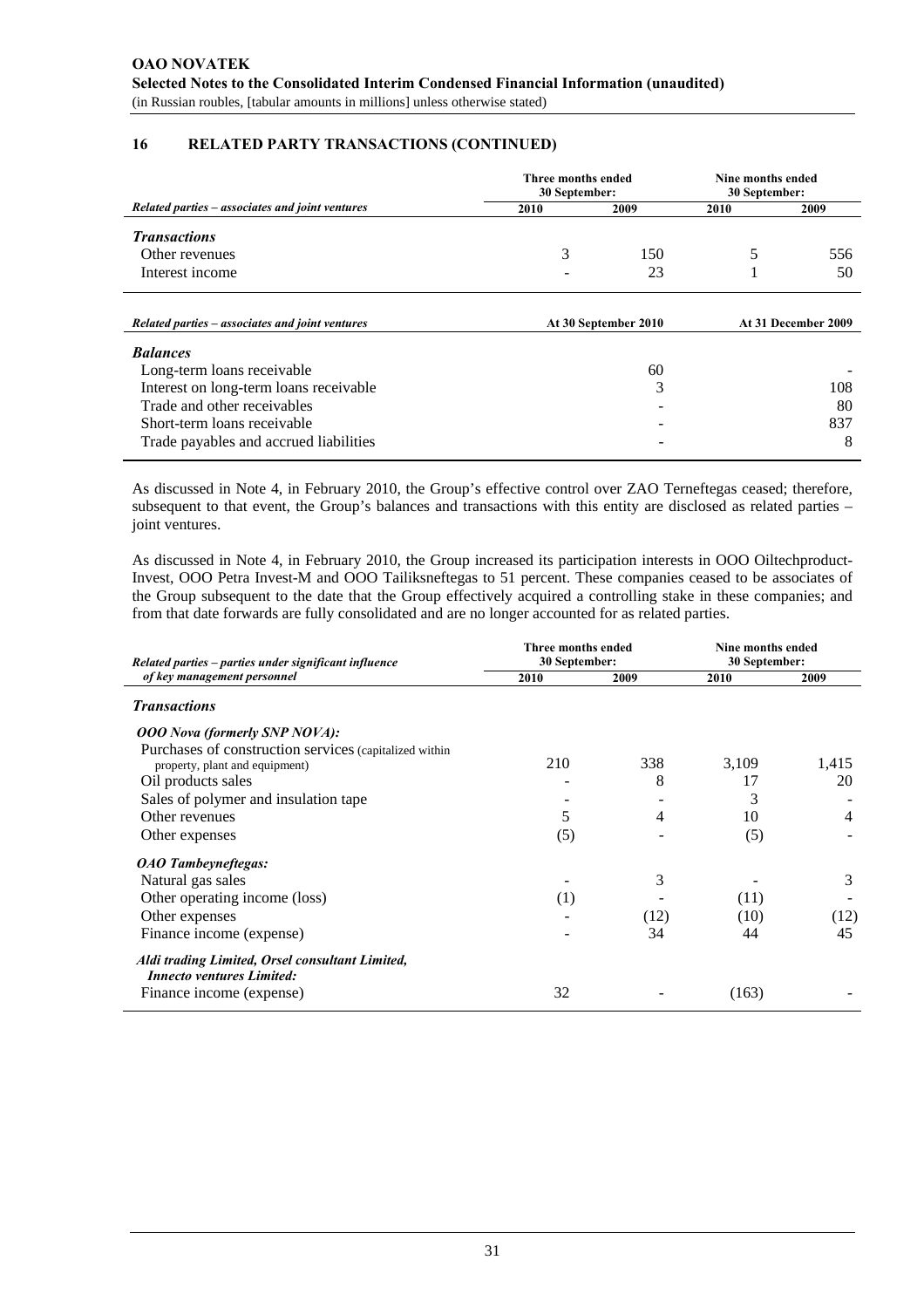#### **16 RELATED PARTY TRANSACTIONS (CONTINUED)**

| Related parties – parties under significant influence                               |                      |                     |
|-------------------------------------------------------------------------------------|----------------------|---------------------|
| of key management personnel                                                         | At 30 September 2010 | At 31 December 2009 |
| <b>Balances</b>                                                                     |                      |                     |
| <b>OOO</b> Nova (formerly SNP NOVA):                                                |                      |                     |
| Trade and other receivables                                                         |                      | 11                  |
| Trade payables and accrued liabilities                                              | 139                  | 188                 |
| Prepayments and other current assets                                                | 86                   |                     |
| <b>OAO</b> Tambeyneftegas:                                                          |                      |                     |
| Trade and other receivables                                                         |                      | 184                 |
| Prepayments and other current assets                                                |                      | 14                  |
| Short-term loans receivable                                                         |                      | 636                 |
| Trade payables and accrued liabilities                                              |                      | 2                   |
| Aldi trading Limited, Orsel consultant Limited,<br><b>Innecto ventures Limited:</b> |                      |                     |
| Other non-current liabilities                                                       | 2,780                | 2,636               |

As discussed in Note 4, in July 2010, the Group acquired 75 percent of OAO Tambeyneftegas from parties under significant influence of a member of the Group's Board of Directors for RR 234 million (USD 7 million) and, as a result, this entity is fully consolidated and is no longer accounted for as a related party.

As discussed in Note 4, in May 2009, the Group purchased a 51 percent stake in OAO Yamal LNG. Following the acquisition (but not as of the acquisition date), an individual who significantly influences the sellers of the stake became a member of the Group's Board of Directors. Consequently, the sellers are considered a related party at 31 December 2009 and thereafter. The Group included outstanding liabilities to these related parties (Aldi trading Limited, Orsel consultant Limited, Innecto ventures Limited) in other non-current liabilities.

In addition, in June 2010, the Group paid RR 30 million of transaction fees to Investment Company Troika Dialog, the party under significant influence of a member of the Group's Board of Directors, for services related to the issuance of Russian rouble denominated bonds. This transaction cost was capitalized within long-term debt and will be amortized over the bonds life time.

| Related parties – party under                      | Three months ended<br>30 September: |                      |      | Nine months ended<br>30 September: |
|----------------------------------------------------|-------------------------------------|----------------------|------|------------------------------------|
| control of key management personnel                | 2010                                | 2009                 | 2010 | 2009                               |
| <b>Transactions</b>                                |                                     |                      |      |                                    |
| <b>OAO</b> Pervobank:                              |                                     |                      |      |                                    |
| Other revenues                                     | 2                                   |                      | 5    |                                    |
| Finance income (expense)                           |                                     | 24                   |      | 23                                 |
| Related parties – party under control              |                                     |                      |      |                                    |
| of key management personnel                        |                                     | At 30 September 2010 |      | At 31 December 2009                |
| <b>Balances</b>                                    |                                     |                      |      |                                    |
| <b>OAO</b> Pervobank:<br>Cash and cash equivalents |                                     | 514                  |      | 845                                |

As discussed in Note 4, in June 2009, the Group purchased 100 percent participation interest of OOO EkropromStroy from several members of the Group's key management personnel. As part of this acquisition, the Group consolidated a US dollar denominated long-term debt of RR 468 million (USD 15 million) of OOO EkropromStroy to SWGI Growth Fund (Cyprus) Limited, a party under control of key management personnel. The loan bore annual interest of 5.2 percent and was fully repaid in July 2009 ahead of its maturity schedule.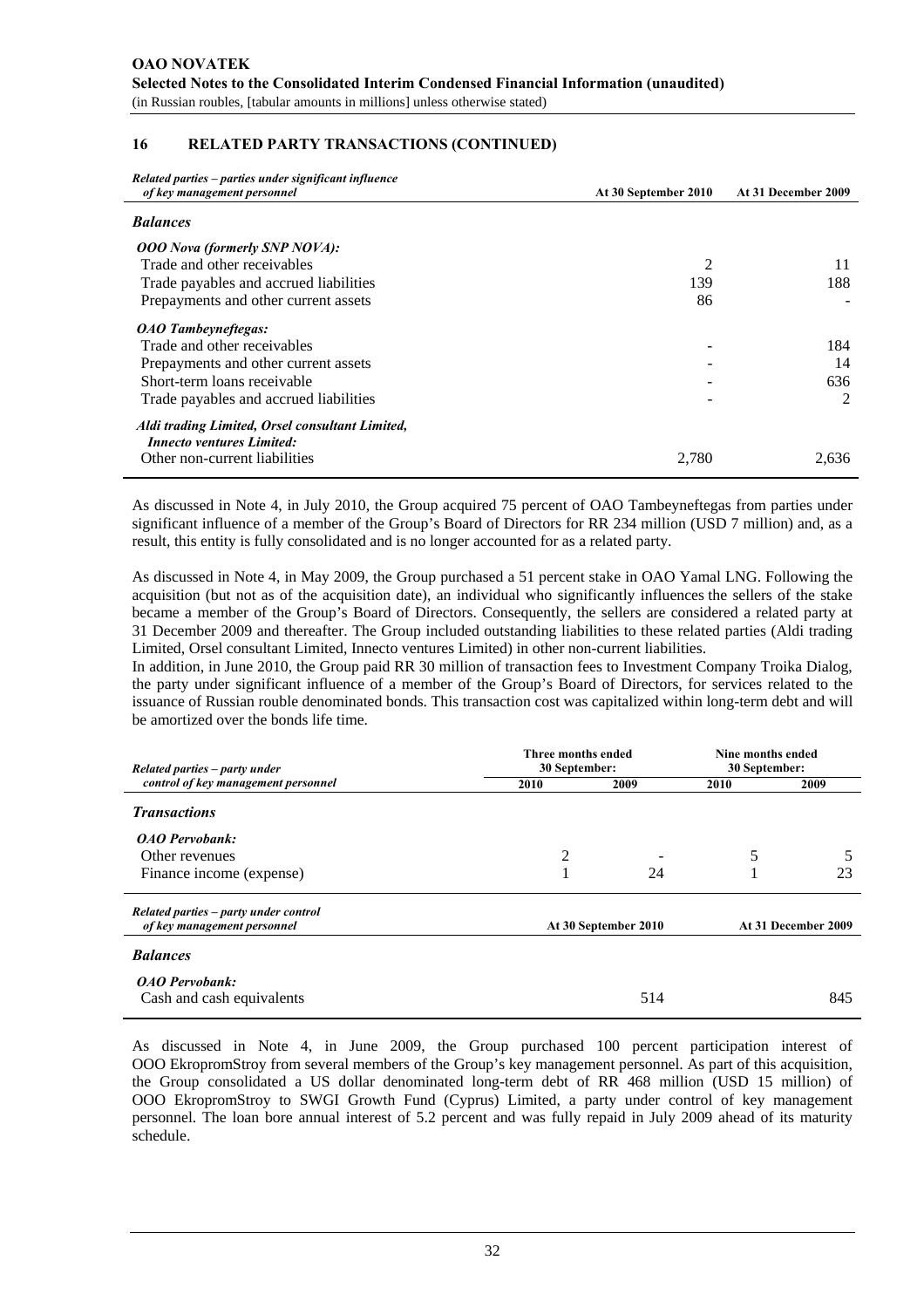# **16 RELATED PARTY TRANSACTIONS (CONTINUED)**

*Key management compensation.* The Group paid to key management personnel (members of the Board of Directors and the Management Committee, some of whom have also direct and indirect interests in the Group) short-term compensation, including salary, bonuses, and excluding dividends the following amounts.

|                             | Three months ended<br>30 September: | Nine months ended<br>30 September: |       |      |  |
|-----------------------------|-------------------------------------|------------------------------------|-------|------|--|
|                             | 2010                                | 2009                               | 2010  | 2009 |  |
| <b>Board of Directors</b>   | 18                                  | 10                                 | 92    | 29   |  |
| <b>Management Committee</b> | 360                                 | 191                                | 946   | 546  |  |
| <b>Total compensation</b>   | 378                                 | 201                                | 1.038 | 575  |  |

Such amounts include personal income tax and are net of unified social tax. The Board of Directors consists of nine members. The Management Committee consisted of 11 members until 4 December 2009 and was subsequently increased to 15 members.

The remuneration for serving on the Board of Directors is subject to approval by the General Meeting of Shareholders. Members of the Management Committee also receive certain short-term benefits related to healthcare. In addition, nil and RR 44 million was recognized during three months ended 30 September 2010 and 2009, respectively, and RR 68 million and RR 132 million during the nine month ended 30 September 2010 and 2009, respectively, as part of the share-based compensation scheme and included in general and administrative expenses.

# **17 SEGMENT INFORMATION**

The Group's activities are considered by the chief operating decision maker (hereinafter referred to as "CODM", represented by the Management Committee of NOVATEK) to comprise the following operating segments:

- Exploration, production and marketing acquisitions, exploration, development, production, processing, marketing and transportation of natural gas, gas condensate and related products; and
- Polymer products production and marketing production and marketing of polymer insulation tape and other polymer products (disposed in September 2010, see Note 4).

Segment information is provided to the CODM in accordance with management accounting based on Regulations on Accounting and Reporting of the Russian Federation ("RAR") with reconciling items largely representing adjustments and reclassifications recorded in the consolidated interim condensed financial information for the fair presentation in accordance with IFRS.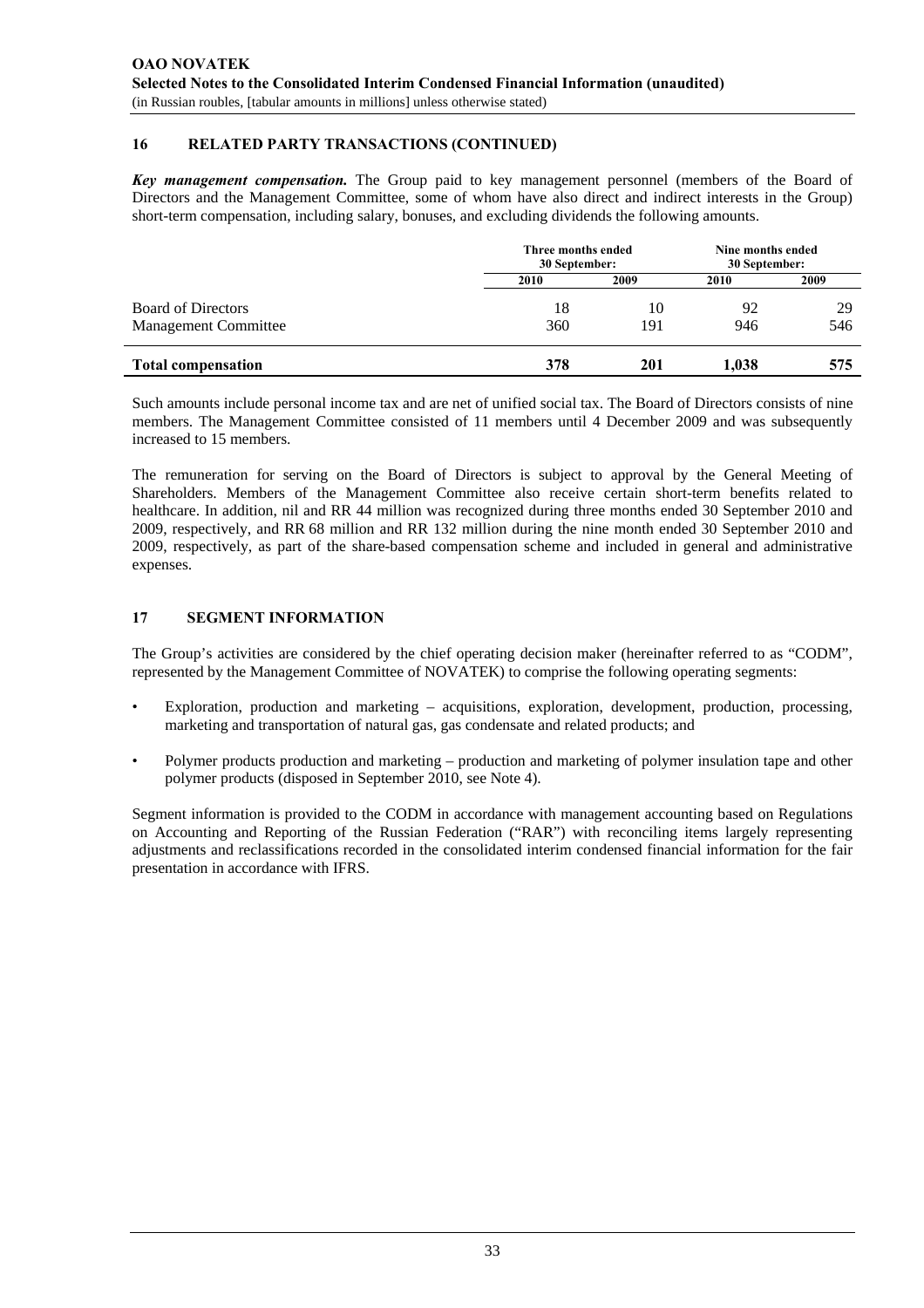Segment information for the three months ended 30 September 2010 is as follows:

| For the three months ended<br>30 September 2010   | References | <b>Exploration,</b><br>production<br>and<br>marketing | Polymer<br>products<br>production<br>and<br>marketing | Segment<br>information<br>as reported<br>to CODM | Reconciling<br>items | <b>Total per</b><br>consolidated<br>interim<br>condensed<br>financial<br>information |
|---------------------------------------------------|------------|-------------------------------------------------------|-------------------------------------------------------|--------------------------------------------------|----------------------|--------------------------------------------------------------------------------------|
| External revenues                                 |            | 28,892                                                | 632                                                   | 29,524                                           | (83)                 | 29,441                                                                               |
| Operating expenses                                | a, b, c    | (17,591)                                              | (535)                                                 | (18, 126)                                        | 539                  | (17, 587)                                                                            |
| Other operating income (loss)                     | d          | 819                                                   | 3                                                     | 822                                              | (668)                | 154                                                                                  |
| Interest expense                                  | e, f       | (557)                                                 |                                                       | (557)                                            | 460                  | (97)                                                                                 |
| Interest income                                   |            | 36                                                    |                                                       | 37                                               | (29)                 | 8                                                                                    |
| Foreign exchange gain (loss)                      |            | 570                                                   | (2)                                                   | 568                                              | 3                    | 571                                                                                  |
| <b>Segment result</b>                             |            | 12,169                                                | 99                                                    | 12,268                                           | 222                  | 12,490                                                                               |
| Share of loss of associates, net of<br>income tax |            |                                                       |                                                       |                                                  |                      | (7)                                                                                  |
| Profit before income tax                          |            |                                                       |                                                       |                                                  |                      | 12,483                                                                               |
| Depreciation, depletion and                       |            |                                                       |                                                       |                                                  |                      |                                                                                      |
| amortization                                      |            | 2,040                                                 | 17                                                    | 2,057                                            | (239)                | 1,818                                                                                |
| Capital expenditures                              |            | 4,829                                                 | 27                                                    | 4,856                                            | 2,340                | 7,196                                                                                |

Reconciling items mainly related to:

- a. different methodology in calculating depreciation, depletion and amortization for oil and gas properties between IFRS (units of production method) and management accounting (straight-line method), which resulted in reversal of RR 240 million in operating expenses under IFRS;
- b. different methodology in recognizing expenses relating to natural gas storage services and recognizing sharebased payments between IFRS and management accounting, which resulted in additional transportation expenses of RR 98 million and additional payroll expenses of RR 31 million recorded in operating expenses under IFRS;
- c. different methodology recognizing exploration expenses between IFRS and management accounting, which resulted in reversal of RR 250 million in operating expense under IFRS;
- d. different methodology recognizing the gain on disposal of ownership interest in OOO NOVATEK-Polymer between IFRS and management accounting, which resulted in additional loss of RR 803 million recorded in other operating income (loss) under IFRS;
- e. different methodology in valuating long-term payables and asset retirement obligations between IFRS and management accounting, which resulted in additional interest expense of RR 101 million charged under IFRS; and
- f. different methodology in interest capitalization policy and certain recognition policy differences in capital expenditures between IFRS and management accounting, which resulted in the recording of additional interest capitalized of RR 397 million and additional capital expenditures of RR 1,943 million under IFRS.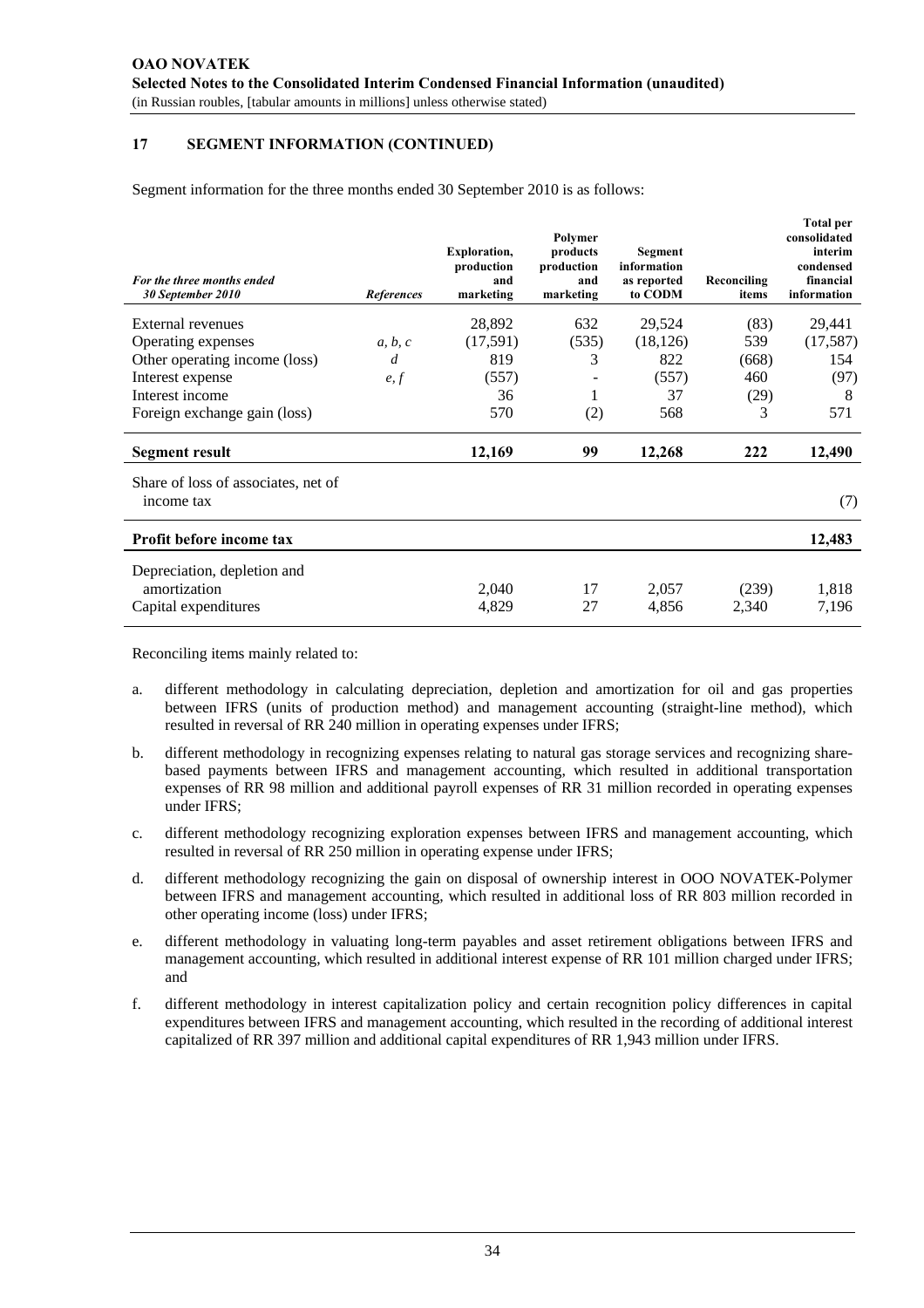Segment information for the three months ended 30 September 2009 is as follows:

| For the three months ended<br>30 September 2009   | References     | <b>Exploration,</b><br>production<br>and<br>marketing | Polymer<br>products<br>production<br>and<br>marketing | Segment<br>information<br>as reported<br>to CODM | Reconciling<br>items | <b>Total per</b><br>consolidated<br>interim<br>condensed<br>financial<br>information |
|---------------------------------------------------|----------------|-------------------------------------------------------|-------------------------------------------------------|--------------------------------------------------|----------------------|--------------------------------------------------------------------------------------|
| External revenues                                 | $\mathfrak{a}$ | 21,565                                                | 487                                                   | 22,052                                           | (81)                 | 21,971                                                                               |
| Operating expenses                                | b, c           | (13, 442)                                             | (431)                                                 | (13, 873)                                        | 235                  | (13, 638)                                                                            |
| Other operating income (loss)                     | $\mathfrak c$  | (54)                                                  |                                                       | (53)                                             | 78                   | 25                                                                                   |
| Interest expense                                  | d              | (481)                                                 | (4)                                                   | (485)                                            | 31                   | (454)                                                                                |
| Interest income                                   |                | 74                                                    | 1                                                     | 75                                               | 57                   | 132                                                                                  |
| Foreign exchange gain (loss)                      |                | 1,182                                                 |                                                       | 1,182                                            | 43                   | 1,225                                                                                |
| <b>Segment result</b>                             |                | 8,844                                                 | 54                                                    | 8,898                                            | 363                  | 9,261                                                                                |
| Share of loss of associates, net of<br>income tax |                |                                                       |                                                       |                                                  |                      | (23)                                                                                 |
| Profit before income tax                          |                |                                                       |                                                       |                                                  |                      | 9,238                                                                                |
| Depreciation, depletion and                       |                |                                                       |                                                       |                                                  |                      |                                                                                      |
| amortization                                      |                | 1,533                                                 | 15                                                    | 1,548                                            | (43)                 | 1,505                                                                                |
| Capital expenditures                              |                | 3,821                                                 |                                                       | 3,821                                            | 112                  | 3,933                                                                                |

Reconciling items mainly related to:

- a. different methodology in recognizing deferred natural gas revenue of RR 81 million recorded under IFRS in external revenues as a result of acquisitions of Tarkosaleneftegas and Khancheyneftegas in 2004;
- b. different methodology in calculating depreciation, depletion and amortization for oil and gas properties between IFRS (units of production method) and management accounting (straight-line method), which resulted in reversal of RR 59 million in operating expenses under IFRS;
- c. different methodology in the classification of depreciation, depletion and amortization for operating assets, which have not completed their statutory registration, between IFRS and management accounting, which resulted in the reclassification of RR 102 million from other operating income (loss) to depreciation, depletion and amortization in operating expenses under IFRS; and
- d. different methodology in interest capitalization policy and certain recognition policy differences in capital expenditures between IFRS and management accounting, which resulted in additional interest capitalized of RR 174 million and reversal of capital expenditures of RR 62 million under IFRS.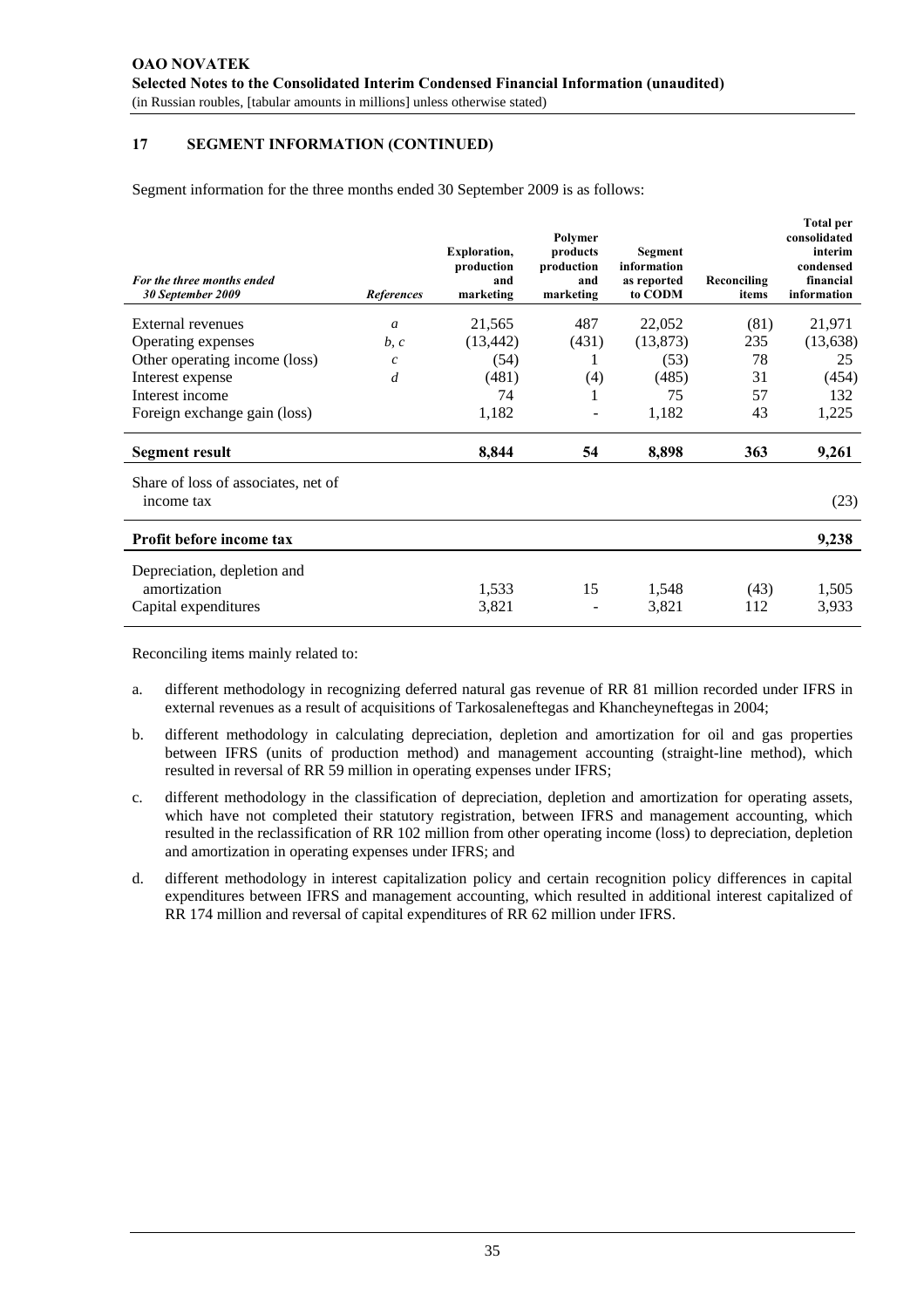Segment information for the nine months ended 30 September 2010 is as follows:

| For the nine months ended<br>30 September 2010    | References | <b>Exploration,</b><br>production<br>and<br>marketing | Polymer<br>products<br>production<br>and<br>marketing | Segment<br>information<br>as reported<br>to CODM | Reconciling<br>items | <b>Total per</b><br>consolidated<br>interim<br>condensed<br>financial<br>information |
|---------------------------------------------------|------------|-------------------------------------------------------|-------------------------------------------------------|--------------------------------------------------|----------------------|--------------------------------------------------------------------------------------|
| <b>External revenues</b>                          |            | 81,388                                                | 1,739                                                 | 83,127                                           | (238)                | 82,889                                                                               |
| Operating expenses                                | a, b, c, d | (48,696)                                              | (1,502)                                               | (50, 198)                                        | 947                  | (49,251)                                                                             |
| Other operating income (loss)                     | $\ell$     | 1,076                                                 | 15                                                    | 1,091                                            | 670                  | 1,761                                                                                |
| Interest expense                                  | f, g       | (1, 335)                                              |                                                       | (1,335)                                          | 1,006                | (329)                                                                                |
| Interest income                                   |            | 123                                                   | 2                                                     | 125                                              | 121                  | 246                                                                                  |
| Foreign exchange gain (loss)                      |            | 21                                                    |                                                       | 21                                               | 78                   | 99                                                                                   |
| Segment result                                    |            | 32,577                                                | 254                                                   | 32,831                                           | 2,584                | 35,415                                                                               |
| Share of loss of associates, net of<br>income tax |            |                                                       |                                                       |                                                  |                      | (17)                                                                                 |
| Profit before income tax                          |            |                                                       |                                                       |                                                  |                      | 35,398                                                                               |
| Depreciation, depletion and                       |            |                                                       |                                                       |                                                  |                      |                                                                                      |
| amortization                                      |            | 5,887                                                 | 51                                                    | 5,938                                            | (898)                | 5,040                                                                                |
| Capital expenditures                              |            | 16,667                                                | 57                                                    | 16,724                                           | 2,754                | 19,478                                                                               |

Reconciling items mainly related to:

- a. different methodology in calculating depreciation, depletion and amortization for oil and gas properties between IFRS (units of production method) and management accounting (straight-line method), which resulted in reversal of RR 1,322 million in operating expenses under IFRS;
- b. different methodology in the classification of depreciation, depletion and amortization for operating assets, which have not completed their statutory registration, between IFRS and management accounting, which resulted in the reclassification of RR 370 million from other operating income (loss) to depreciation, depletion and amortization in operating expenses under IFRS;
- c. different methodology in recognizing expenses relating to natural gas storage services and recognizing sharebased payments between IFRS and management accounting, which resulted in additional transportation expenses of RR 211 million and additional payroll expenses of RR 185 million recorded in operating expenses under IFRS;
- d. different methodology in recognizing exploration expenses between IFRS and management accounting, which resulted in reversal of RR 475 million in operating expense under IFRS;
- e. different methodology in recognizing the gain on disposal of ownership interest in ZAO Terneftegas and OOO NOVATEK-Polymer between IFRS and management accounting, which resulted in additional gain of RR 185 million recorded in other operating income (loss) under IFRS;
- f. different methodology in valuating long-term payables and asset retirement obligations between IFRS and management accounting, which resulted in additional interest expense of RR 305 million charged under IFRS; and
- g. different methodology in interest capitalization policy and certain recognition policy differences in capital expenditures between IFRS and management accounting, which resulted in additional interest capitalized of RR 1,339 million and additional capital expenditures of RR 1,415 million under IFRS.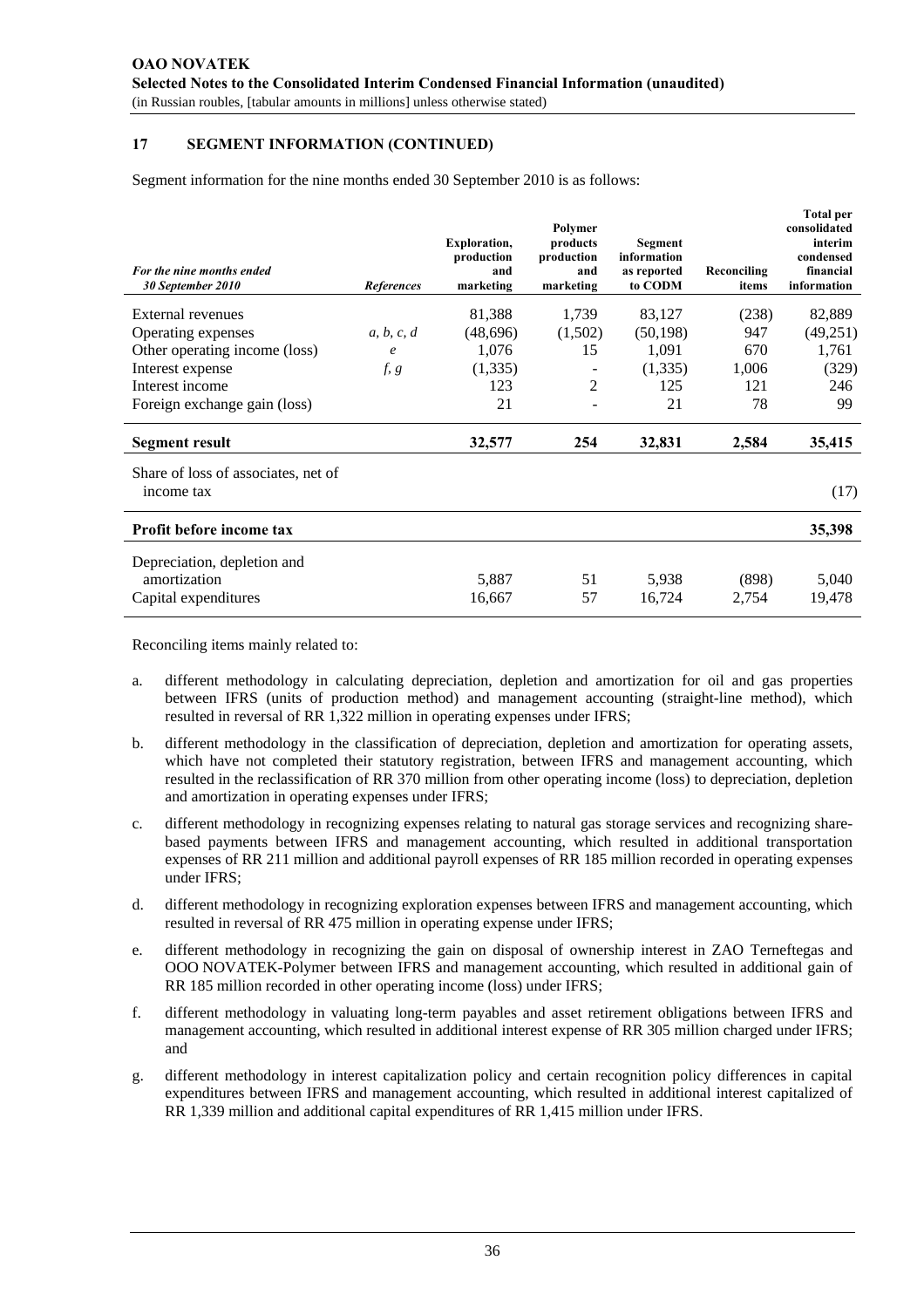Segment information for the nine months ended 30 September 2009 is as follows:

| For the nine months ended<br>30 September 2009                      | References     | <b>Exploration,</b><br>production<br>and<br>marketing | Polymer<br>products<br>production<br>and<br>marketing | Segment<br>information<br>as reported<br>to CODM | Reconciling<br>items | <b>Total per</b><br>consolidated<br>interim<br>condensed<br>financial<br>information |
|---------------------------------------------------------------------|----------------|-------------------------------------------------------|-------------------------------------------------------|--------------------------------------------------|----------------------|--------------------------------------------------------------------------------------|
| External revenues                                                   | $\mathfrak{a}$ | 60,548                                                | 1,408                                                 | 61,956                                           | 144                  | 62,100                                                                               |
| Operating expenses                                                  | b, c           | (38, 879)                                             | (1,315)                                               | (40, 194)                                        | 139                  | (40,055)                                                                             |
| Other operating income (loss)                                       | $\mathcal{C}$  | (1,017)                                               |                                                       | (1,016)                                          | 940                  | (76)                                                                                 |
| Interest expense                                                    | $\overline{d}$ | (804)                                                 | (4)                                                   | (808)                                            | 105                  | (703)                                                                                |
| Interest income                                                     |                | 293                                                   | 1                                                     | 294                                              | 128                  | 422                                                                                  |
| Foreign exchange gain (loss)                                        |                | (618)                                                 |                                                       | (618)                                            | (3)                  | (621)                                                                                |
| Segment result                                                      |                | 19,523                                                | 91                                                    | 19,614                                           | 1,453                | 21,067                                                                               |
| Share of loss of associates, net of<br>income tax                   |                |                                                       |                                                       |                                                  |                      | (28)                                                                                 |
| Profit before income tax                                            |                |                                                       |                                                       |                                                  |                      | 21,039                                                                               |
| Depreciation, depletion and<br>amortization<br>Capital expenditures |                | 4,014<br>14,644                                       | 38                                                    | 4,052<br>14,644                                  | (18)<br>(2,046)      | 4,034<br>12,598                                                                      |
|                                                                     |                |                                                       |                                                       |                                                  |                      |                                                                                      |

Reconciling items mainly related to:

- a. different methodology in recognizing deferred natural gas revenue of RR 247 million recorded under IFRS in external revenue as a result of acquisitions of Tarkosaleneftegas and Khancheyneftegas in 2004;
- b. different methodology in calculating depreciation, depletion and amortization for oil and gas properties between IFRS (units of production method) and management accounting (straight-line method), which resulted in reversal of RR 678 million in operating expenses under IFRS;
- c. different methodology in the classification of depreciation, depletion and amortization for operating assets, which have not completed their statutory registration, between IFRS and management accounting, which resulted in the reclassification of RR 686 million from other operating income (loss) to depreciation, depletion and amortization in operating expenses under IFRS; and
- d. different methodology in interest capitalization policy and certain recognition policy differences in capital expenditures between IFRS and management accounting, which resulted in additional interest capitalized of RR 463 million and reversal of capital expenditures of RR 2,509 million under IFRS.

*Geographical information.* The Group's two segments operate in four major geographical areas of the world. In the Russian Federation (considered the Group's home country), the Group is mainly engaged in the exploration, development, production and sales of natural gas, crude oil, gas condensate and related products and sales of polymer and insulation tape. Activities outside the Russian Federation are conducted in the United States (sales of stable gas condensate), in Europe (sales of stable gas condensate, liquefied petroleum gas and crude oil), in Asian-Pacific region (sales of stable gas condensate) and other areas (sales of liquefied petroleum gas and sales of polymer and insulation tape). Information on the geographical location of the Group's revenues is set out below.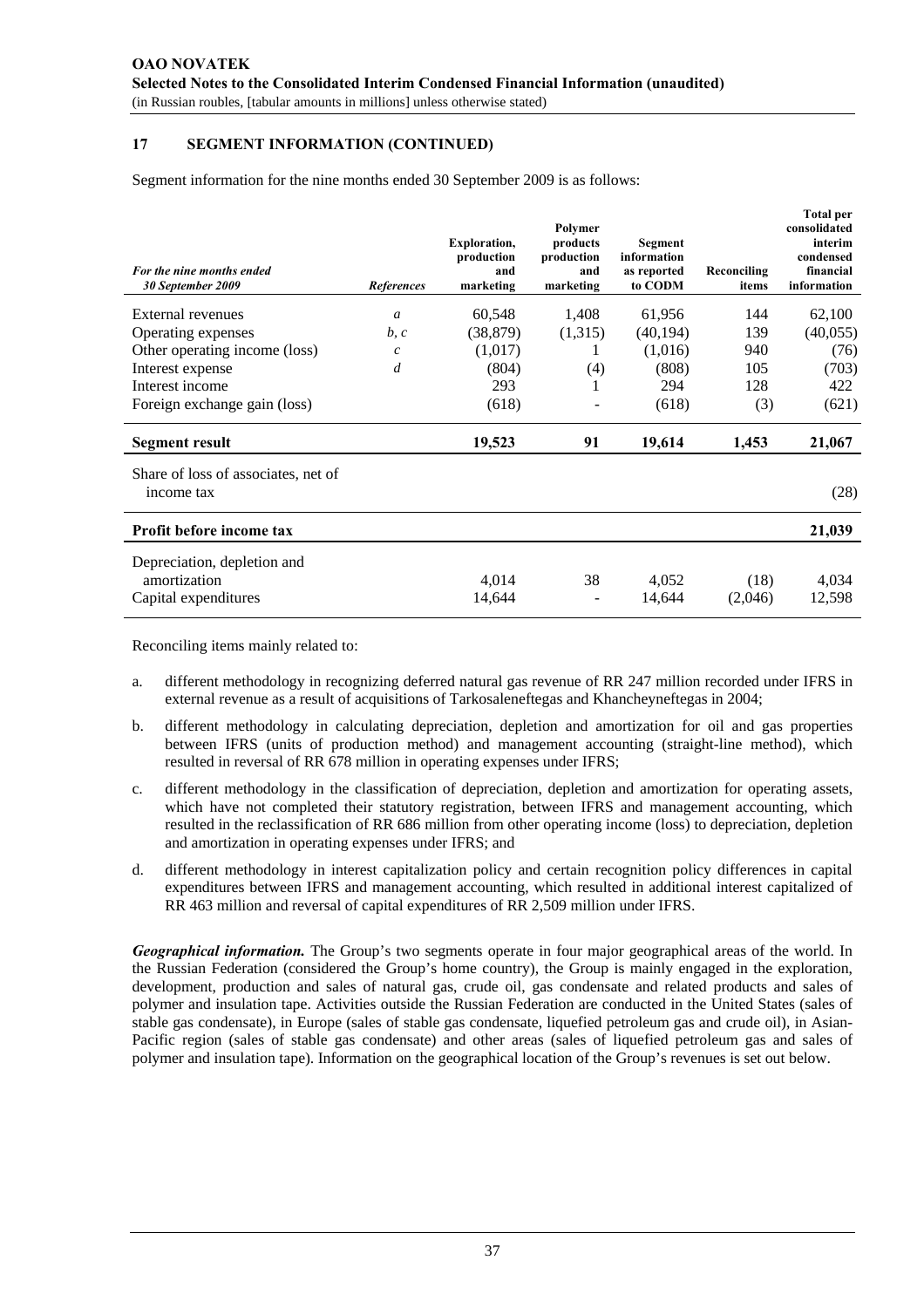Geographical information for the three months ended 30 September 2009 and 2010 is as follows:

|                                              | <b>Russian</b> | <b>Outside Russian Federation</b> |            |            |       |                          |                 |        |
|----------------------------------------------|----------------|-----------------------------------|------------|------------|-------|--------------------------|-----------------|--------|
|                                              | Federation     | Europe                            | <b>USA</b> | <b>APR</b> |       | <b>Other Export duty</b> | <b>Subtotal</b> | Total  |
| For the three months ended 30 September 2010 |                |                                   |            |            |       |                          |                 |        |
| Natural gas                                  | 16,539         |                                   |            |            |       |                          |                 | 16,539 |
| Stable gas condensate                        | 7              |                                   | 7,152      | 6,332      | 1,157 | (5,800)                  | 8,841           | 8,848  |
| Liquefied petroleum gas                      | 1,094          | 2,036                             |            |            | 9     | (105)                    | 1.940           | 3,034  |
| Crude oil                                    | 184            | 276                               |            |            |       | (133)                    | 143             | 327    |
| Oil products                                 | 38             |                                   |            |            |       |                          |                 | 38     |
| Oil and gas sales                            | 17,862         | 2,312                             | 7,152      | 6,332      | 1,166 | (6, 038)                 | 10,924          | 28,786 |
| Polymer products sales                       | 508            |                                   |            |            | 111   |                          | 111             | 619    |
| Other revenues                               | 36             |                                   |            |            |       |                          |                 | 36     |
| <b>Total external revenues</b>               | 18,406         | 2,312                             | 7,152      | 6,332      | 1,277 | (6, 038)                 | 11,035          | 29,441 |
| For the three months ended 30 September 2009 |                |                                   |            |            |       |                          |                 |        |
| Natural gas                                  | 13,177         |                                   |            |            |       |                          |                 | 13,177 |
| Stable gas condensate                        | 3              |                                   | 5,243      | 3,043      |       | (3,042)                  | 5,244           | 5,247  |
| Liquefied petroleum gas                      | 791            | 1,582                             |            |            | 19    | (7)                      | 1,594           | 2,385  |
| Crude oil                                    | 254            | 235                               |            |            |       | (108)                    | 127             | 381    |
| Oil products                                 | 27             |                                   |            |            |       |                          |                 | 27     |
| Oil and gas sales                            | 14,252         | 1,817                             | 5,243      | 3,043      | 19    | (3,157)                  | 6,965           | 21,217 |
| Polymer products sales                       | 387            |                                   |            |            | 88    |                          | 88              | 475    |
| Other revenues                               | 279            |                                   |            |            |       |                          |                 | 279    |
| <b>Total external revenues</b>               | 14,918         | 1,817                             | 5,243      | 3,043      | 107   | (3,157)                  | 7,053           | 21,971 |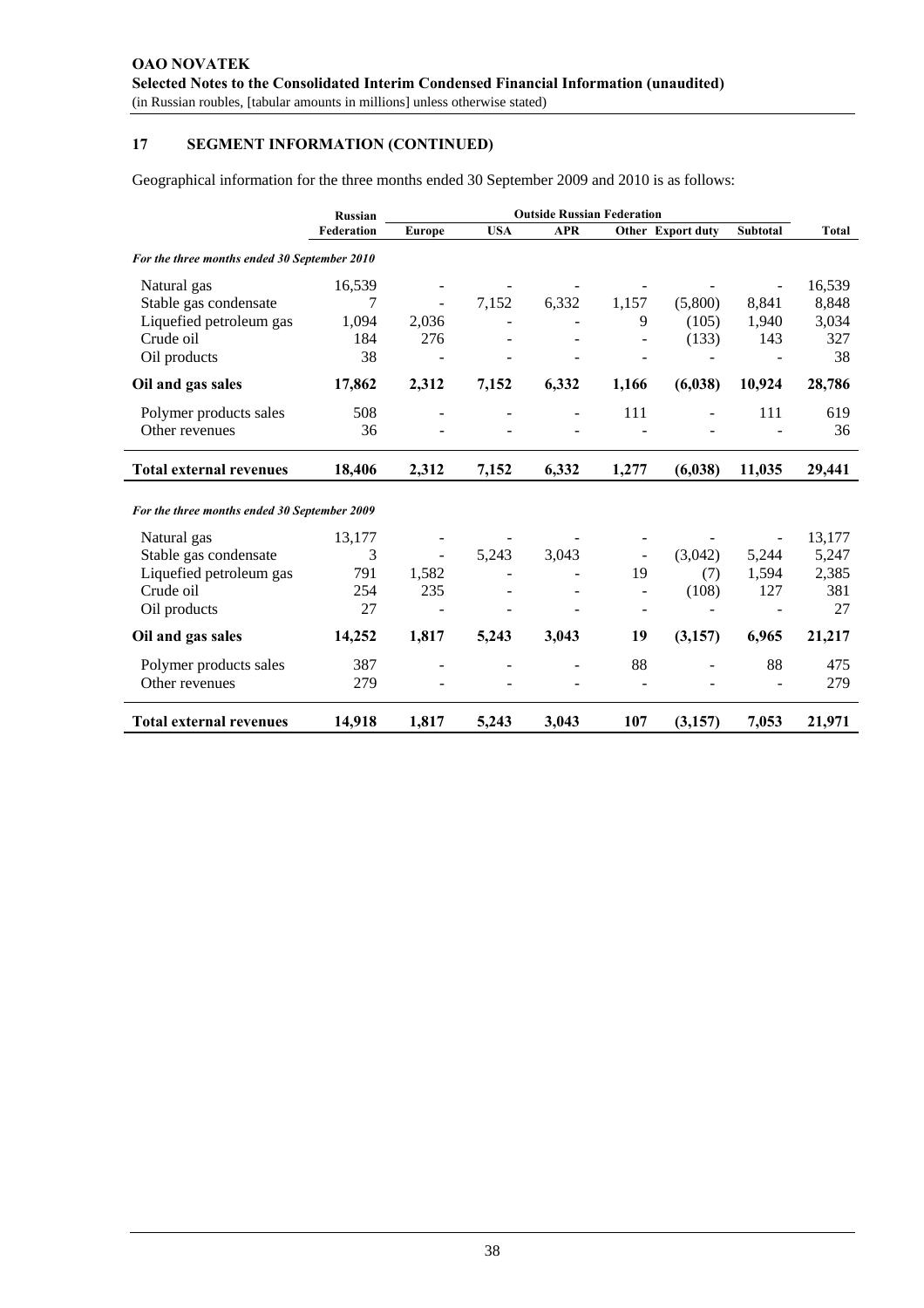Geographical information for the nine months ended 30 September 2010 and 2009 is as follows:

|                                             | <b>Russian</b> | <b>Outside Russian Federation</b> |            |            |       |                   |          |              |
|---------------------------------------------|----------------|-----------------------------------|------------|------------|-------|-------------------|----------|--------------|
|                                             | Federation     | <b>Europe</b>                     | <b>USA</b> | <b>APR</b> |       | Other Export duty | Subtotal | <b>Total</b> |
| For the nine months ended 30 September 2010 |                |                                   |            |            |       |                   |          |              |
| Natural gas                                 | 50,662         |                                   |            |            |       |                   |          | 50,662       |
| Stable gas condensate                       | 34             | 1,102                             | 19,318     | 9,654      | 3,653 | (13,556)          | 20,171   | 20,205       |
| Liquefied petroleum gas                     | 3,540          | 6,039                             |            |            | 9     | (498)             | 5,550    | 9,090        |
| Crude oil                                   | 580            | 853                               |            |            |       | (427)             | 426      | 1,006        |
| Oil products                                | 111            |                                   |            |            |       |                   |          | 111          |
| Oil and gas sales                           | 54,927         | 7,994                             | 19,318     | 9,654      | 3,662 | (14, 481)         | 26,147   | 81,074       |
| Polymer products sales                      | 1,390          |                                   |            |            | 309   |                   | 309      | 1,699        |
| Other revenues                              | 114            | 2                                 |            |            |       |                   | 2        | 116          |
| <b>Total external revenues</b>              | 56,431         | 7,996                             | 19,318     | 9,654      | 3,971 | (14, 481)         | 26,458   | 82,889       |
| For the nine months ended 30 September 2009 |                |                                   |            |            |       |                   |          |              |
| Natural gas                                 | 38,216         |                                   |            |            |       |                   |          | 38,216       |
| Stable gas condensate                       | 354            | 1,088                             | 16,960     | 4,047      |       | (7,061)           | 15,034   | 15,388       |
| Liquefied petroleum gas                     | 1,712          | 3,513                             |            |            | 74    | (27)              | 3,560    | 5,272        |
| Crude oil                                   | 572            | 641                               |            |            |       | (248)             | 393      | 965          |
| Oil products                                | 58             | 14                                |            |            |       | (4)               | 10       | 68           |
| Oil and gas sales                           | 40,912         | 5,256                             | 16,960     | 4,047      | 74    | (7,340)           | 18,997   | 59,909       |
| Polymer products sales                      | 1,119          |                                   |            |            | 254   |                   | 254      | 1,373        |
| Other revenues                              | 818            |                                   |            |            |       |                   |          | 818          |
| <b>Total external revenues</b>              | 42,849         | 5,256                             | 16,960     | 4,047      | 328   | (7,340)           | 19,251   | 62,100       |

Revenues from external customers are based on the geographical location of customers even though all revenues are generated from assets located in the Russian Federation. Substantially all of the Group's assets are located in the Russian Federation.

*Major customers.* For the nine months ended 30 September 2010 and 2009, the Group had three and two major customers to whom individual revenues were more than 10 percent of total external revenues. The total sales to these customers represented 42 percent and 32 percent of total external revenues for the nine months ended 30 September 2010 and 2009, respectively.

Sales to major customers are included in the results of the Exploration, production and marketing segment.

#### **18 SUBSEQUENT EVENTS**

On 18 October 2010, the Extraordinary General Meeting of Shareholders of OAO NOVATEK approved the interim dividend based on the results for the six months ended 30 June 2010 of RR 1.50 per share or RR 15 per GDR. The interim dividend payment totaling RR 4,554 million will be paid within 60 days to shareholders of record at the close of business on 9 September 2010.

In October 2010, the Group withdrew the remaining RR 2,394 million at an annual interest rate of 8.5 percent under the RR 10 billion loan facility with OAO Gazprombank until November 2012 as discussed in Note 6.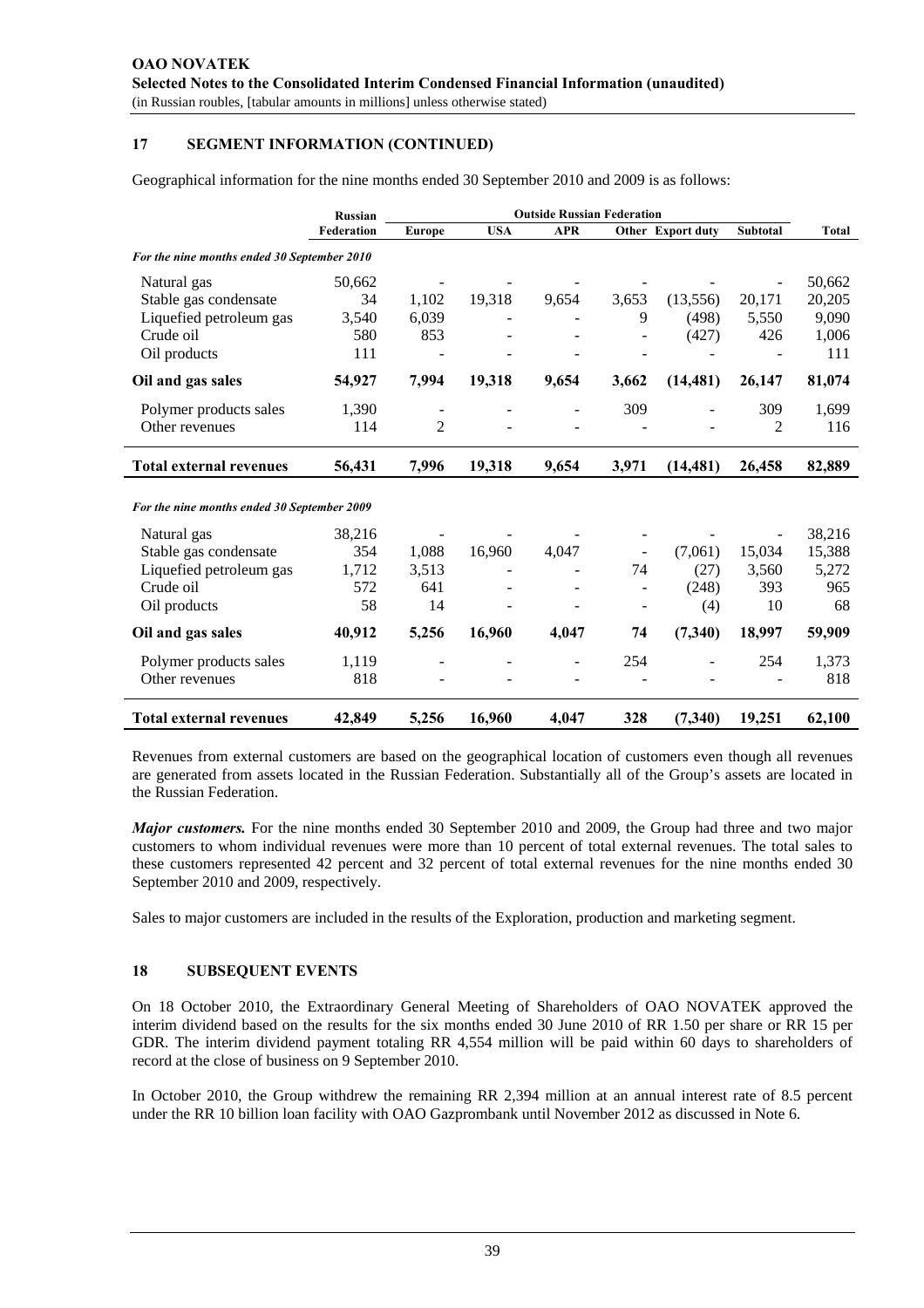# **19 NEW ACCOUNTING PRONOUNCEMENTS**

Beginning 1 January 2010, in addition to that which is disclosed in Note 3, the Group has adopted the following new standards and interpretations:

- IFRS 3, *Business Combinations* (revised January 2008; effective for business combinations for which the acquisition date is on or after the beginning of the first annual reporting period beginning on or after 1 July 2009). The revised IFRS 3 will allow entities to choose to measure non-controlling interests using the existing IFRS 3 method (proportionate share of the acquirer's identifiable net assets) or at fair value. The revised IFRS 3 is more detailed in providing guidance on the application of the purchase method to business combinations. The requirement to measure at fair value every asset and liability at each step in a step acquisition for the purposes of calculating a portion of goodwill has been removed. Instead, goodwill will be measured as the difference at acquisition date between the fair value of any investment in the business held before the acquisition, the consideration transferred and the net assets acquired. Acquisition-related costs will be accounted for separately from the business combination and therefore recognized as expenses rather than included in goodwill. An acquirer will have to recognize at the acquisition date a liability for any contingent purchase consideration. Changes in the value of that liability after the acquisition date will be recognized in accordance with other applicable IFRSs, as appropriate, rather than by adjusting goodwill. The revised IFRS 3 brings into its scope business combinations involving only mutual entities and business combinations achieved by contract alone;
- IAS 27, *Consolidated and Separate Financial Statements* (revised January 2008; effective for annual periods beginning on or after 1 July 2009). The revised IAS 27 will require an entity to attribute total comprehensive income to the owners of the parent and to the non-controlling interests (previously "minority interests") even if this results in the non-controlling interests having a deficit balance (the current standard requires the excess losses to be allocated to the owners of the parent in most cases). The revised standard specifies that changes in a parent's ownership interest in a subsidiary that do not result in the loss of control must be accounted for as equity transactions. It also specifies how an entity should measure any gain or loss arising on the loss of control of a subsidiary. At the date when control is lost, any investment retained in the former subsidiary will have to be measured at its fair value;
- Amendments to IFRS 2, *Share-based Payment. Group Cash-settled Share-based Payment Transactions*. (effective for annual periods beginning on or after 1 January 2010). The amendments provide a clear basis to determine the classification of share-based payment awards in both consolidated and separate financial statements. The amendments incorporate into the standard the guidance in IFRIC 8 and IFRIC 11, which are withdrawn. The amendments expand on the guidance given in IFRIC 11 to address plans that were previously not considered in the interpretation. The amendments also clarify the defined terms in the Appendix to the standard;
- Amendment to IAS 39, *Financial Instruments: Recognition and Measurement*. *Eligible Hedged Items.* (effective with retrospective application for annual periods beginning on or after 1 July 2009). The amendment clarifies how the principles that determine whether a hedged risk or portion of cash flows is eligible for designation should be applied in particular situations;
- IFRIC 17, *Distribution of Non-Cash Assets to Owners* (effective for annual periods beginning on or after 1 July 2009). IFRIC 17 clarifies when and how distribution of non-cash assets as dividends to the owners should be recognized. An entity should measure a liability to distribute non-cash assets as a dividend to its owners at the fair value of the assets to be distributed. A gain or loss on disposal of the distributed non-cash assets will be recognized in profit or loss when the entity settles the dividend payable. IFRIC 17 is not relevant to the Group's operations because it does not distribute non-cash assets to owners;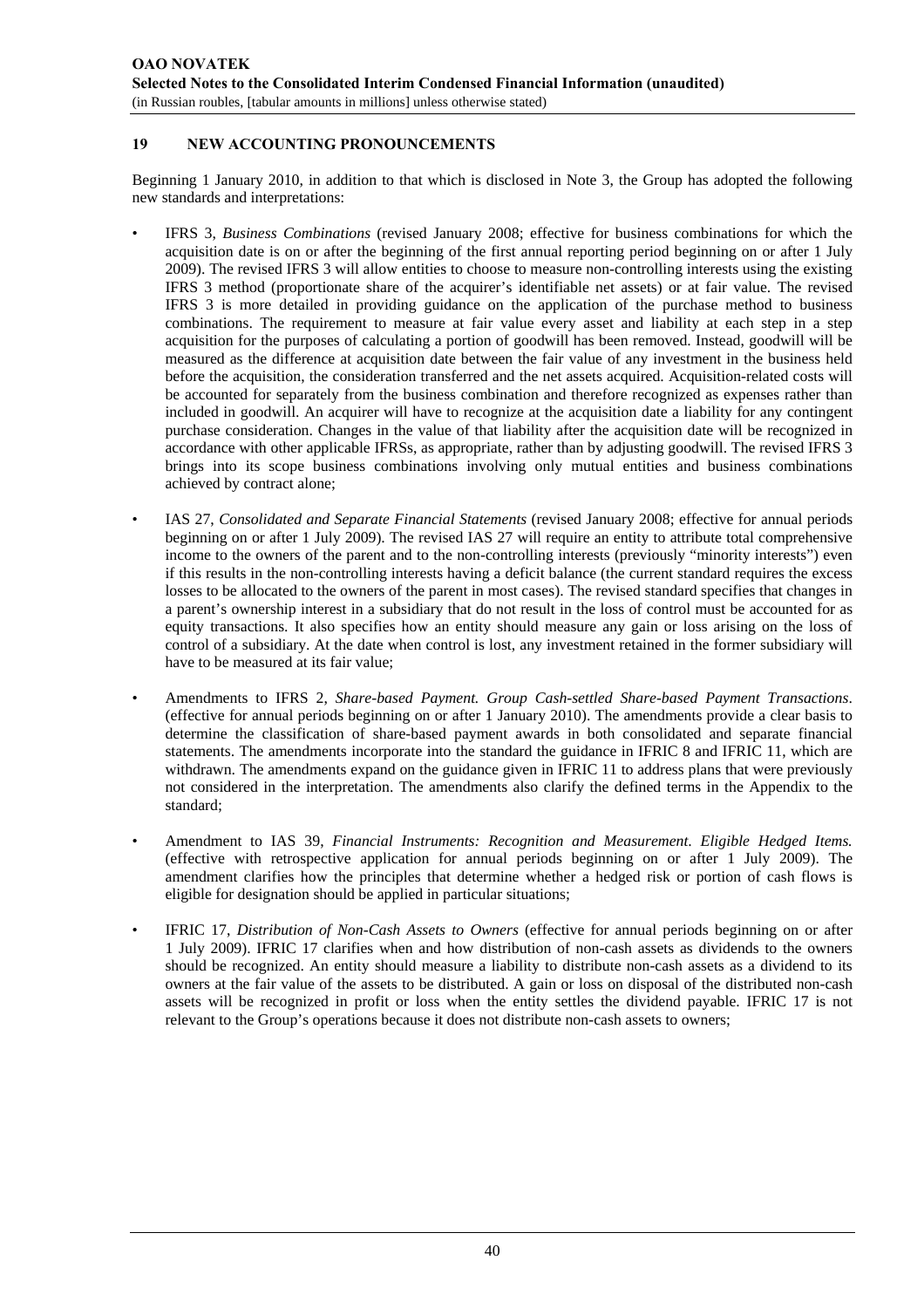# **19 NEW ACCOUNTING PRONOUNCEMENTS (CONTINUED)**

- Improvements to International Financial Reporting Standards (issued in April 2009; amendments to IFRS 2, IAS 38, IFRIC 9 and IFRIC 16 are effective for annual periods beginning on or after 1 July 2009; amendments to IFRS 5, IFRS 8, IAS 1, IAS 7, IAS 17, IAS 36 and IAS 39 are effective for annual periods beginning on or after 1 January 2010). The improvements consist of a mixture of substantive changes and clarifications in the following standards and interpretations: clarification that contributions of businesses in common control transactions and formation of joint ventures are not within the scope of IFRS 2; clarification of disclosure requirements set by IFRS 5 and other standards for non-current assets (or disposal groups) classified as held for sale or discontinued operations; requiring to report a measure of total assets and liabilities for each reportable segment under IFRS 8 only if such amounts are regularly provided to the chief operating decision maker; amending IAS 1 to allow classification of certain liabilities settled by entity's own equity instruments as non-current; changing IAS 7 such that only expenditures that result in a recognized asset are eligible for classification as investing activities; allowing classification of certain long-term land leases as finance leases under IAS 17 even without transfer of ownership of the land at the end of the lease; providing additional guidance in IAS 18 for determining whether an entity acts as a principal or an agent; clarification in IAS 36 that a cash generating unit shall not be larger than an operating segment before aggregation; supplementing IAS 38 regarding measurement of fair value of intangible assets acquired in a business combination; amending IAS 39 (i) to include in its scope option contracts that could result in business combinations, (ii) to clarify the period of reclassifying gains or losses on cash flow hedging instruments from equity to profit or loss and (iii) to state that a prepayment option is closely related to the host contract if upon exercise the borrower reimburses economic loss of the lender; and amending IFRIC 9 to state that embedded derivatives in contracts acquired in common control transactions and formation of joint ventures are not within its scope; and removing the restriction in IFRIC 16 that hedging instruments may not be held by the foreign operation that itself is being hedged; and
- IFRIC 18, *Transfers of Assets from Customers* (effective for annual periods beginning on or after 1 July 2009). The interpretation clarifies the accounting for transfers of assets from customers, namely, the circumstances in which the definition of an asset is met; the recognition of the asset and the measurement of its cost on initial recognition; the identification of the separately identifiable services (one or more services in exchange for the transferred asset); the recognition of revenue, and the accounting for transfers of cash from customers.

The adoption of these new standards and interpretations, had an insignificant effect on the Group's consolidated interim condensed financial information except for acquisitions and disposals during the nine months 2010 which were accounted for under the revised IFRS 3 *Business Combinations* and IAS 27 *Consolidated and Separate Financial Statements* – see Note 4 for the details.

Recently, the International Accounting Standards Board published the following new standards and interpretations which have not been early adopted by the Group.

- IFRIC 19, *Extinguishing Financial Liabilities with Equity Instruments* (effective for annual periods beginning on or after 1 July 2010). This IFRIC clarifies the accounting when an entity settles its debt by issuing its own equity instruments. A gain or loss is recognised in profit or loss based on the fair value of the equity instruments compared to the carrying amount of the debt;
- Amendment to IAS 32 (effective for annual periods beginning on or after 1 February 2010). The amendment exempts certain rights issues of shares with proceeds denominated in foreign currencies from classification as financial derivatives;
- Amendment to IAS 24, *Related Party Disclosures* (effective for annual periods beginning on or after 1 January 2011). IAS 24 was revised in 2009 by: (a) simplifying the definition of a related party, clarifying its intended meaning and eliminating inconsistencies; and by (b) providing a partial exemption from the disclosure requirements for government-related entities;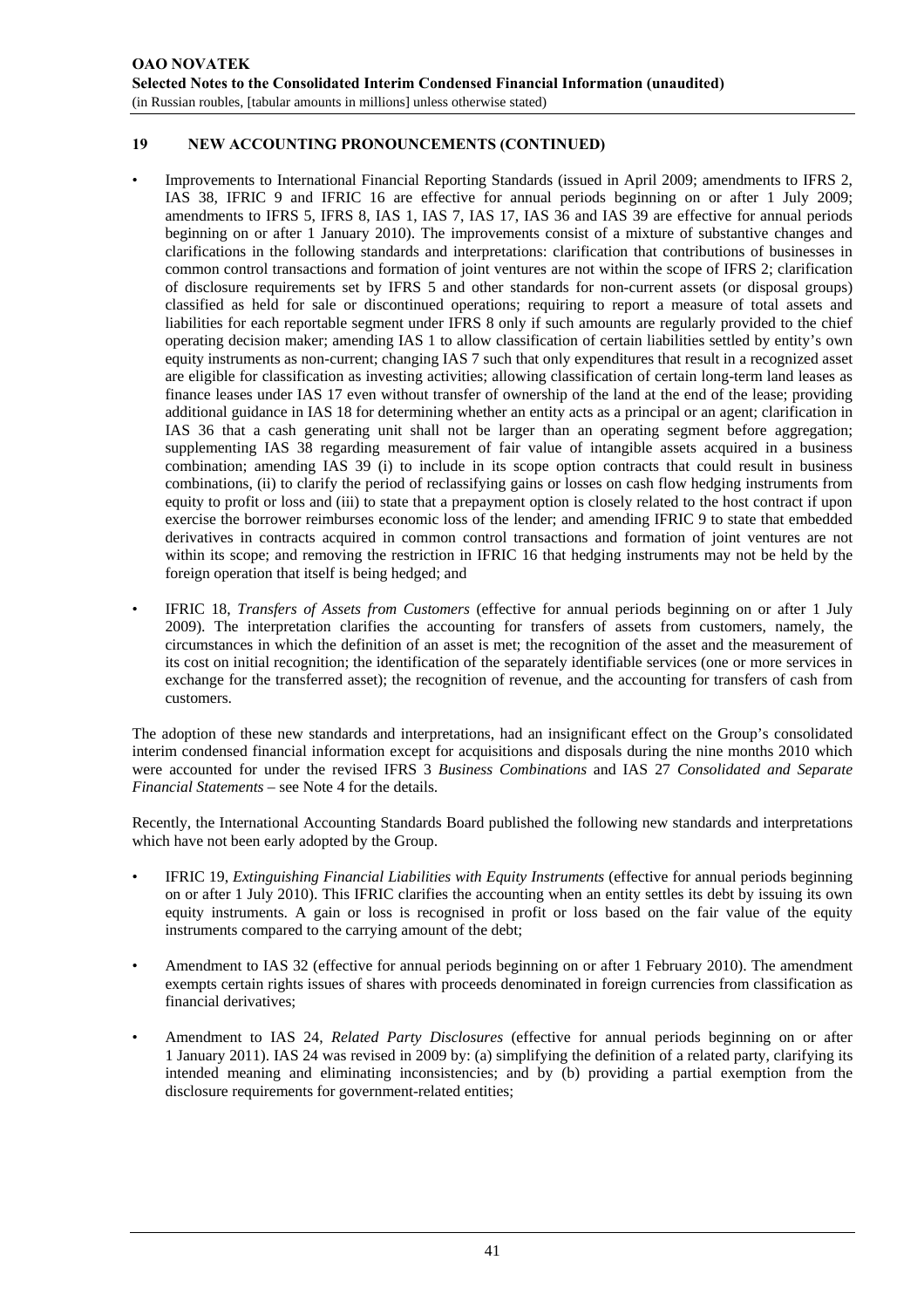# **19 NEW ACCOUNTING PRONOUNCEMENTS (CONTINUED)**

- Amendment to IFRIC 14, IAS 19 *The Limit on a Defined Benefit Asset, Minimum Funding Requirements and their Interaction*. *Prepayments of a Minimum Funding Requirement* (effective for annual periods beginning on or after 1 January 2011). This amendment will have a limited impact as it applies only to companies that are required to make minimum funding contributions to a defined benefit pension plan. It removes an unintended consequence of IFRIC 14 related to voluntary pension prepayments when there is a minimum funding requirement;
- Improvements to International Financial Reporting Standards (issued in May 2010 and effective for the Group from 1 January 2011). The improvements consist of a mixture of substantive changes and clarifications in the following standards and interpretations: IFRS 1 was amended (i) to allow previous GAAP carrying value to be used as deemed cost of an item of property, plant and equipment or an intangible asset if that item was used in operations subject to rate regulation, (ii) to allow an event driven revaluation to be used as deemed cost of property, plant and equipment even if the revaluation occurs during a period covered by the first IFRS financial statements and (iii) to require a first-time adopter to explain changes in accounting policies or in the IFRS 1 exemptions between its first IFRS interim report and its first IFRS financial statements; IFRS 3 was amended (i) to require measurement at fair value (unless another measurement basis is required by other IFRS standards) of non-controlling interests that are not present ownership interest or do not entitle the holder to a proportionate share of net assets in the event of liquidation, (ii) to provide guidance on acquiree's share-based payment arrangements that were not replaced or were voluntarily replaced as a result of a business combination and (iii) to clarify that the contingent considerations from business combinations that occurred before the effective date of revised IFRS 3 (issued in January 2008) will be accounted for in accordance with the guidance in the previous version of IFRS 3; IFRS 7 was amended to clarify certain disclosure requirements, in particular (i) by adding an explicit emphasis on the interaction between qualitative and quantitative disclosures about the nature and extent of financial risks, (ii) by removing the requirement to disclose carrying amount of renegotiated financial assets that would otherwise be past due or impaired, (iii) by replacing the requirement to disclose fair value of collateral by a more general requirement to disclose its financial effect, and (iv) by clarifying that an entity should disclose the amount of foreclosed collateral held at the reporting date and not the amount obtained during the reporting period; IAS 1 was amended to clarify that the components of the statement of changes in equity include profit or loss, other comprehensive income, total comprehensive income and transactions with owners and that an analysis of other comprehensive income by item may be presented in the notes; IAS 27 was amended by clarifying the transition rules for amendments to IAS 21, 28 and 31 made by the revised IAS 27 (as amended in January 2008); IAS 34 was amended to add additional examples of significant events and transactions requiring disclosure in a condensed interim financial report, including transfers between the levels of fair value hierarchy, changes in classification of financial assets or changes in business or economic environment that affect the fair values of the entity's financial instruments; and IFRIC 13 was amended to clarify measurement of fair value of award credits;
- IFRS 9, *Financial Instruments Part 1: Classification and Measurement* (effective for annual periods beginning on or after 1 January 2013). IFRS 9 replaces those parts of IAS 39 relating to the classification and measurement of financial assets. Key features are as follows:
	- Financial assets are required to be classified into two measurement categories: those to be measured subsequently at fair value, and those to be measured subsequently at amortized cost. The decision is to be made at initial recognition. The classification depends on the entity's business model for managing its financial instruments and the contractual cash flow characteristics of the instrument;
	- An instrument is subsequently measured at amortized cost only if it is a debt instrument and both (i) the objective of the entity's business model is to hold the asset to collect the contractual cash flows, and (ii) the asset's contractual cash flows represent only payments of principal and interest (that is, it has only "basic loan features"). All other debt instruments are to be measured at fair value through profit or loss;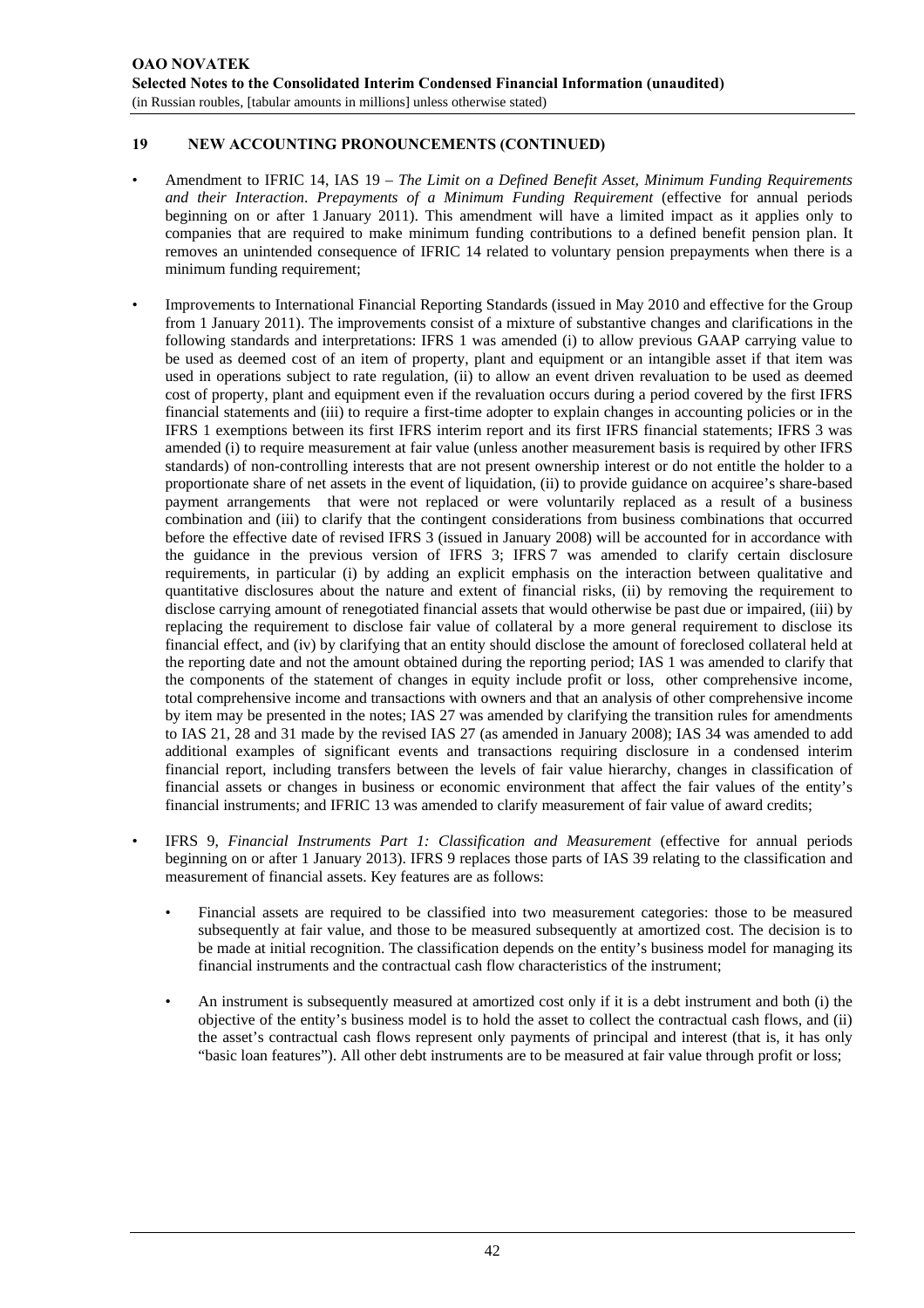# **19 NEW ACCOUNTING PRONOUNCEMENTS (CONTINUED)**

- All equity instruments are to be measured subsequently at fair value. Equity instruments that are held for trading will be measured at fair value through profit or loss. For all other equity investments, an irrevocable election can be made at initial recognition, to recognize unrealized and realized fair value gains and losses through other comprehensive income rather than profit or loss. There is to be no recycling of fair value gains and losses to profit or loss. This election may be made on an instrument-byinstrument basis. Dividends are to be presented in profit or loss, as long as they represent a return on investment; and
- While adoption of IFRS 9 is mandatory from 1 January 2013, earlier adoption is permitted.

Unless otherwise described above, the new standards and interpretations are not expected to significantly affect the Group's consolidated interim condensed financial information.